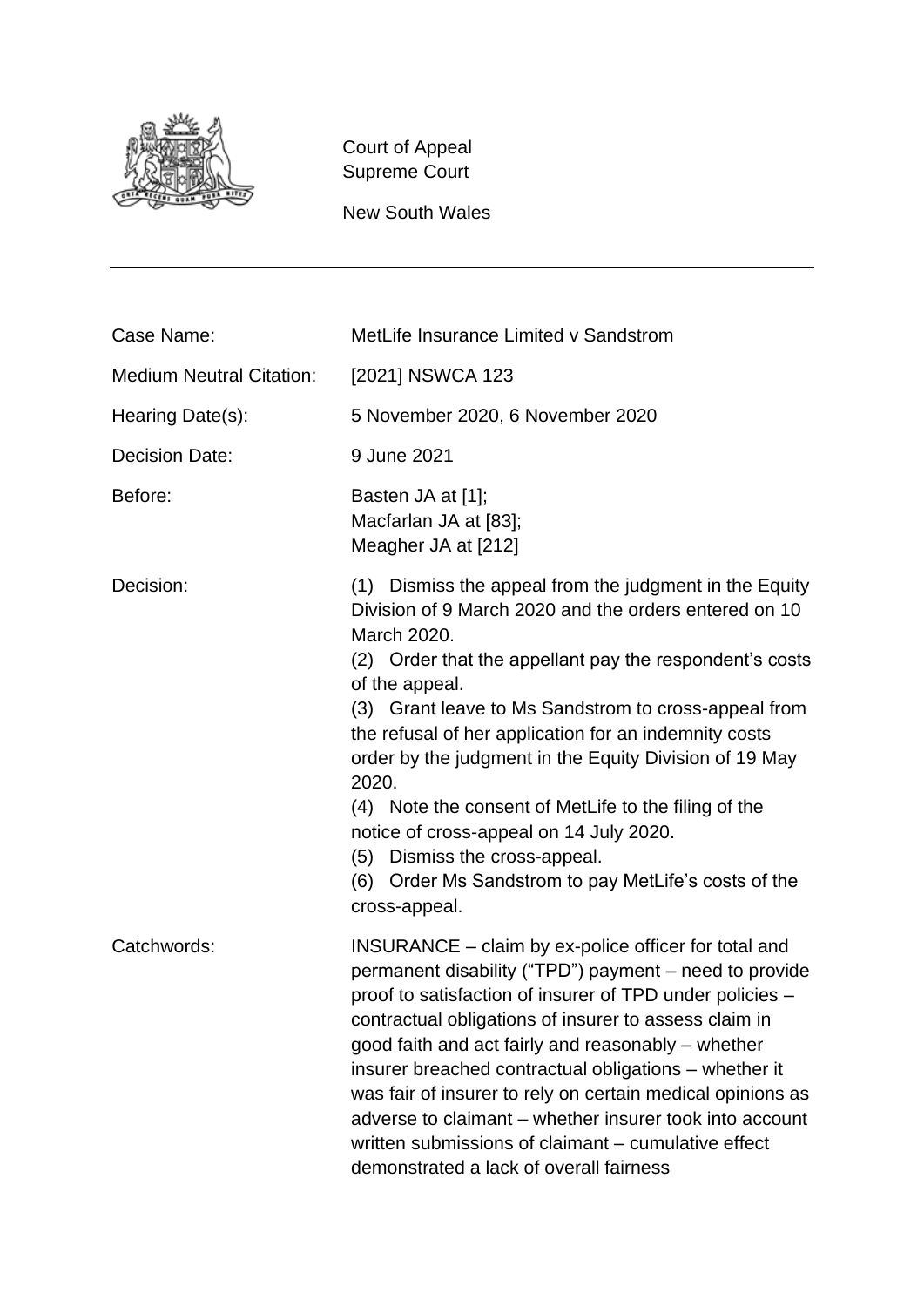|                     | COSTS – party/party – exceptions to general rule that<br>costs follow the event – offers of compromise and<br>Calderbank offers - assertion that appellant<br>unreasonably failed to accept respondent's Calderbank<br>offer - whether primary judge erred in refusing to make<br>a special costs order – primary judge did not err in the<br>exercise of his costs discretion                                                                                       |
|---------------------|----------------------------------------------------------------------------------------------------------------------------------------------------------------------------------------------------------------------------------------------------------------------------------------------------------------------------------------------------------------------------------------------------------------------------------------------------------------------|
| Legislation Cited:  | Suitors Fund Act 1916 (NSW)<br>Superannuation Industry (Supervision) Act 1993 (Cth),<br>s 52<br>Supreme Court Act 1970 (NSW), s 101<br>Workplace Injury Management and Workers<br>Compensation Act 1998 (NSW), ss 322, 326                                                                                                                                                                                                                                           |
| <b>Cases Cited:</b> | Hannover Life Re of Australasia Ltd v Jones [2017]<br>NSWCA 233<br>Housman v Camuglia [2021] NSWCA 106<br>HTW Valuers (Central Qld) Pty Ltd v Astonland Pty Ltd<br>(2004) 217 CLR 640; [2004] HCA 54<br>Jones v United Super Pty Ltd [2016] NSWSC 1551<br>MetLife Insurance Limited v MX [2019] NSWCA 228<br>MetLife Insurance Ltd v Hellessey [2018] NSWCA 307<br>TAL Life Ltd v Shuetrim; MetLife Insurance Ltd v<br>Shuetrim (2016) 91 NSWLR 439; [2016] NSWCA 68 |
| <b>Texts Cited:</b> | Final Report of the Royal Commission into Misconduct<br>in the Banking, Superannuation and Financial Services<br>Industry Commonwealth of Australia 2019, Vol 1, pp<br>269-270                                                                                                                                                                                                                                                                                       |
| Category:           | Principal judgment                                                                                                                                                                                                                                                                                                                                                                                                                                                   |
| Parties:            | MetLife Insurance Limited (Appellant)<br>Rebecca Sandstrom (Respondent)                                                                                                                                                                                                                                                                                                                                                                                              |
| Representation:     | Counsel:<br>S Lloyd SC / S J Walsh (Appellant)<br>B Dooley SC / D E Baran (Respondent)                                                                                                                                                                                                                                                                                                                                                                               |
|                     | Solicitors:<br><b>HWL Ebsworth Lawyers (Appellant)</b><br>Norwest Lawyers (Respondent)                                                                                                                                                                                                                                                                                                                                                                               |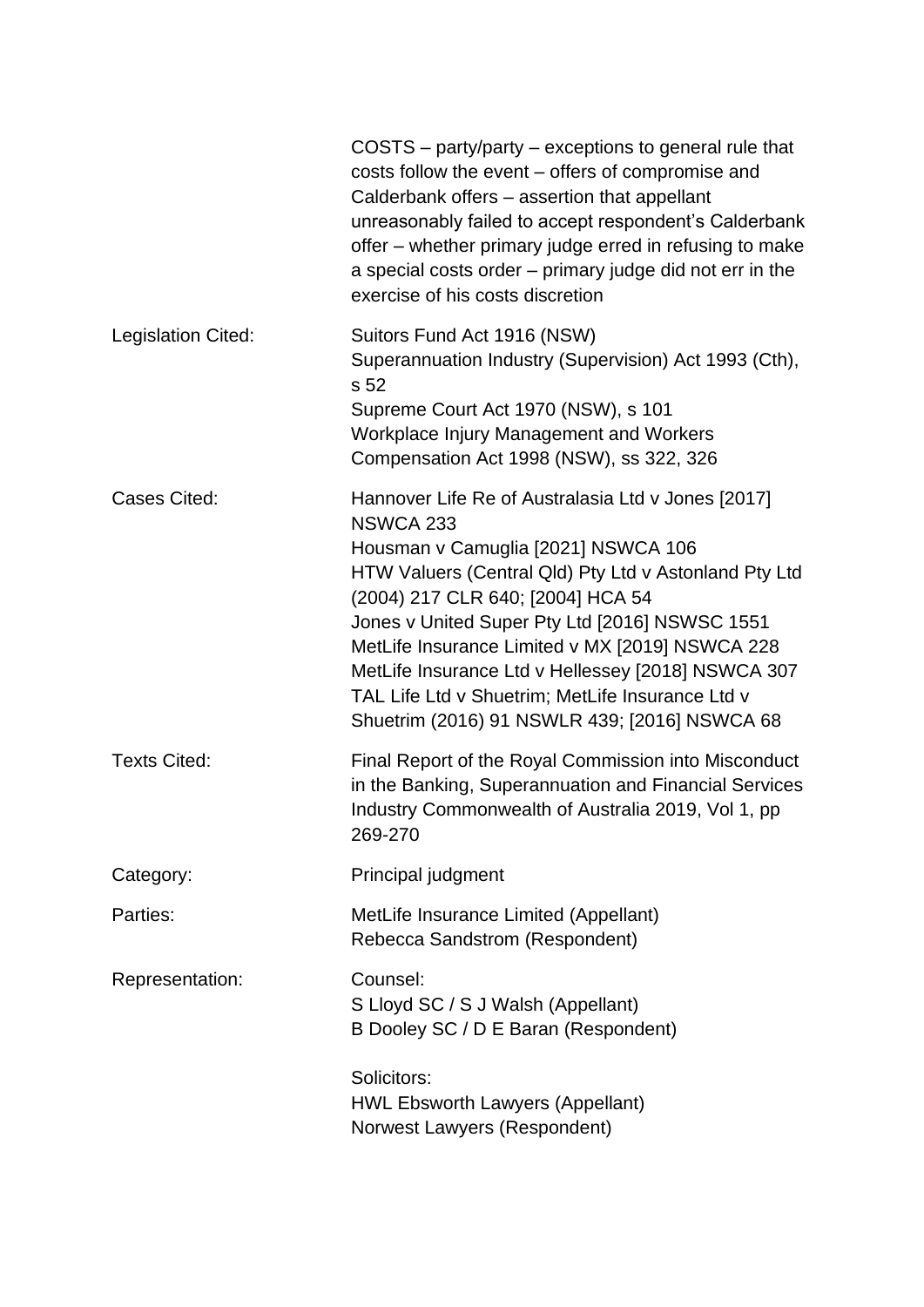| File Number(s):        | 2020/92075                         |
|------------------------|------------------------------------|
| Decision under appeal: |                                    |
| Court or Tribunal:     | <b>Supreme Court</b>               |
| Jurisdiction:          | Equity                             |
| Citation:              | [2020] NSWSC 200; [2020] NSWSC 581 |
| Date of Decision:      | 9 March 2020; 19 May 2020          |
| Before:                | Slattery J                         |
| File Number(s):        | 2015/291949                        |

*[Note: The Uniform Civil Procedure Rules 2005 provide (Rule 36.11) that unless the Court otherwise orders, a judgment or order is taken to be entered when it is recorded in the Court's computerised court record system. Setting aside and variation of judgments or orders is dealt with by Rules 36.15, 36.16, 36.17 and 36.18. Parties should in particular note the time limit of fourteen days in Rule 36.16.]*

# **HEADNOTE**

### **[This headnote is not to be read as part of the judgment]**

On 7 July 2011 the respondent (Ms Sandstrom) was medically discharged from the NSW Police Force due to psychological symptoms from which she was suffering as a result of traumatic experiences she had during her service. On 1 August 2011 Ms Sandstrom claimed benefits from the First State Super fund on the basis that she was totally and permanently disabled ("TPD") by reason of post-traumatic stress disorder. The fund trustee sought indemnity from the appellant (MetLife) under two policies of insurance. To be indemnified the trustee needed to provide proof to MetLife's satisfaction that Ms Sandstrom met the TPD definition under the policies. Following extensive communications, MetLife refused the claim by letter of 24 July 2015.

Ms Sandstrom then commenced proceedings in the Equity Division of the Supreme Court against MetLife and the trustee (the claim against the trustee was later discontinued). The primary judge found that MetLife failed to fulfil its contractual duties in dealing with Ms Sandstrom's claim and its determination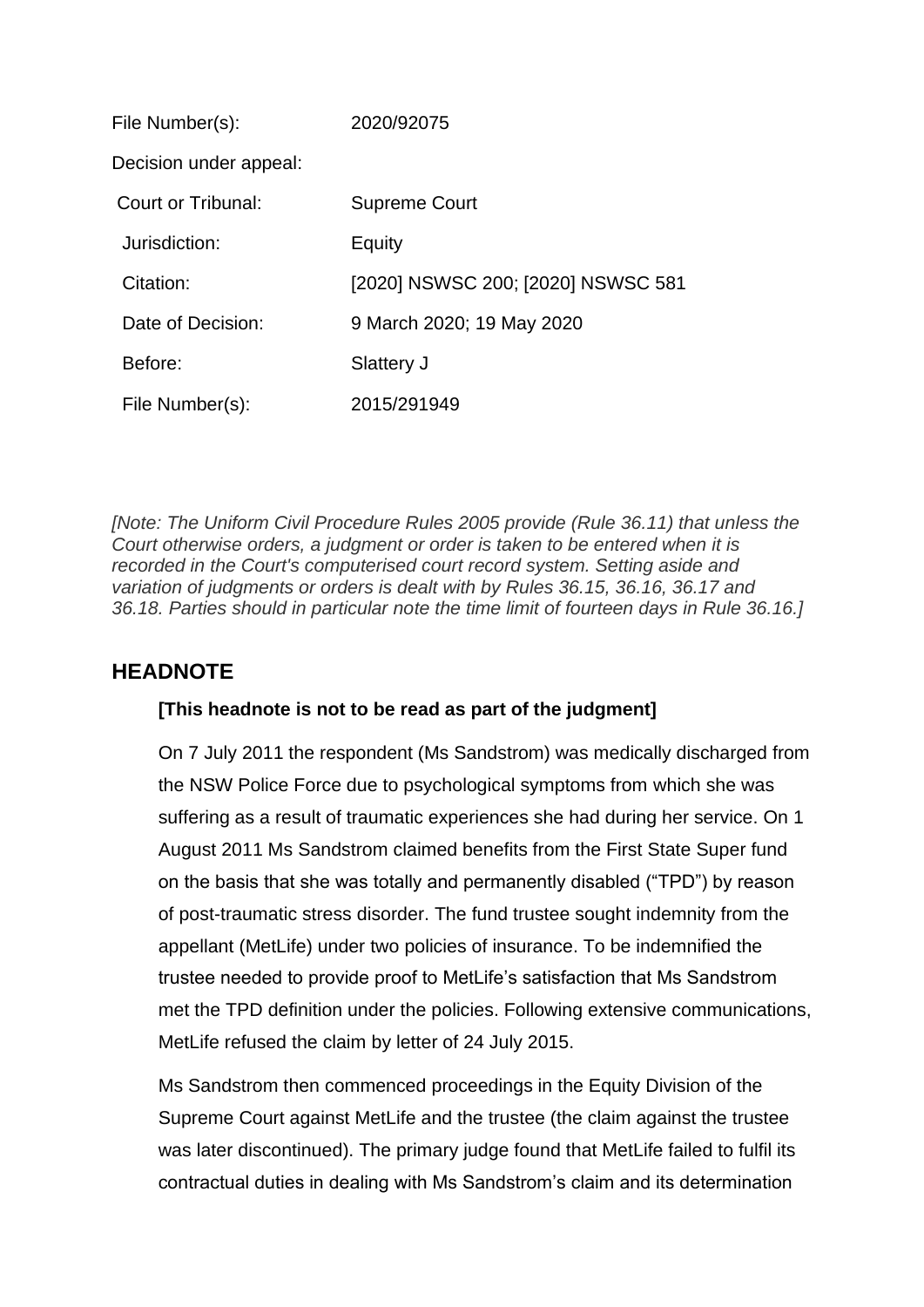was therefore void, that Ms Sandstrom satisfied the TPD definition at the relevant date and made orders against MetLife for payment.

MetLife appealed the primary judge's decision. The issue on appeal was whether the primary judge erred in concluding on three bases (identified as Grounds 2, 3 and 7, relating to whether MetLife properly interpreted certain medical reports and took into account written submissions by Ms Sandstrom's solicitors) that MetLife breached its contractual obligation to assess Ms Sandstrom's claim in good faith and to act fairly and reasonably in making that assessment. Ms Sandstrom also filed a cross-appeal challenging the primary judge's refusal to make a special costs order in her favour.

# **The Court (Basten JA and Meagher JA, Macfarlan JA dissenting) dismissed the appeal and cross-appeal.**

In relation to the appeal:

by Basten JA, Meagher JA agreeing and adding observations at [213]-[220]

The primary judge's analysis was correct in relation to Grounds 2 and 3, and, at least in part, in relation to Ground 7: [30], [49], [76]. It was unfair of MetLife to rely on certain medical opinions as adverse to Ms Sandstrom (at least without further explanation) and MetLife did not deal satisfactorily with issues raised by Ms Sandstrom's solicitors in their written submissions (ibid). The cumulative effect of these matters demonstrated a lack of overall fairness on the part of MetLife, resulting in a breach of its contractual obligations: [77]-[78].

### by Macfarlan JA, contra

MetLife was entitled not to be satisfied of Ms Sandstrom's permanent disability, having regard to the relevant medical opinions: [174], [179]-[183]. MetLife did take into account the medical opinions referred to in the written submissions by Ms Sandstrom's solicitors: [187], [198], [200]. The primary judge therefore erred in upholding Grounds 2, 3 and 7: [175], [184], [209].

In relation to the cross-appeal:

by Meagher JA, Basten JA agreeing; Macfarlan JA not deciding at [87]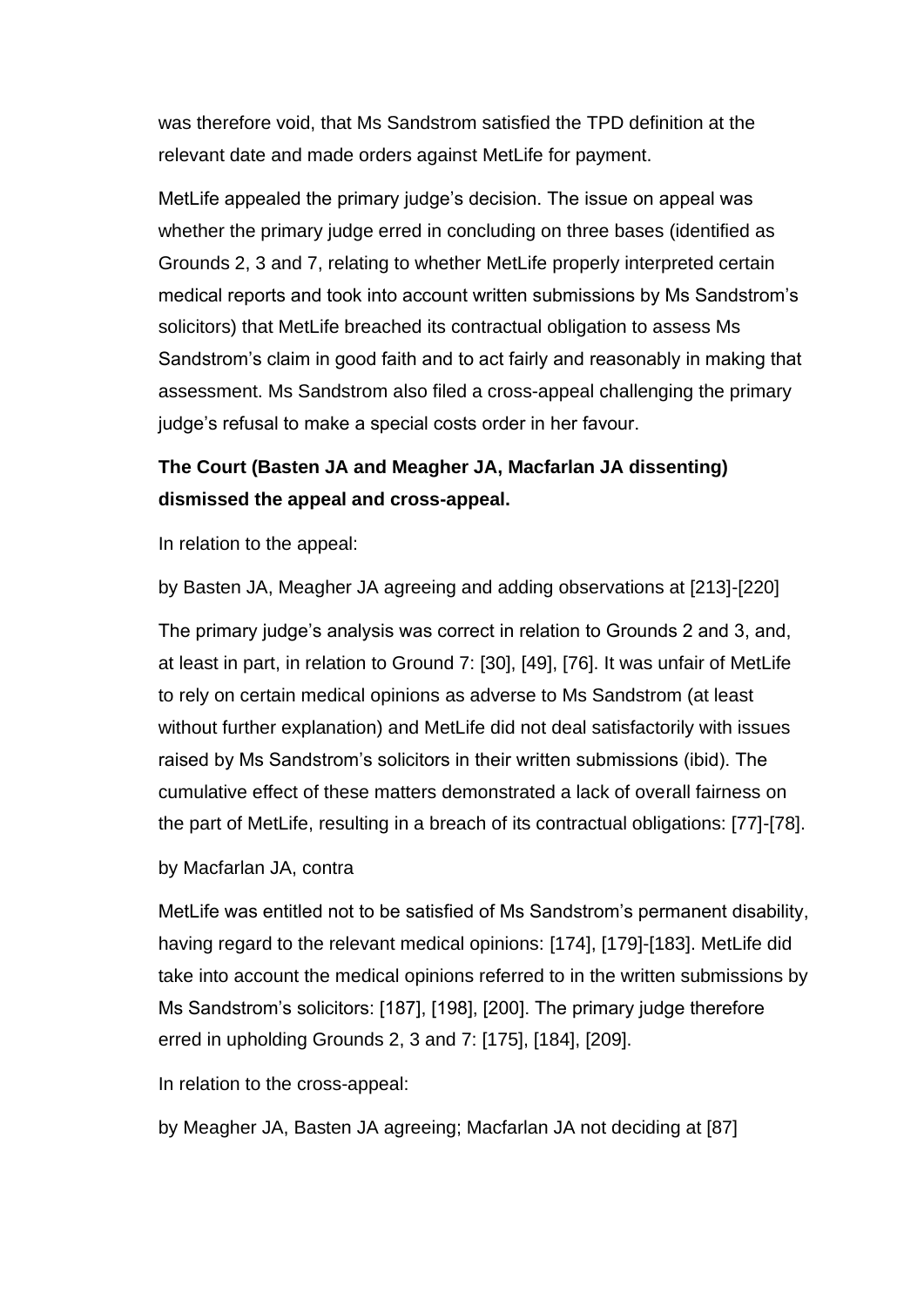As Ms Sandstrom's cross-appeal was "as to costs only", leave to appeal was required, however leave was not opposed and was granted: [222]. The primary judge did not err in the exercise of his costs discretion: [229]-[232], [79]-[81].

*Housman v Camuglia* [2021] NSWCA 106, referred to.

# **JUDGMENT**

- 1 **BASTEN JA:** In July 2011 the respondent, Rebecca Sandstrom, was medically discharged from the NSW Police Force as a result of suffering psychiatric injury in the course of her work as a police officer. As a member of the Police Force, she was covered by a superannuation scheme operated by FSS Trustee Corporation ("First State Super") under the *First State Superannuation Act 1992* (NSW). The benefits available under the scheme included an entitlement for payment in circumstances where the member was "totally and permanently disabled".
- 2 Ms Sandstrom's entitlement to such a payment was conditional upon satisfaction of the conditions of two group life insurance policies taken out by the Trustee with the appellant, MetLife Insurance Ltd. In circumstances where the conditions of the contract were satisfied, MetLife agreed to pay the Trustee the amount provided for under the policy. The conditions of each policy were relevantly the same; at least MetLife did not submit that anything turned on minor differences in wording.
- 3 The definition of total and permanent disablement involved the insured member "having provided proof to our [MetLife's] satisfaction" of the elements of the definition.<sup>1</sup> It follows that satisfaction of the specific elements of the definition, in the case of a dispute, did not turn on the determination of a court, but upon the "satisfaction" of the insurer. However, in the case of a dispute, the matter must be referred to a "Claims Review Committee" consisting of one representative of the trustee, a representative of the insurer and an independent "representative" as agreed between the trustee and the insurer or, failing such agreement, as nominated by the Financial Ombudsman.<sup>2</sup> The insurer agreed to abide by the decision of the claims review committee. The

 $1$  2005 Policy, Sch 1, cl 6(b).

<sup>2</sup> 2005 Policy, cl 9.2.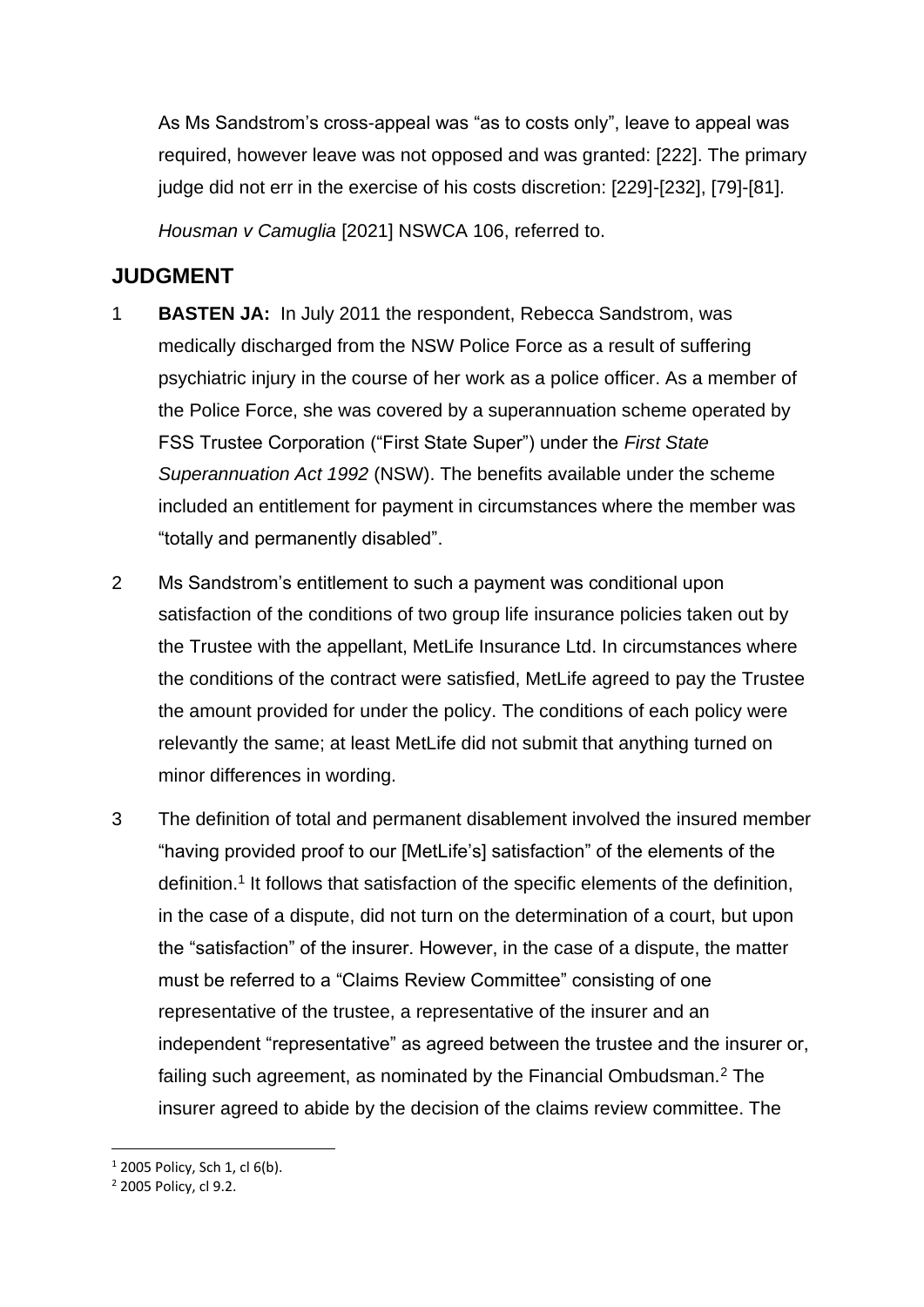insurer was to bear the cost of litigation where a claim was made against the Trustee.<sup>3</sup>

- 4 On 24 July 2015 MetLife wrote to First State Super and to Ms Sandstrom stating that it was not satisfied that the criteria for total and permanent disablement had been established. Her claim was therefore declined. The Trustee wrote to the respondent on 25 August 2015 noting MetLife's decision and stating that, "having undertaken its own separate analysis", the Trustee had determined that MetLife's decision was "fair and reasonable in the circumstances." This statement presumably reflected the Trustee's obligation under s 52(7)(d) of the *Superannuation Industry (Supervision) Act 1993* (Cth) "to do everything that is reasonable to pursue an insurance claim for the benefit of a beneficiary, if the claim has a reasonable prospect of success."
- 5 Ms Sandstrom sought to challenge the decisions of both the Trustee and MetLife in proceedings commenced in the Equity Division of the Court in October 2015. The basis on which she was entitled to do so relied upon wellestablished authority that MetLife was under a contractual obligation to assess the claim in good faith and to act fairly and reasonably in making that assessment.<sup>4</sup> In the event that she established that MetLife had failed in some aspect of those contractual obligations, the Court is permitted to make its own decision on the merits of the claim.
- 6 Before the trial judge, Slattery J, Ms Sandstrom was successful in having the decision of the Trustee set aside and in obtaining a favourable decision on the merits of her claim.<sup>5</sup> Proceedings were commenced naming both the Trustee and MetLife as defendants, however, Ms Sandstrom later discontinued her proceedings against the Trustee. On 10 March 2020 the trial judge made an order declaring that MetLife's determination on 24 July 2015 was void and of no effect (order 1), that the plaintiff was, as at 9 March 2011, totally and permanently disabled (order 2) and that MetLife pay the Trustee the assessed benefit under each of two policies (order 3). MetLife appealed from the

<sup>4</sup> MetLife Insurance Ltd v MX [2019] NSWCA 228 at [76]-[79] (Gleeson JA); Hannover Life Re of Australasia Ltd v Jones [2017] NSWCA 233 at [5]-[9] (Meagher JA). [86], [121] (Gleeson JA).

<sup>3</sup> 2005 Policy, cl 9.4.

<sup>&</sup>lt;sup>5</sup> Sandstrom v FSS Trustee Corporation [2020] NSWSC 200 (Sandstrom).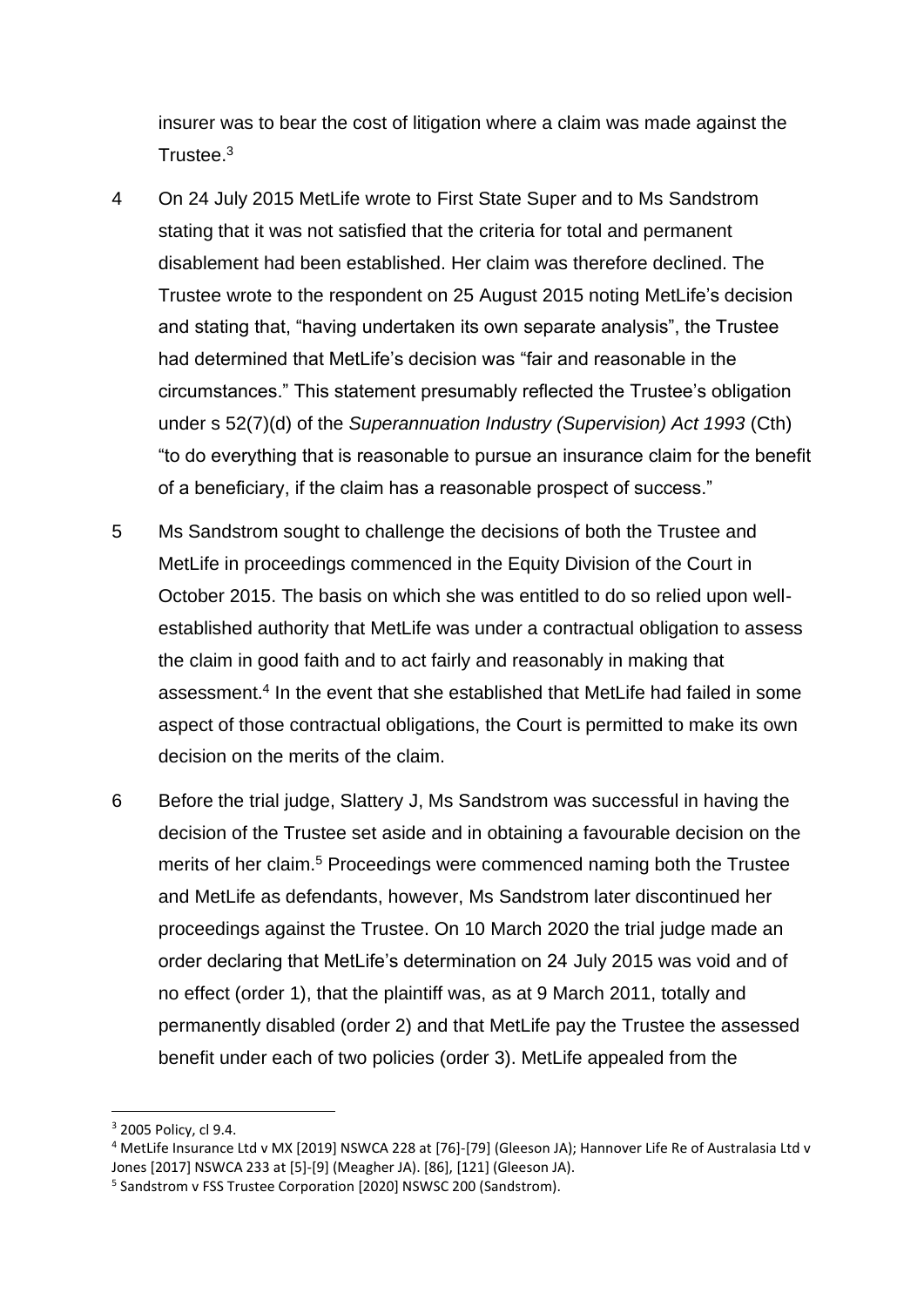judgment and orders below, but only challenged the finding incorporated in the first declaration, that its own determination was ineffective. That is, in the event that it lost on that ground, it did not separately challenge the judge's assessment of total and permanent disablement or the amount of the required payment under the policies.

### **Issues on appeal**

7 The trial judge upheld Ms Sandstrom's submission that MetLife's determination involved a breach of its contractual obligations on three of the nine grounds relied on by Ms Sandstrom. Those three grounds alleged that MetLife:

> "(2) Isolated one sentence from the medical report of Dr Graham George dated 8 March 2011, when on a proper interpretation of Dr George's report the report satisfied the criteria of 'unlikely ever' within the meaning of the TPD definition;

> (3) Interpreted questionnaires by Dr Wong (11 March 2011, 22 March 2011 and 9 May 2011) as being evidence inconsistent with the 'unlikely ever' component of the TPD definition when on a proper reading of that material the 'unlikely ever' component of the definition had been satisfied;

(7) … despite its assertions that it took into account the written submissions of the plaintiff's legal representatives dated 22 April 2015 did not do so and provided no reasoning as to why the submissions were rejected when it was under an obligation to provide some adequate reasoning."

8 The evidence of the medical practitioners relevant to grounds 2 and 3 has been set out by Macfarlan JA and need not be repeated in full. However, it is necessary to explain elements of the definition of total and permanent disablement under the policies, in order to identify the relevant legal requirements said not to have been complied with.

### **Legal requirements**

…

9 The definition of total and permanent disablement was relevantly in identical terms in both policies and was to the following effect:

### "**6. TOTAL AND PERMANENT DISABLEMENT:**

While covered under this Policy, Total and Permanent Disablement shall have the following meaning:

(a) The Insured Member suffering the loss of use of two limbs or the sight of both eyes or the loss of use of one limb and the sight of one eye (where limb is defined as the whole hand or the whole foot), or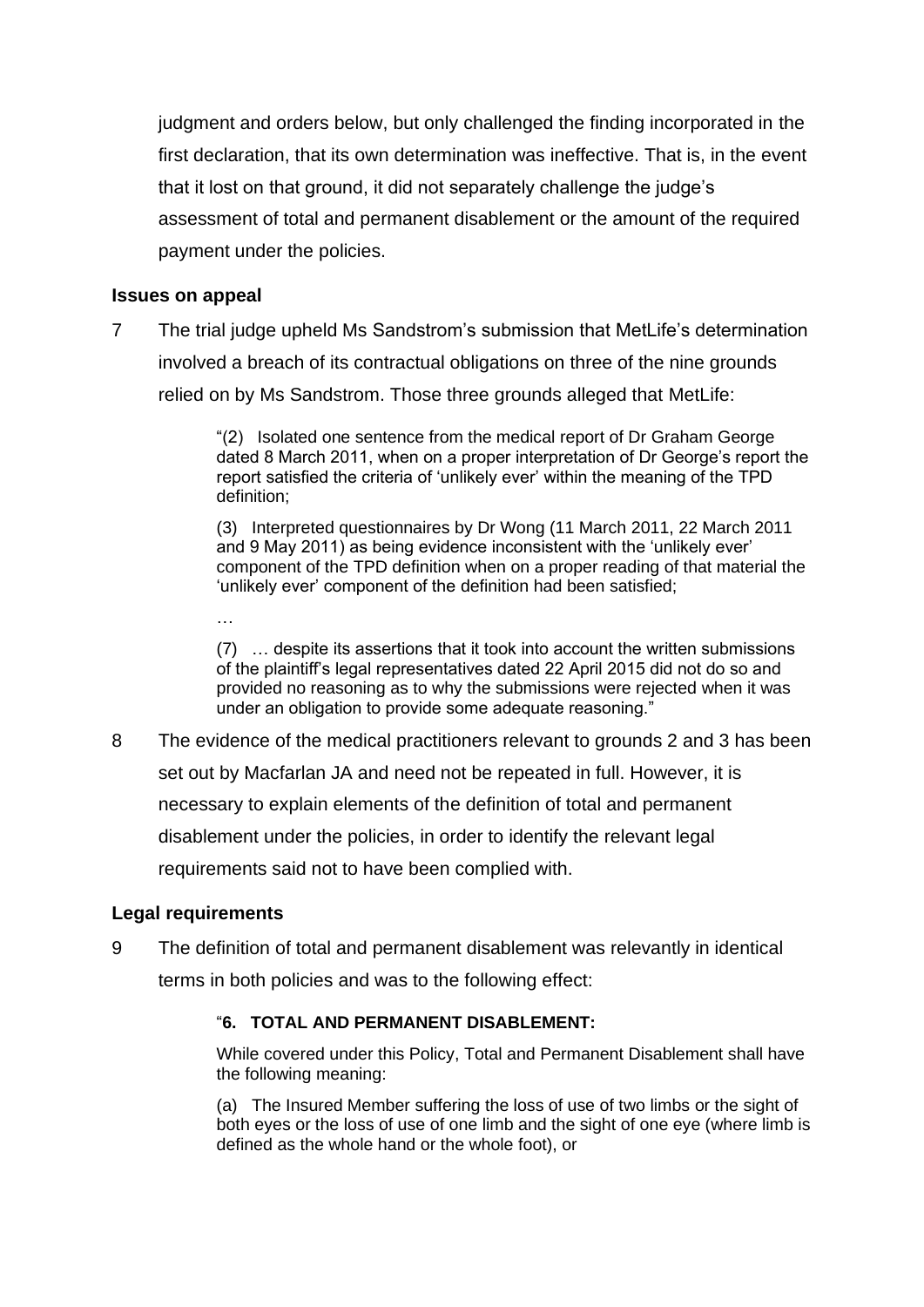(b) … the Insured Member having been absent from their Occupation with the Employer through injury or illness six consecutive months and having provided proof to our satisfaction that the Insured Member has become incapacitated to such an extent as to render the Insured Member unlikely ever to engage in any gainful profession, trade or occupation for which the Insured Member is reasonably qualified by reason of education, training experience".

- 10 There was no dispute that, at the time the determination was made, Ms Sandstrom had been absent from her employment for six consecutive months. Rather, the date on which that temporal requirement was satisfied (9 March 2011) was treated as the date at which total and permanent disablement was to be assessed. The second limb involved both a procedural and a substantive element. The procedural element was the requirement that the claimant provide, proof "to the satisfaction of us", an element referred to above. The substantive element had the following limbs, namely:
	- (a) identification of the incapacity;
	- (b) the area of operation of the incapacity, namely engagement in work for reward;
	- (c) such area being limited by the scope of the claimant's qualifications by reason of "education, training or experience", and
	- (d) a temporal element, namely that she was "unlikely ever" to engage in such work.
- 11 So far as the first limb was concerned, there was no dispute as to the basis of her incapacity, namely the PTSD and co-morbidities resulting from her experiences as a police officer, including in particular the fatal shooting of a colleague.
- 12 As to the second limb, it was not in dispute that engaging in work included parttime employment (or self-employment). However, it fed into the third limb, the limitation by reference to her "education, training or experience", which excluded an assessment of her capability for retraining to achieve different skills to those she possessed at the time of the claim. The scope of that constraint is nevertheless vague.
- 13 The limitation of the area of work imposed by the requirement to consider the member's qualification "by reason of education, training or experience", is sometimes referred to as the "ETE clause". As noted in *TAL Life Ltd v*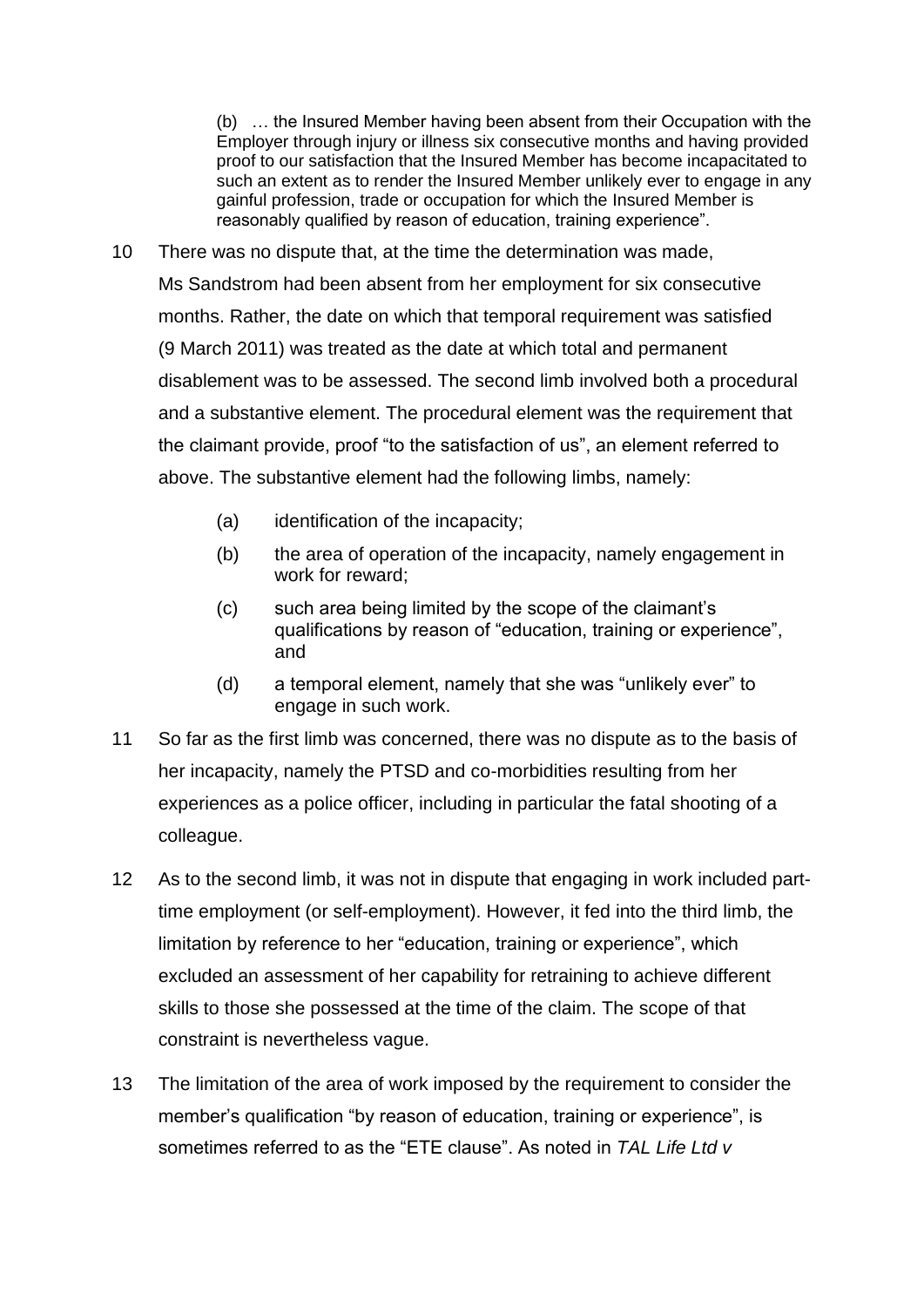*Shuetrim; MetLife Insurance Ltd v Shuetrim*, <sup>6</sup> one effect of the clause is to limit the scope of the coverage: evidence that the claimant was unlikely ever to be able to work as a police officer was relevant (and accepted by the insurer), but insufficient to satisfy the clause.<sup>7</sup> On the other hand, the clause does limit the range of possible remunerative activity. In *Hannover Life Re of Australasia Ltd*  v Jones<sup>8</sup> this Court upheld the reasoning of the primary judge in that case, Brereton J:9

"[71] …. It is not necessary, in order to satisfy the TPD definition, that the insured must be incapable of any regular remunerative work, but only that he or she be incapable of regular remunerative work for which he or she is reasonably fitted *by education, training or experience*. The ETE clause confines the scope of the 'regular remunerative work' from which the insured is disabled to that for which the insured is reasonably fitted *by education, training or experience*. In that phrase, the word 'by' is important – it postulates a connection between the suggested future work, and the insured's past education, training and experience. The concept of an occupation or work 'for which the Insured Person is reasonably fitted by education, training or experience' directs attention to the insured's vocational history to date, and to occupations for which that vocational history *fits* the insured. It refers not to *any* work for which the insured might have physical and mental capacity without further training, but to work for which the insured has been prepared and shaped by education, training and/or experience. The purpose of the provision is to provide a benefit for those who are disabled from following the vocations for which their past education, training and experience has prepared them – not any occupation which may be conceived, however far removed from his or her vocational history, which can be performed without further education, training or experience. The policy insures the capacity of an insured to perform regular remunerative work, not *simpliciter,* but in an occupation for which the insured's education, training and experience has prepared him or her. **In that way, it insures against loss of the ability to pursue those employments or careers for which the insured has been prepared and shaped by his or her past vocational history.** The point is illustrated by the reverse of the current type of situation: a surgeon whose tertiary education was in medicine and whose entire vocational history was in surgery, who lost the fine motor skills required for surgery, but was otherwise physically fit, would not be reasonably fitted *by education, training or experience* for work as a manual labourer, even though he or she might be perfectly capable of performing it without further training.

[72] Thus the first question should be, for what occupations is this claimant fitted by his or her education, training and employment. It is a mistake to first search for occupations which an insured might be able physically and mentally to perform without further education, training or experience, rather than to examine the insured's vocational history and to identify from it the occupation

<sup>6</sup> (2016) 91 NSWLR 439; [2016] NSWCA 68 (Leeming JA; Beazley P and Emmett AJA agreeing) (Shuetrim).

 $<sup>7</sup>$  Shuetrim at [66].</sup>

<sup>8</sup> [2017] NSWCA 233.

<sup>&</sup>lt;sup>9</sup> Jones v United Super Pty Ltd [2016] NSWSC 1551; Hannover at [147]-[150] (Gleeson JA, Macfarlan JA and Meagher JA agreeing) emphasis added by Gleeson JA.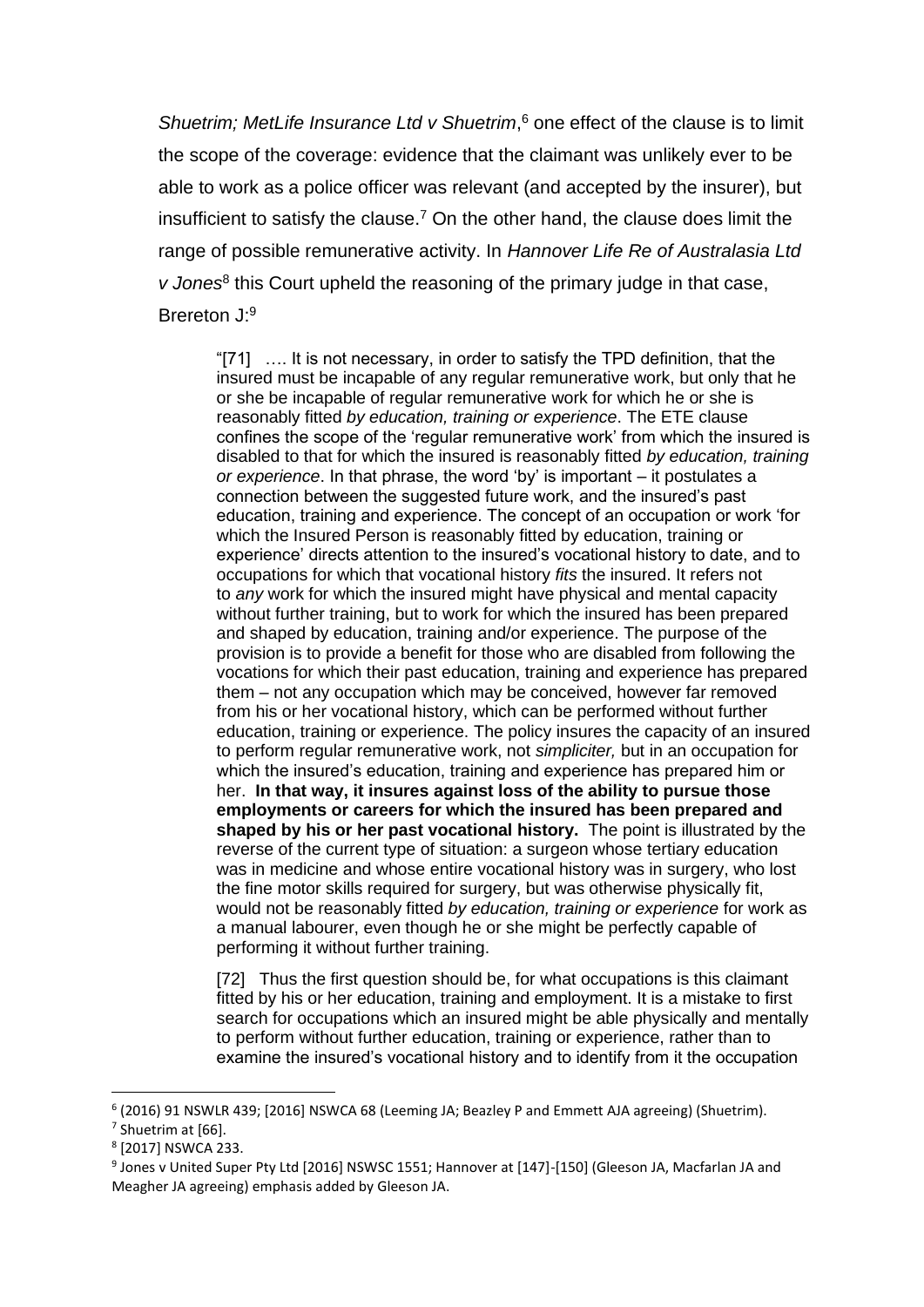or occupations for which his education, training or experience has prepared the insured.

[150] In this passage, his Honour correctly observed that the ETE clause requires the Insurer to examine the occupations for which the claimant is 'fitted' in the sense of the occupations for which his education, training and experience has prepared him. That naturally is shaped by his vocational history. There is no error in that approach. Contrary to the Insurer's submissions, his Honour correctly focused upon the language of this ETE clause ('*reasonably fitted by reason of education, training or experience*[']), not some different notion of the claimant's capability for his or her 'usual occupation'."

14 This court stated in relation to the passage emphasised at [71]:

"[148] The Insurer complained that the sentence emphasised in the above passage disclosed error because his Honour's construction read the ETE clause as though it was limited to unfitness for a person's 'usual occupation' and overlooked the import of the phrase 'any employment, business or occupation' in the definition of Regular Remuneration Work. I do not agree. The reference by his Honour to 'prepared and shaped' is to be read in the context of the whole passage. His Honour is to be taken as emphasising that the concept of an occupation or work 'for which the Insured Person is reasonably fitted by education, training or experience' directs attention to the insured's vocational history to date, and to occupations for which that vocational history *fits* the insured, that is, to the link or connection between the suggested job or jobs and the claimant's past education, training or experience.

- 15 It would thus be erroneous to assess the chance of Ms Sandstrom obtaining future employment solely in terms of her previous employment as a police officer; it would also be incorrect to assess her future prospects by reference to work for which she might become qualified by undertaking further training or education.
- 16 Of central importance was the assessment of the temporal element, namely that she was "unlikely ever" to engage in such employment. As will be noted, it was not the language which caused difficulty, but rather its application (or absence of application) by the medical practitioners expressing opinions.
- 17 Construing a similar phrase in *Shuetrim*, Leeming JA stated:

"[88] … Those words confirm what flows from the ordinary meaning of the language of 'unlikely ever', namely, that where there is a real chance that a person may return to relevant work, even though it could not be said that a return to relevant work was more probable than not, the insurer would not be satisfied that the definition applies. 'Unlikely ever' is, in this context, much stronger than 'less than 50%'.

[89] What follows is this. To make an assessment of TPD, it is not sufficient for the insurer to be satisfied that it is more likely than not that the person will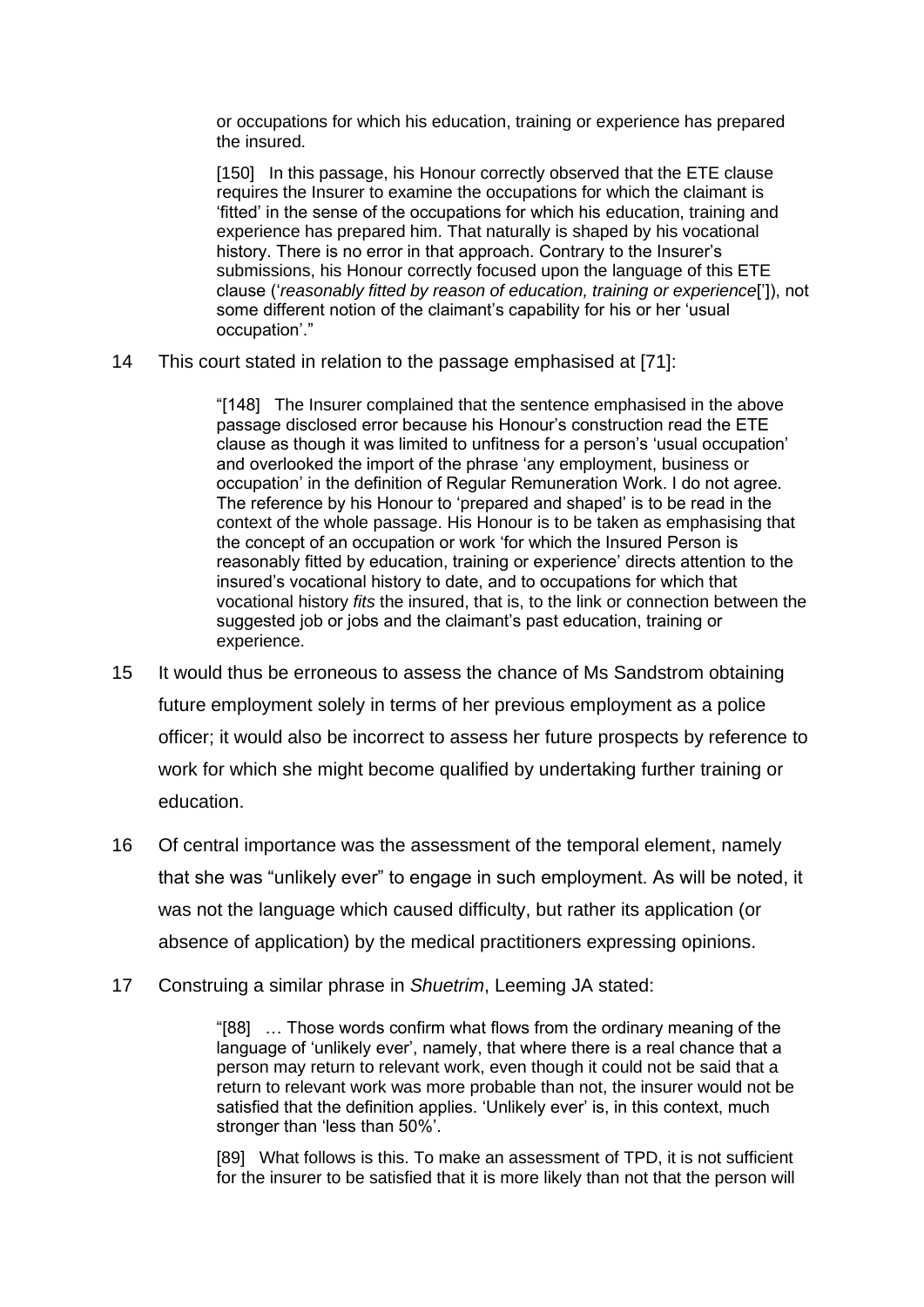never return to relevant work. On the other hand, if there is merely a remote or speculative possibility that the person will at some time in the future return to relevant work, an insurer will not, acting reasonably and in compliance with its duties, be able to be satisfied that the person is not TPD. The critical distinction is between possibilities which are readily contemplatable even though they may not be more probable than not, and possibilities which are remote or speculative. A real chance that a person will return to relevant work, even if it is less than 50%, will preclude an Insured Person being unlikely ever to return to relevant work."

- 18 Accordingly, Ms Sandstrom bore the onus of satisfying the claims review committee that there was no real chance that she would return to employment. At the time of the claim she was 28 years of age and therefore had an expectation of a further 37 years working life until age 65. What was foreseeable over that time was not easy to assess.
- 19 The issues raised as to the operation of such policies have broad social implications. As observed by Commissioner Hayne in the *Final Report of the Royal Commission into Misconduct in the Banking, Superannuation and Financial Services Industry*, <sup>10</sup> noting that in Australia 40% of premiums for life insurance were represented by group sales:

"The figures quoted in respect of group sales record policies sold to superannuation trustees. When one looks instead at the number of insurance policies held within superannuation funds, it becomes clear that the majority of life insurance policies on issue in Australia are held through superannuation funds."

The fact that beneficiaries who rely on such cover through the intermediary of a superannuation fund have no entitlement to challenge the merit of decisions of the insurer in court suggests that, if not strict scrutiny, at least careful scrutiny of the evidence as to whether the insurer has properly understood and fairly complied with its contractual obligations should be applied.

### **Challenge to acceptance of ground 2**

20 In its reasons for its decision (set out by Macfarlan JA at [97] below) MetLife commenced:

> "As outlined in our procedural fairness letter dated 23 June 2015, there is medical opinion prior to and around the date for assessment of the member's claim (9 March 2011) that she was likely to be able to return to work at some point in the future, external to the New South Wales Police Force.

<sup>10</sup> Commonwealth of Australia, 2019, Vol 1, pp 269-270.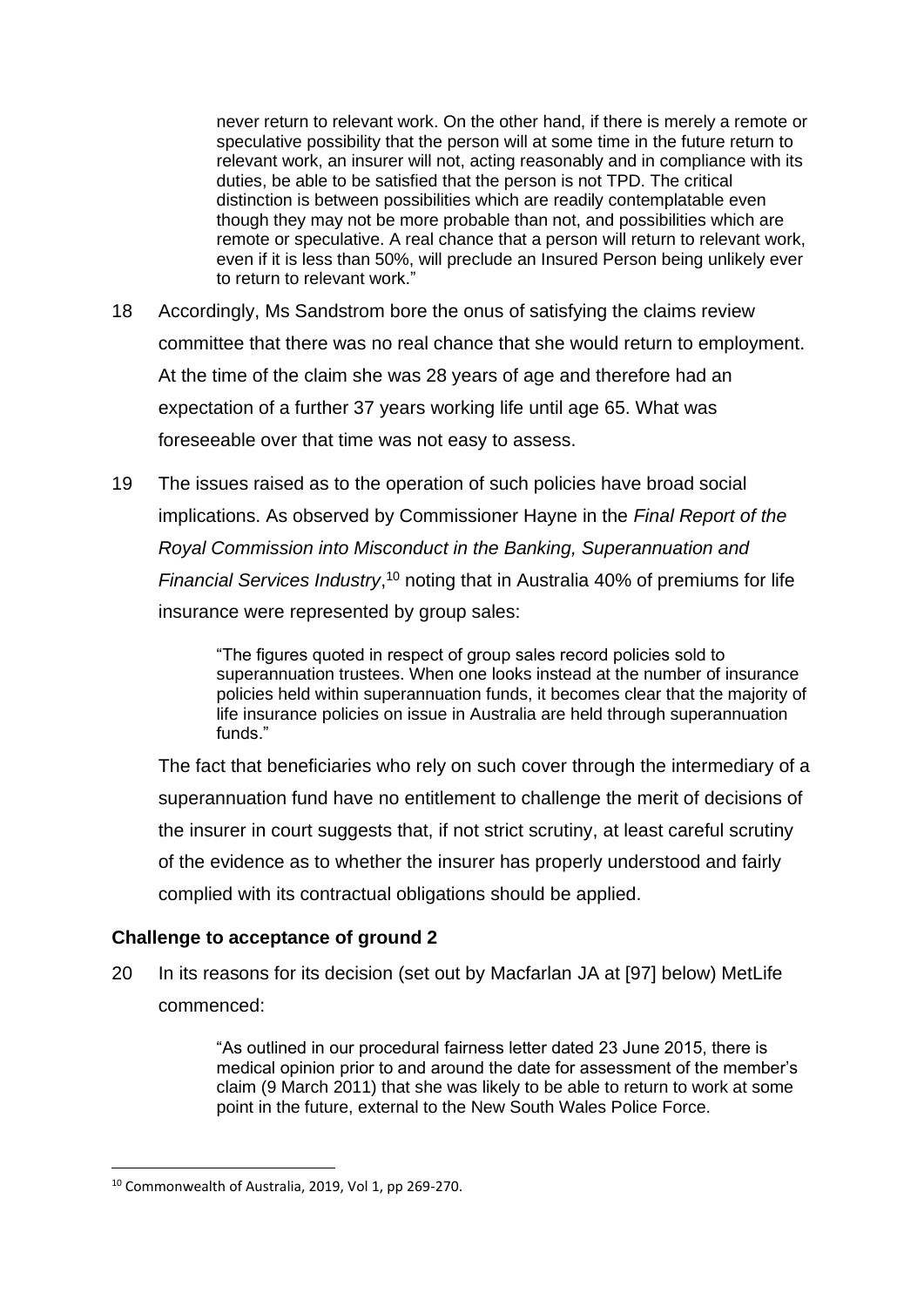MetLife notes that one of the first specialist opinions regarding the member's prognosis was made by her treating psychiatrist, Dr David Grace, by way of a questionnaire he completed on 30 January 2011. Dr Grace was asked:

*Q. Do you believe a return to pre-injury duties is a realistic goal and what timeframe is anticipated to achieve this goal?*

*A. I do not believe that a return to pre-injury duties is a realistic goal in [the member's case]. I believe that [the member] will be able to work but not in a job which reminds her of police work.*"

- 21 It is clear that MetLife's determination turned on the material set out following the first paragraph. The reference in that paragraph to the earlier letter was simply to assure the reader that these matters had been put to Ms Sandstrom for her comment prior to the determination being made. The reasoning then turned to specific passages in the medical reports.
- 22 This statement in relation to Dr Grace was the subject of ground 1, which was ultimately not pressed. Ground 2 addressed a passage concerning Dr George. Nevertheless there are themes running through the reasons which render it convenient to deal first with Dr Grace, which is relevant to a later issue.
- 23 There are two matters arising from reliance on Dr Grace's statement set out above. First, the second sentence of his answer, which is no doubt that relied upon by MetLife, was by way of explanation of his firm belief that Ms Sandstrom would not return to pre-injury duties; neither would she, in Dr Grace's opinion return to any job which reminded her of police work. This was not a response to a question which encapsulated the test under the policy. Further, it was addressed to Allianz, which was not a party to the superannuation insurance scheme. It will be seen below that, in relation to material favourable to Ms Sandstrom, preparation for a different purpose was identified as a reason for not placing reliance on it.
- 24 Secondly, on 14 August 2012 Dr Grace provided a report in response to a request from a person he understood to be a claims assessor for MetLife. The first part of that report contained full details of all the consultations Dr Grace had had with Ms Sandstrom up until that time. As part of his response, Dr Grace answered a number of questions which were formulated partly in terms reflecting the terms of the policy, including the following:

### "**5) If Ms Sandstrom is not currently fit for work, what is your prognosis regarding her prospects for recovery and eventual return to an**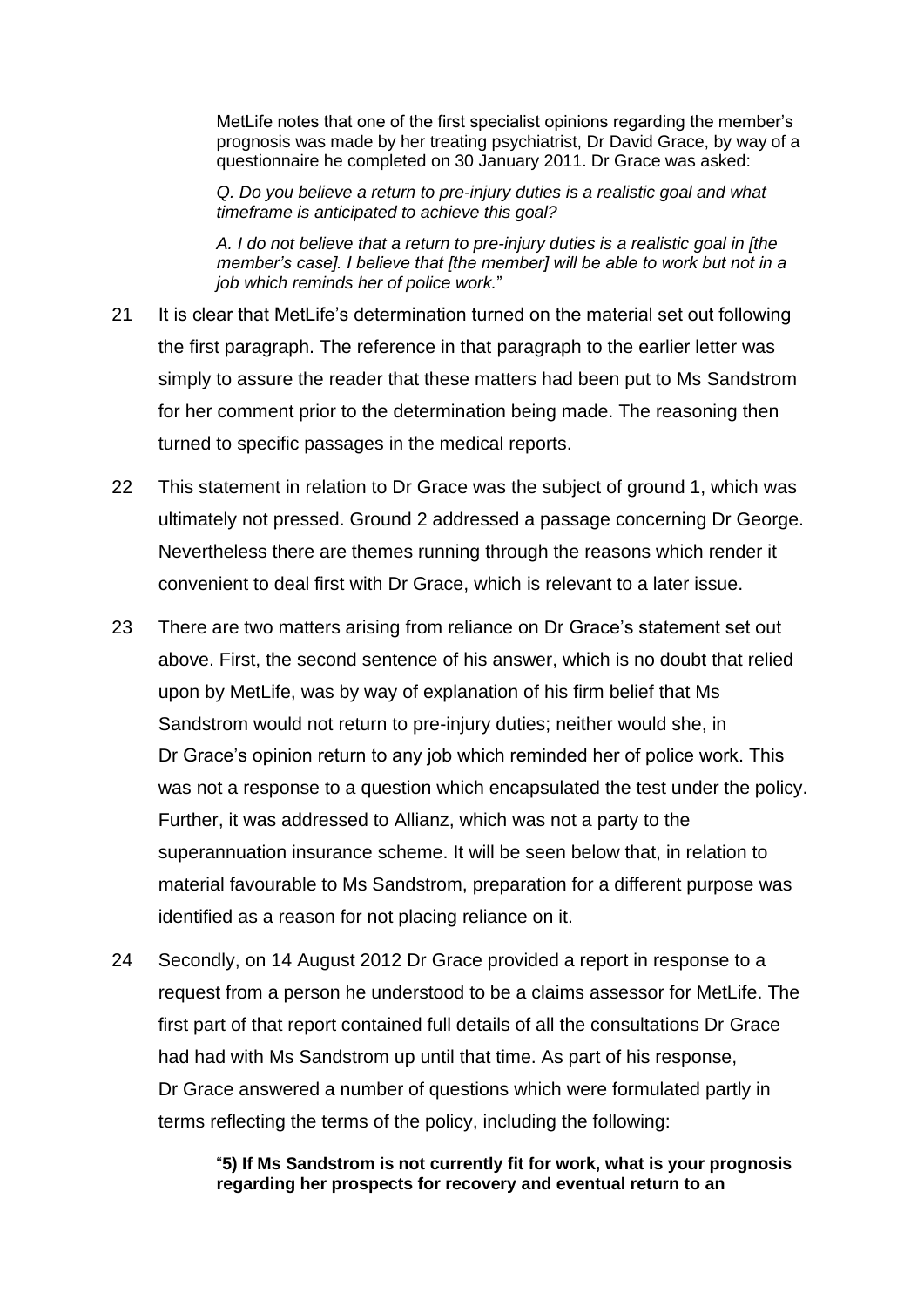#### **occupation for which she is reasonably qualified by reason of her education, training or experience?**

Ms Sandstrom is not currently fit to return to any occupation for which she is reasonably qualified by reason of her education, training or experience.

Ms Sandstrom's prognosis for recovery and eventual return to an occupation for which she is reasonably qualified by reason of her education, training or experience is extremely poor.

### **7) In your professional opinion do you believe that Mrs Sandstrom is able to return to some form of employment part-time or full-time before retirement age of 65 in the next 24 years? If no why?**

…

Yes, Ms Sandstrom will be able to perform some other form of work with time."

- 25 It is likely that MetLife placed significant weight on Dr Grace's opinions because he was Ms Sandstrom's treating psychiatrist at the time of her medical discharge. For MetLife to rely upon an opinion given to another insurer for a different purpose, without express reference to Dr Grace's opinion provided to MetLife in response to a question formulated (at least in part) by reference to the terms of the policy, involved unfairness. While the reasons given were not intended or expected to be comprehensive, the omission in this specific respect is clearly significant. In particular, it must have been apparent to MetLife that generalised statements about future possibilities, without reference to the requirements of the policy, were apt to be unhelpful and possibly misleading.
- 26 Turning to ground 2, the passage in question related to a report of Dr George dated 8 March 2011. After referring to Dr Grace, MetLife's determination continued:

"The member was then assessed by Dr Graham George, consultant psychiatrist qualified by the New South Wales Police Force (NSWPF), on 8 March 2011. The assessment by Dr George occurred only one day prior to the date of assessment and is the most contemporaneous medical evidence and opinion to the date for assessment.

Dr George concluded that the member's psychological condition would preclude her from returning to work with the NSWPF and recommended that she be medically discharged. However, based on his assessment, Dr George stated that:

*At some point in the future, [the member] may be able to return to some form of work with a different employer.*"

27 Dr George's opinion of 8 March 2011, addressed to the NSW Police Force, concluded as follows: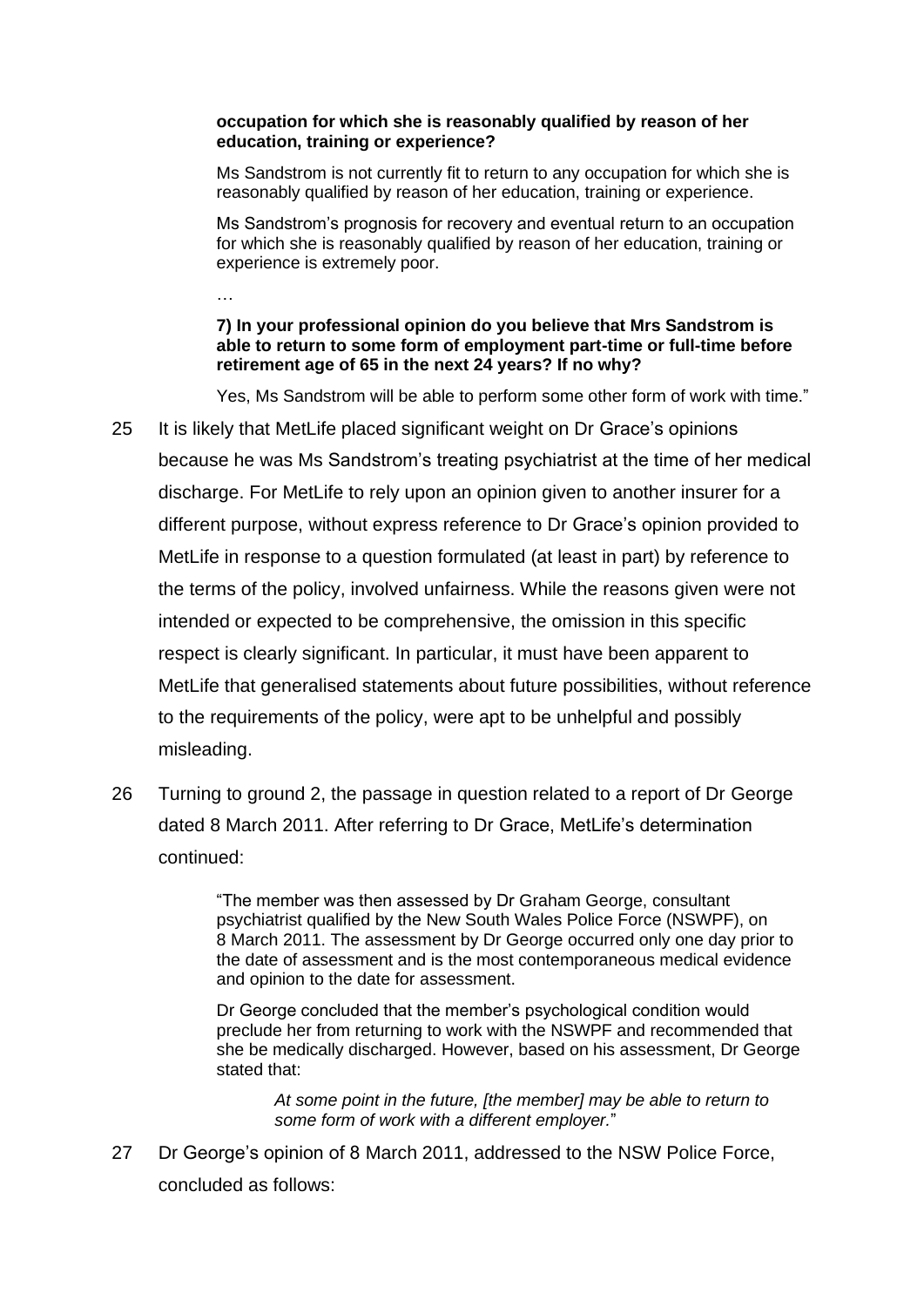"I believe that medical discharge in this case is the only option.

I believe this young woman has been too greatly traumatised by this particular event. I do not believe that she could recover from it if she had any association with NSW Police Service."

28 It is clear that this was the focus of Dr George's purpose in assessing Ms Sandstrom. However, in the course of answering questions posed for his consideration, the following question and answer were provided:

#### "**7. Should you consider the officer to have total and permanent disablement, is the condition of such an extent as to render the member unlikely to ever engage in any gainful profession, trade or occupation in the future?**

I see her as having permanent disablement with respect to her returning to her pre-injury duties. However, I believe that, at some time in the future, she may be able to return to some form of work with a different employer."

- 29 As the trial judge found, the word "may" was not immediately responsive to the second part of the question. Indeed there is some inconsistency in the question which commences by seeking an opinion as to whether the officer has "total and permanent disablement". Reading the two sentences of the answer together, Dr George is clear as to her "permanent disablement" from returning to preinjury duties, but is uncertain as to whether she will be able in the future to return to "some form of work with a different employer." The use of "may" is consistent with (i) the conclusion that such work is unlikely, in the sense that there is only a remote and speculative possibility, (ii) the possibility of a real chance of such employment, or (iii) an unwillingness to express any position on that question. The trial judge identified the ambivalence and concluded that it was unfair for MetLife to rely upon the answer as adverse to Ms Sandstrom.
- 30 It may be added that the question omitted any reference to her education, training and experience, as a qualification on the kind of gainful employment which was to be considered. It is clear from the introductory passage in the reasoning of MetLife that it gave significant weight to what it understood to be this opinion because of its proximity to the relevant date for assessment. The primary judge did not err in upholding ground 2.

### **Challenge to acceptance of ground 3**

31 Notwithstanding the terms in which it was formulated, ground 3 as relied on before and addressed by the primary judge related to questionnaires answered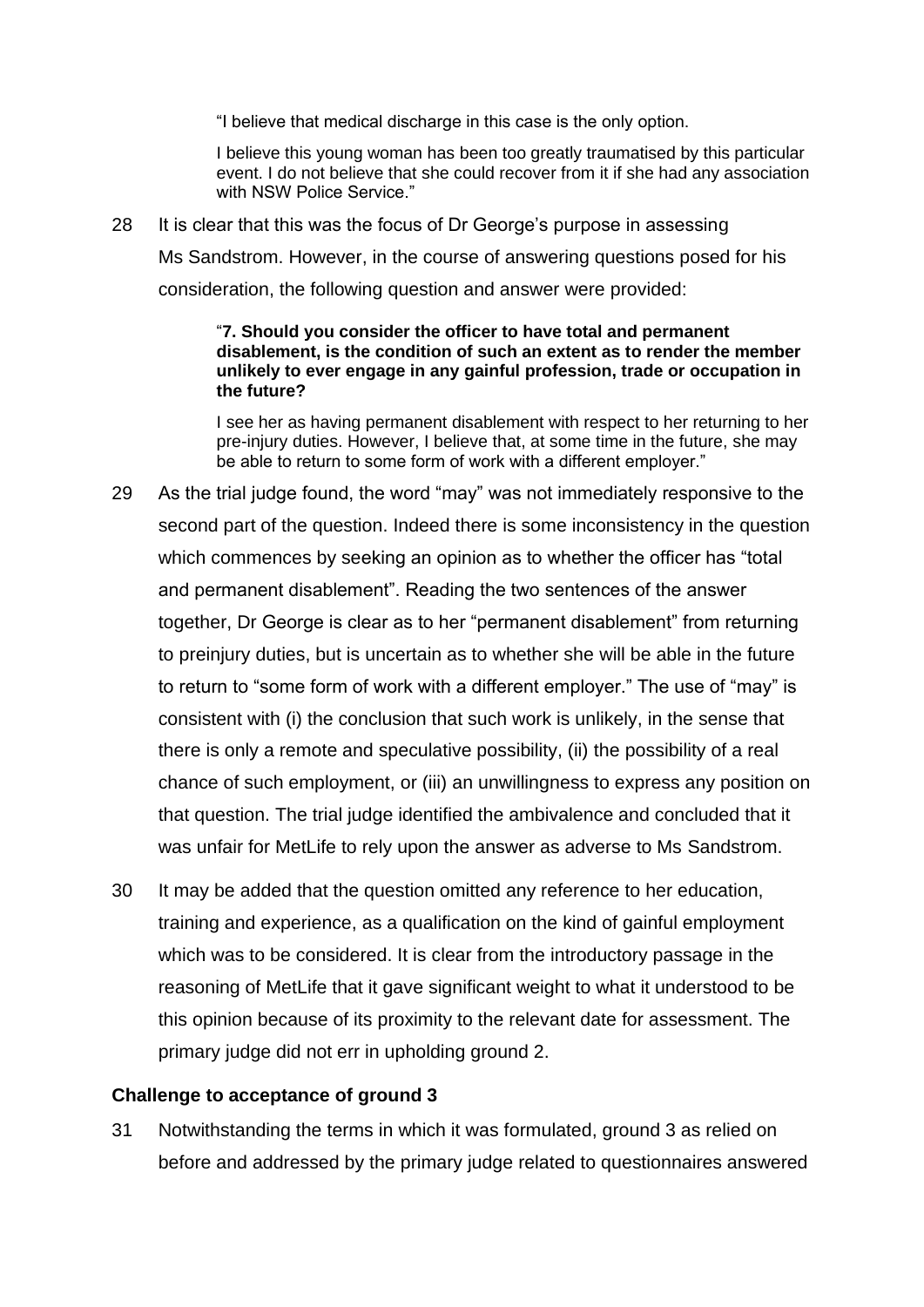by Dr Wong on 11 March 2011 and by Dr Grace on 22 March 2011, and a consultation note of Dr Wong dated 9 May 2011.<sup>11</sup> The relevant passage in MetLife's reasons in this respect read as follows:

"The member's treating general practitioner, Dr Anita Wong, and treating psychiatrist, Dr Grace, were both provided with a copy of Dr George's report and asked to provide their opinions regarding the member's prognosis.

In a questionnaire completed on 11 March 2011 (2 days after the date of assessment), Dr Wong indicated that she agreed with Dr George's opinion that at some point in the future the member may be able to return to some form of work with a different employer.

In a questionnaire completed on 22 March 2011 (less than two weeks after the date for assessment), Dr Grace indicated that he agreed with Dr George's opinion that at some point in the future the member may be able to return to some form of work with a different employer. Dr Grace added that he believed such a return to work may take place in the foreseeable future.

Later, in her consultation notes dated 9 May 2011, Dr Wong recorded that she had had a discussion with the member's 'financial advisor' (Mr Josh [Cratchley]) regarding the lodgement of the member's 'superannuation claim'. Dr Wong made the following file note of her conversation with Mr [Cratchley]:

*[the member] will not be able to return to policing but I cannot say she will not be able to return to work in any role in the future*".

32 Dr Wong's opinion of 11 March 2011 was provided in response to a request from the NSW Police Force which attached a copy of Dr George's report of 23 February 2011, which it summarised in 10 propositions. Question 1 asked Dr Wong to tick a yes or no box indicating whether she agreed with the stated comments (referring to those ten propositions). She ticked the "Yes" box indicating that she did agree. The eighth comment read as follows:

> "• Permanent disablement with returning to pre-injury duties; some time in the future may be able to return to some form of work with a different employer".

33 To the extent that ground 2 highlighted problems with this statement in Dr George's report, the same analysis must apply in relation to Dr Wong's opinion. (Dr Wong and Dr Grace received copies of Dr George's earlier report which set out the questions and his specific answers.) It is also doubtful whether any real weight should have been given to this document in circumstances where the penultimate comment simply read "still suffers a", with no object stated. Further, the subject of the agreement sought from Dr Wong was identified in the final comment, as "Medical discharge only option".

<sup>11</sup> Sandstrom at [140].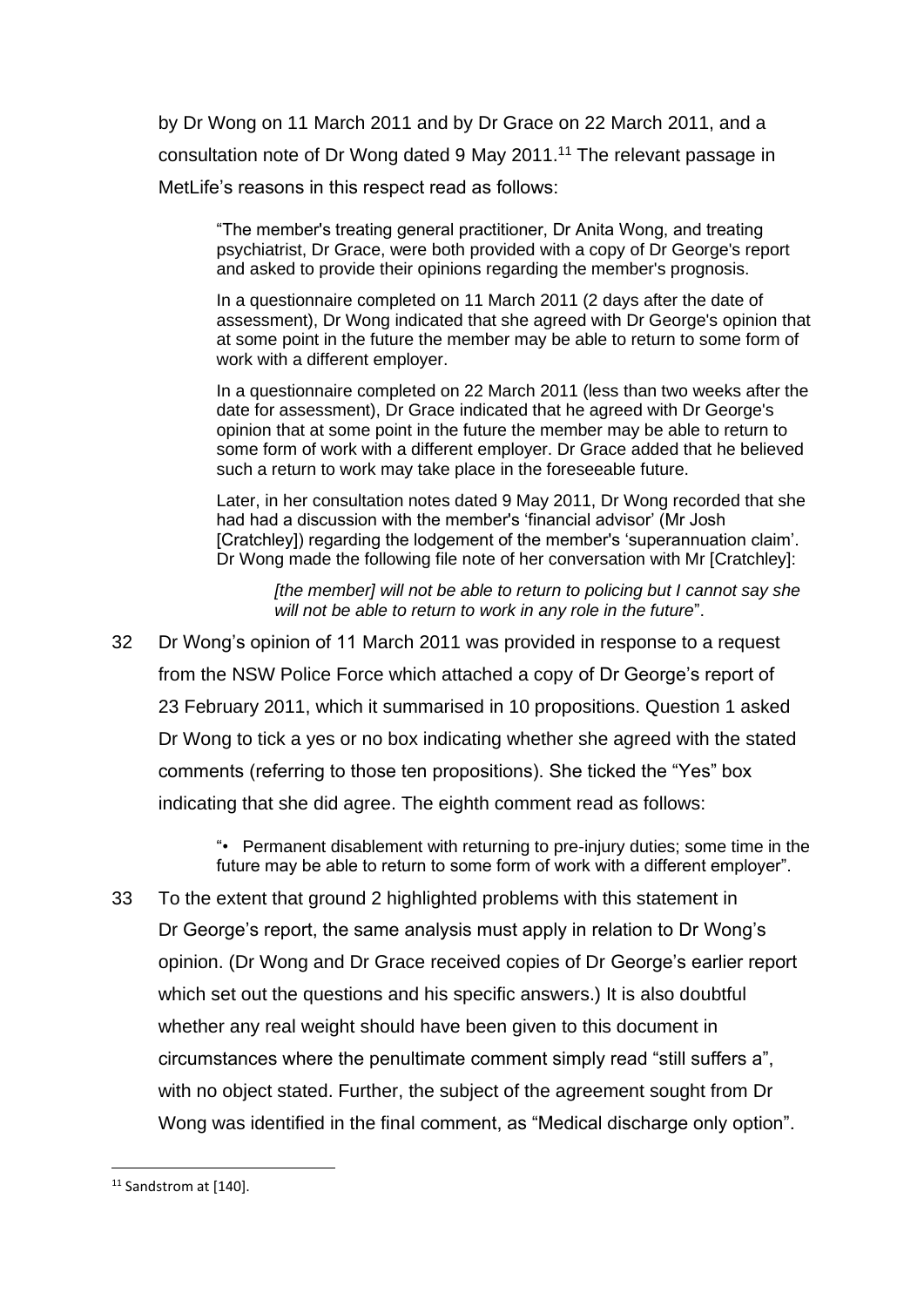34 Of the remaining 3 questions addressed to Dr Wong, questions 2 and 4 concerned the subject of discharge. Thus question 4 asked whether Dr Wong supported a medical discharge, providing a yes/no option, for which she ticked "yes". Importantly, however, question 3 was as follows:

> "3. Can you advise whether you believe that there is any capacity for Ms Sandstrom to return to work in any organisation (in the foreseeable future)?",

to which Dr Wong answered "No".

- 35 To rely on the opinion of Dr Wong of 11 March 2011 as supporting a possibility that Ms Sandstrom might have a reasonable chance of finding work in the future was unfair. Agreement with Dr George, in the circumstances set out above, was close to worthless; by contrast, when asked a specific question in terms reflecting aspects of the policy, she explicitly answered no. In truth, on no reasonable construction did that document provide support for a negative answer to the criteria for total and permanent disablement.
- 36 It is clear that the importance attached to contemporaneous opinions, and the fact that Dr Wong was a treating general practitioner at the relevant time, provided a basis for MetLife to give significant weight to her opinions, as its reasons for determination demonstrated.
- 37 On 22 March 2011, Dr Grace responded to the same questionnaire as that provided to Dr Wong. Like Dr Wong, he ticked the box "Yes" in answer to question 1. There is no doubt from what followed that Dr Grace also saw the form as directed to the question of medical discharge which he, like Dr Wong, concluded was the only available option. The only significant difference between their responses was that Dr Grace answered "Yes" to question 3, which was whether he believed "that there is any capacity for Ms Sandstrom to return to work in any organisation (in the foreseeable future)." That required him to answer a further question by specifying "timeframes and restrictions" to which he responded:

"Ms Sandstrom is not currently capable of working within any capacity and I believe that within six months of her complete severance from the NSW Police Force she will be ready to commence work elsewhere in some form eg paid employment."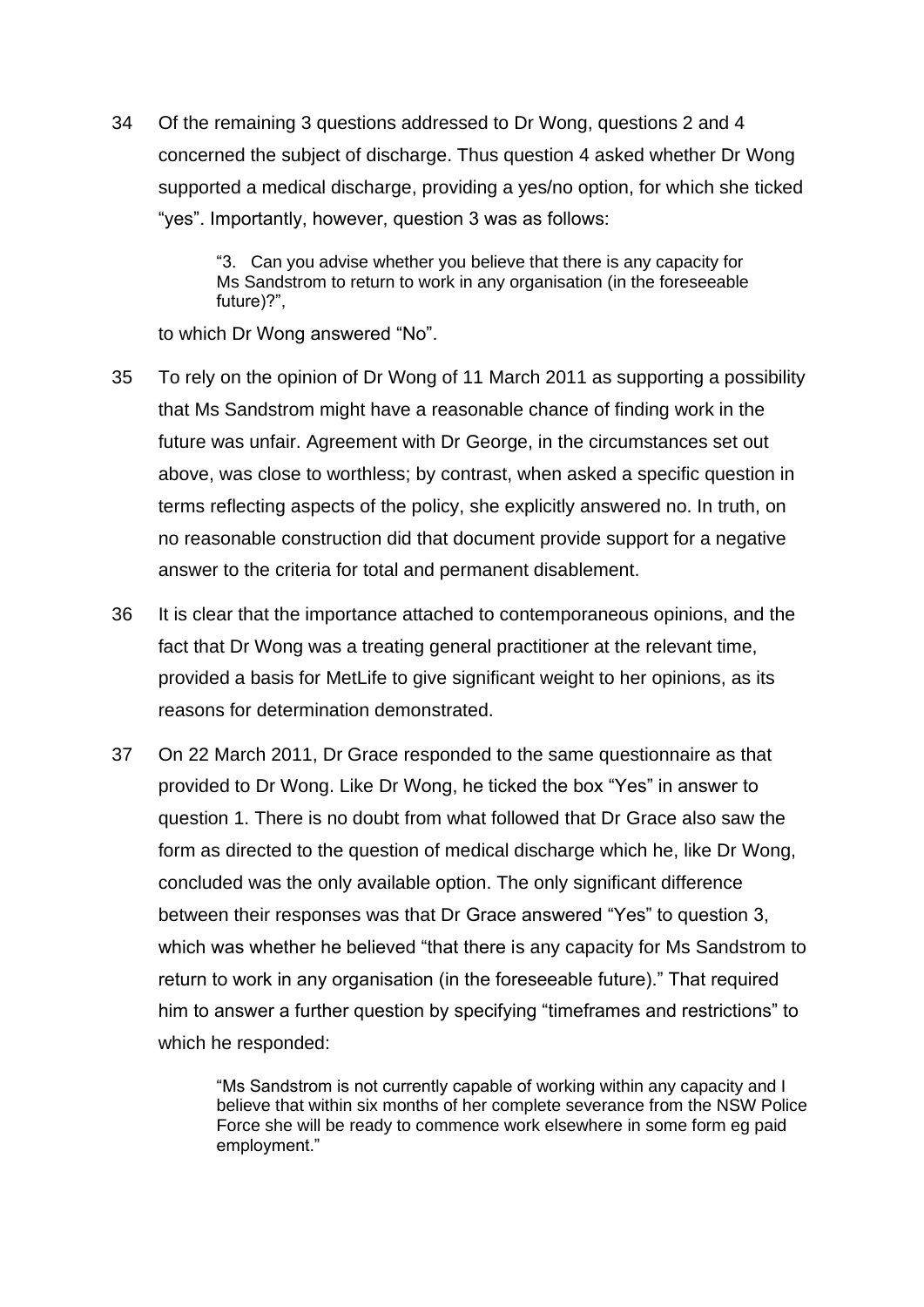38 The trial judge described Dr Grace's answer to question 3 "as an elegant piece of diplomacy." He continued:<sup>12</sup>

> "His declaring that she will at a future time be 'ready to commence work', is not the same as saying that after commencing work she has a real chance over time of engaging in relevant work for reward. Dr Grace's response can be taken no further than what it says: she will be 'ready to commence work', whatever that means."

39 Dr Grace was clearly focused on the issue of medical discharge. He concluded his answer to the questionnaire with a further comment:

> "Unfortunately I can see no way of rehabilitating Ms Sandstrom for returning to work in the NSW Police Force due to the severe nature of the stressor she has experienced and the profound effect it has had on her."

40 It may be accepted that Dr Grace's answer to the questionnaire from the NSW Police Force provided no assistance to the claimant. However, when apparently asked to provide an opinion in terms of the policy, he stated on 24 June 2011:

> "because of Rebecca Sandstrom's PTSD it is unlikely that Rebecca can ever be gainfully employed in the capacity for which she is reasonably qualified because of her education, training or experience."

- 41 MetLife did not have to accept this view, which was not supported by reasoning, beyond the statements that she "has been unable to return to police work" and that he did not see her need to avoid contact "changing over time." Nevertheless, it was unfair to rely upon a neutral statement in support of a contrary view to that expressed on 24 June 2011 without adverting to the further opinion, expressed within three months of responding to the questionnaire from the Police Force, and adopting terms apt to apply under the policy.
- 42 The third document was the consultation note prepared by Dr Wong and dated 9 May 2011. That note recorded something said by Dr Wong in a telephone conversation with Mr Cratchley, a financial adviser to the claimant.
- 43 The first document signed by Dr Wong (dated 1 August 2011) which was directly relevant to the total and permanent disablement claim of the same date, was in a form provided by the Trustee. Question 4 was in the following terms:

<sup>&</sup>lt;sup>12</sup> Sandstrom at [148].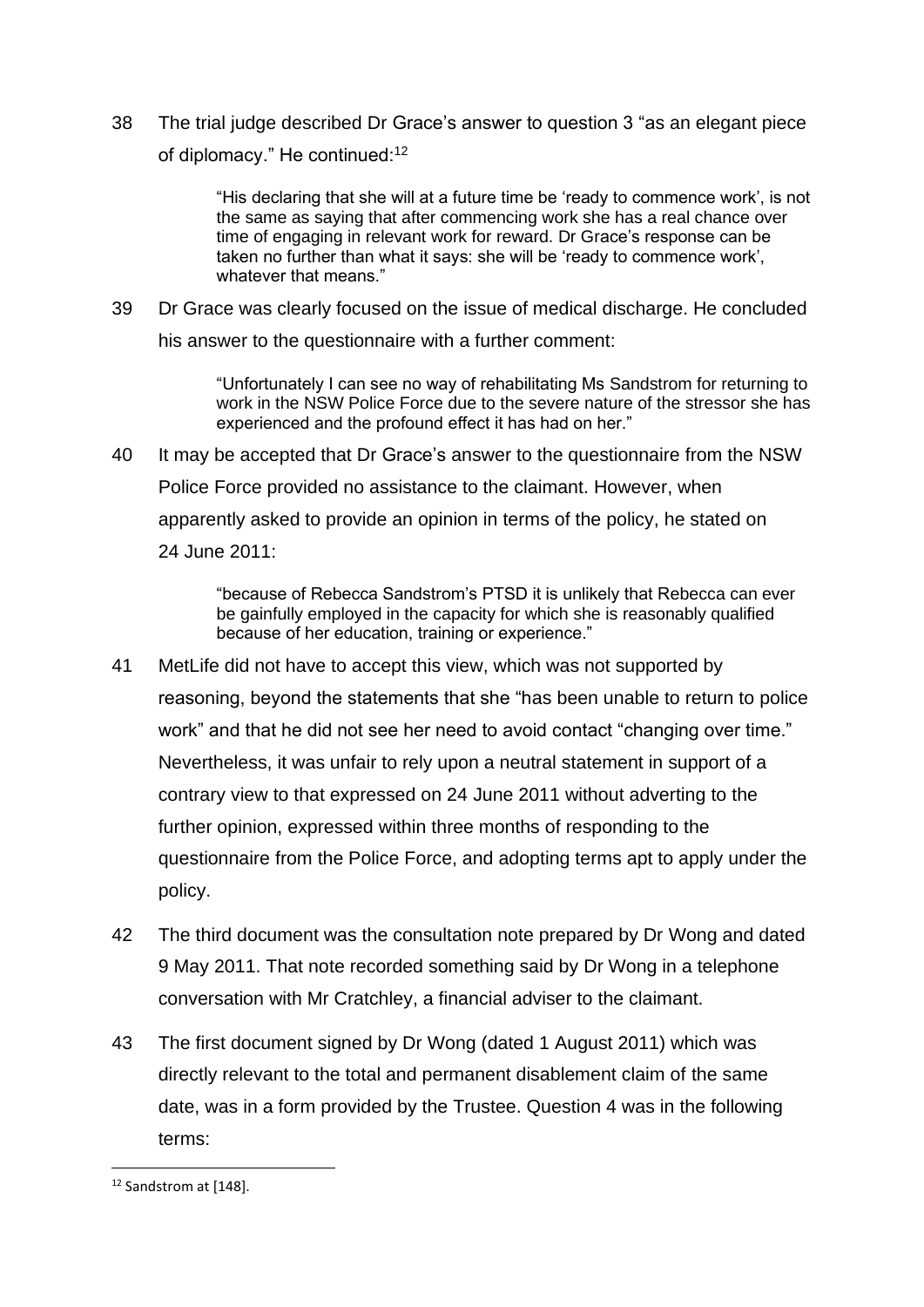"4. Do you believe your Patient is ever likely to resume work in his/her own or any other occupation in the future?

a) If so, please provide duties/occupations he/she could perform in the future and indicate whether rehabilitation would assist him/her to return to work.

b) If not, please provide the reasons for your opinion and date this applies from."

44 Dr Wong chose to answer (b) and stated:

"At this stage she cannot resume work in her own or other occupation. At present she is not even attending[?] to own ADLs."

The "present" was the date of the document, namely 1 August 2011. ("ADLs" presumably referred to activities of daily living.) The question did not contain the qualification as to education, training and experience.

- 45 It was true, as MetLife noted, that Dr Wong created a note in her patient file for Ms Sandstrom stating that she had spoken to Ms Sandstrom's "financial adviser" and, having received authorisation from Ms Sandstrom, added "pt will not be able to return to policing but I cannot say she will not be able to work in any role in the future".
- 46 Read in the context of the information provided by Dr Wong to the Trustee, a reasonable understanding of Dr Wong's opinions was that she was unable to express the negative opinion in conclusive terms, namely "will not be able to work".
- 47 The importance given to the most nearly contemporaneous opinions was permissible, but should have been accompanied by an acknowledgment that many medical conditions take time to stabilise. For example, an assessment of permanent impairment requires a determination that the degree of permanent impairment is, at the time of the assessment, fully ascertainable.<sup>13</sup> An approved medical specialist may decline to make an assessment until satisfied that the impairment is permanent and the degree of impairment is fully ascertainable.<sup>14</sup>
- 48 In 2012 Dr Wong communicated opinions on a number of occasions to Ms Sandstrom's workers' compensation insurer (or claim manager). On 29 May 2012 Dr Wong responded to a request from MetLife in the following terms:

<sup>&</sup>lt;sup>13</sup> Workplace Injury Management and Workers Compensation Act 1998 (NSW), s 326(1).

<sup>14</sup> Ibid, s 322(4).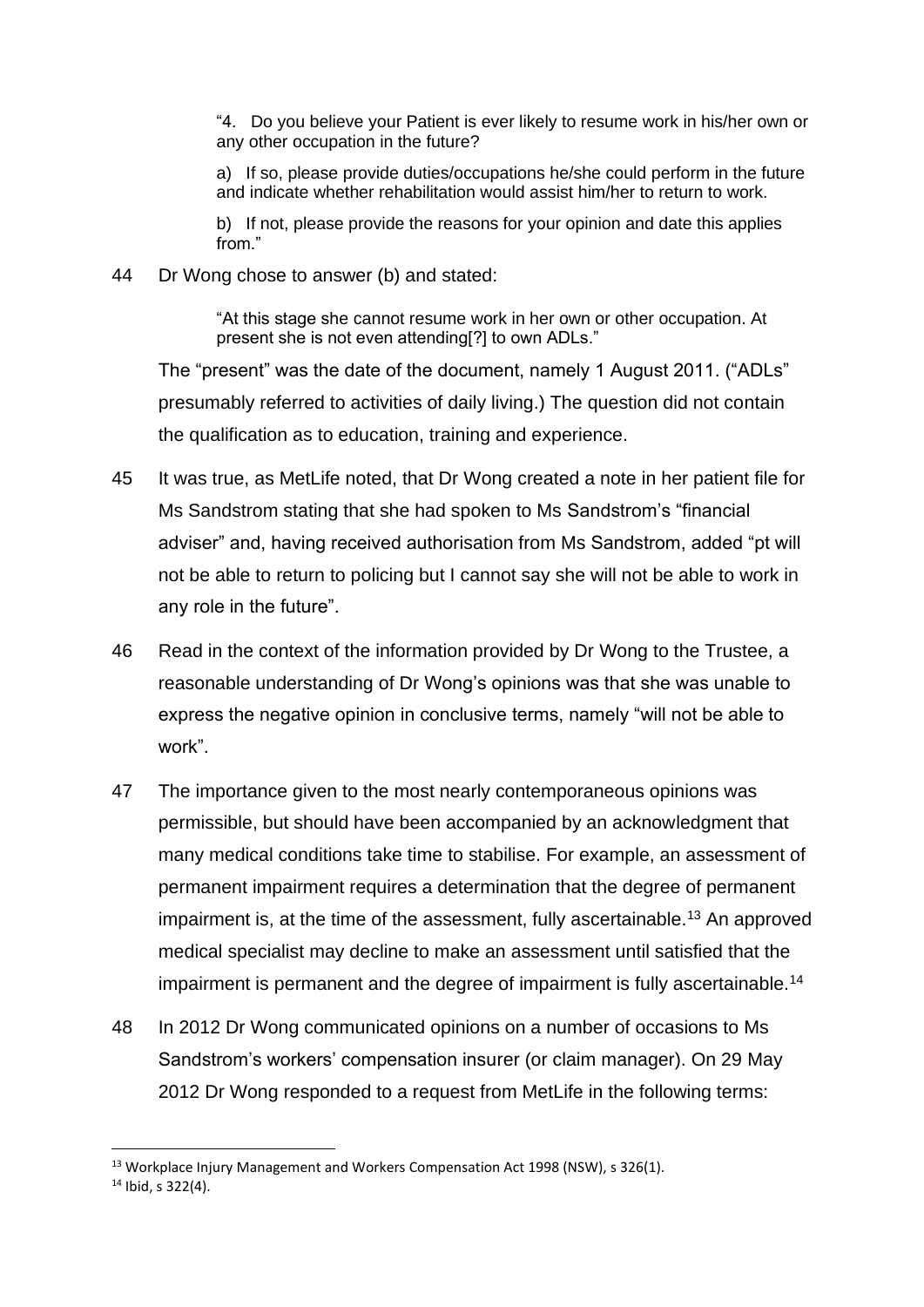### "5**. Prognosis regarding return to work for which she is reasonably qualified?**

It is clear from consultation with … Rebecca and her health professionals that she is not capable of returning to any work for which she is reasonably qualified from her education, training and experience."

If the question was as set out above (the request itself does not appear in the evidence available on the appeal) it did not reflect the Policy definition of total and permanent disablement. While that opinion was expressed in the present tense, it appears that no further opinion was sought with respect to the realistic possibility of a change in the future.

49 In these circumstances, and without further explanation, it was not fair of MetLife to rely upon the specific opinion of Dr Wong identified in their reasons for determination without any explanation as to the use made of the other material supplied by her. For these reasons, the trial judge was correct in upholding ground 3.

## **Challenge to acceptance of ground 7**

- 50 It was unfortunate that, as Macfarlan JA explains, both the case presented by Ms Sandstrom's solicitors, and the findings of the trial judge, made factual errors in relation to the numerous medical reports provided for the purposes of the claim. It was also unfortunate that Ms Sandstrom's solicitors did not reply to the second procedural fairness letter of 23 June 2015, with the attached "Information Summary". However, ground 7 alleged that MetLife had failed to address Ms Sandstrom's solicitor's submissions of 22 April 2015, responding to the first procedural fairness letter from MetLife, dated 26 February 2015. Ground 7 accepted that MetLife claimed to have taken the submissions into account but alleged that it had not done so in a way which gave real and genuine consideration to the matters raised.
- 51 To an extent, the complaint in ground 7 covers similar territory to the substantive issues raised in grounds 2 and 3. That is, the submission is not that all material was not considered, but rather that it was considered on a selective basis which failed to have proper regard to Ms Sandstrom's case as presented in the letter of 22 April 2015. The trial judge dealt with the matter, relevantly for present purposes, by reference to the medical opinions of Dr Grace, Dr Wilkins and Dr Smith. While it is true that this material was not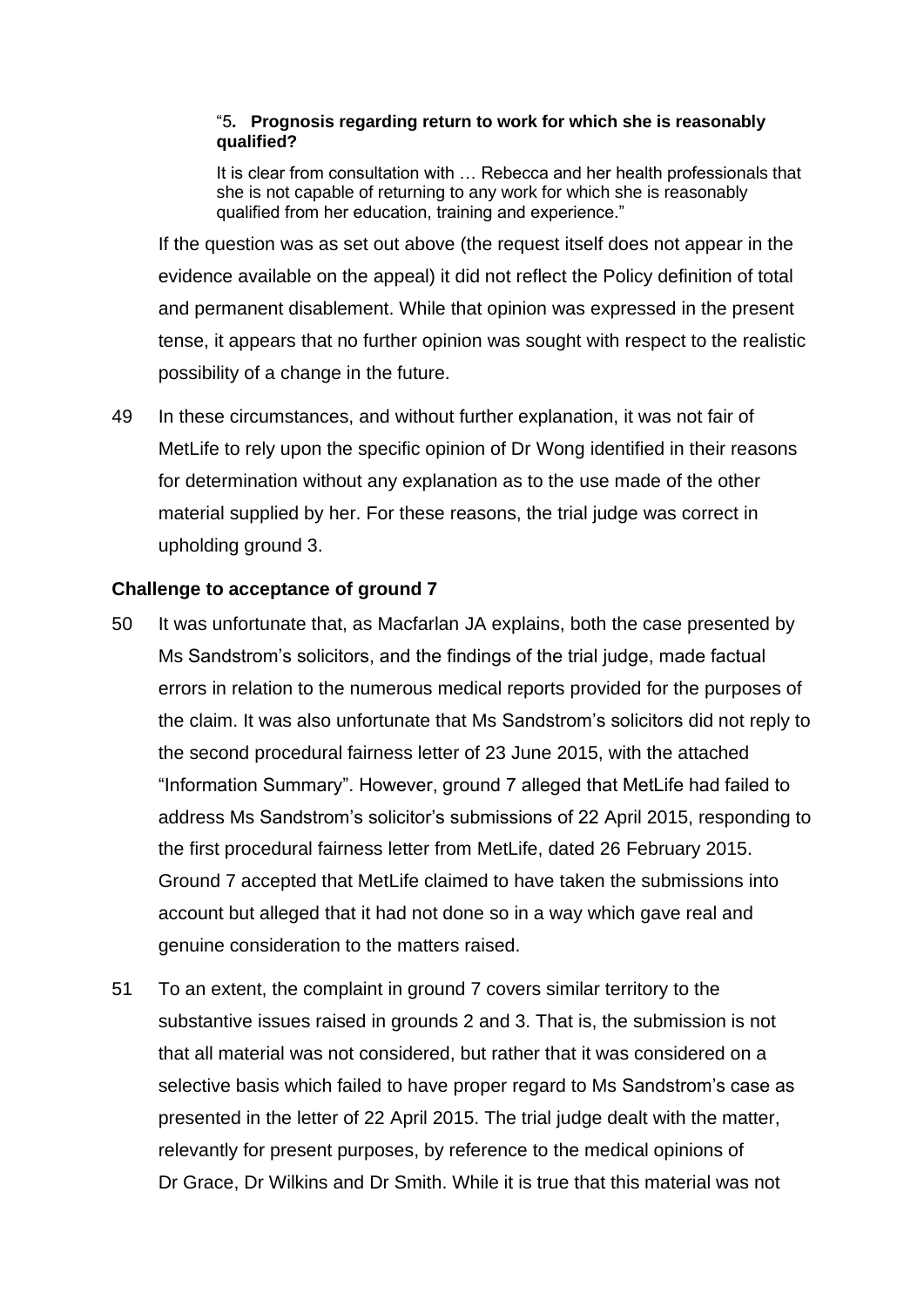addressed in the reasons for determination, it may be inferred that MetLife's approach to this material was that set out in the information summary to which no response had been provided. That material was set out chronologically, with comments in the final column reflecting MetLife's preliminary views. It is convenient to follow the same approach and deal with the relevant material chronologically.

52 The fourth item of medical evidence referred to by the solicitors in their letter of 22 April 2015 was a report prepared by Dr Grace on 24 June 2011, to which reference is made above. As the trial judge noted, it was an important document: it was, in MetLife's terms, contemporaneous with the time at which the assessment was to be made, and it expressed an opinion in terms reflecting the language of the definition of total and permanent disablement in the policy. The trial judge stated, wrongly, that it was not referred to in the information summary.<sup>15</sup> It was identified (in its correct chronological place) with the comment:

> "Dr Grace did not appear to attempt to explain his opinion or why it differed from his earlier opinion in which he agreed with the prognosis provided by Dr George."

- 53 With respect to the opinion of Dr George of 8 March 2011, MetLife commented in the information summary that it was "the most contemporaneous to the date for assessment." However, as noted above, it was not expressed in terms of the policy definition, and was not given for that purpose. By contrast, in relation to WorkCover medical certificates given by Dr Wong certifying that Ms Sandstrom was "totally unfit for work" during specified periods, MetLife noted that such certificates "do not address the specific TPD criteria." That was true; however, if acting fairly, the same observation should have been made with respect to Dr George and a similar qualification with respect to Dr Grace's agreement with Dr George, which has also been considered above, and was noted by MetLife in its information summary.
- 54 Further, reliance on Dr George's opinion as benefitting from contemporaneity failed to address the submission made by Ms Sandstrom's solicitors in the following terms:

<sup>&</sup>lt;sup>15</sup> Sandstrom at [201].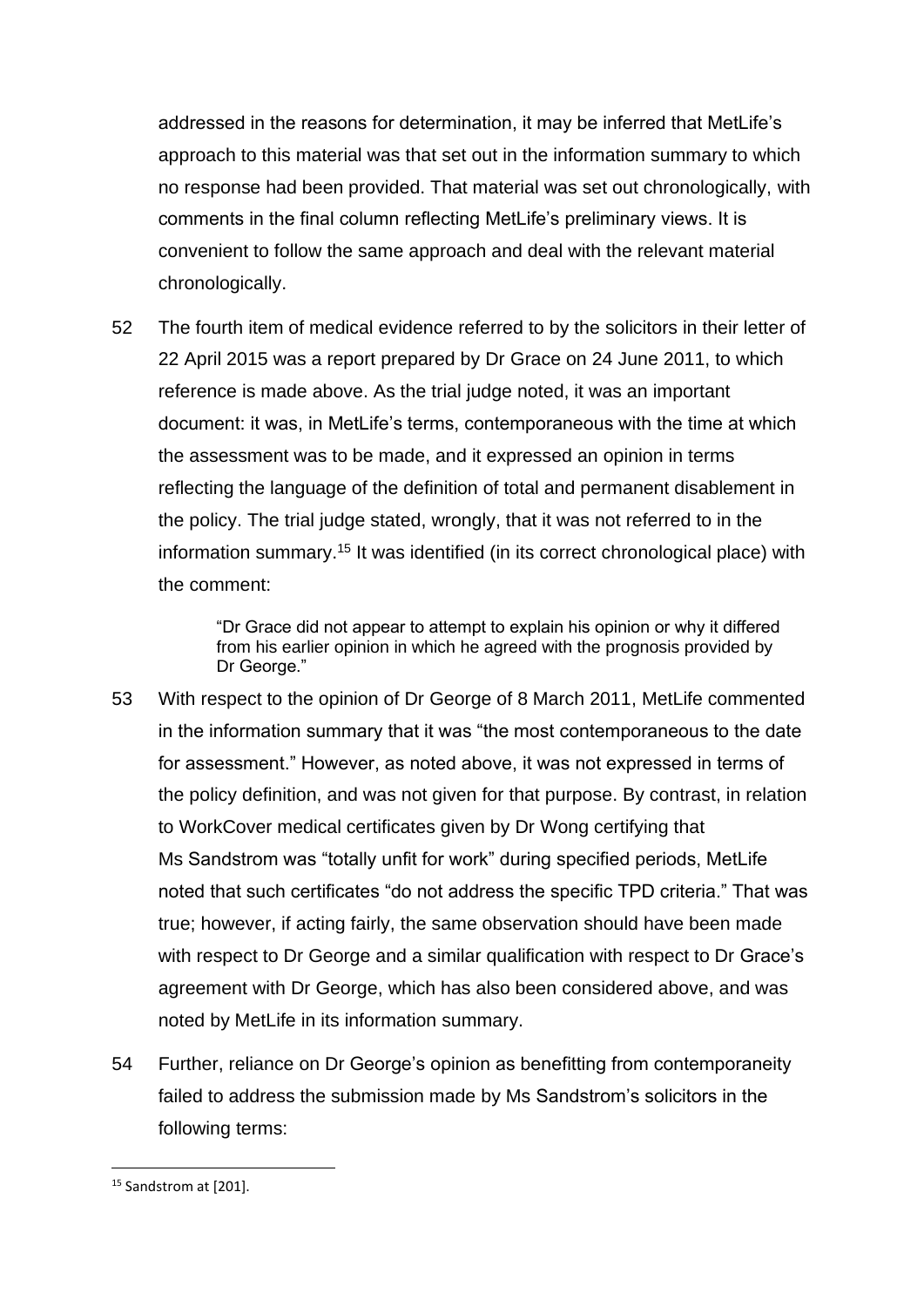"The claimant has suffered a very significant psychological illness that has stabilised and continues to significantly curtail her ability to engage in any such employment. It is now almost five years since the incident of 8 September 2010 and her condition has failed to improve or respond to treatment in any meaningful way. Her condition remains largely as it was in the period immediately proceeding [sic] the incident of 8 September 2010."

55 The solicitors also relied upon the report of 5 June 2012 by Dr Wong, responding to suggestions of vocational rehabilitation providers and stating that Ms Sandstrom was not fit to pursue employment as a claims officer/compliance officer, paralegal or as a clerical/administrative assistant. Because Dr Wong described Ms Sandstrom as "currently unfit to return to job for which she is reasonably qualified from her education, training and experience ie as a police officer", MetLife commented that Dr Wong "may have misunderstood the definition of TPD" because she used the term "currently" and not "unlikely ever" and, secondly, considered the type of employment as limited to work as a police officer. That interpretation may have been true, but it disregarded the question in the form provided by the workers' compensation insurer, which Dr Wong was answering, namely:

> "Please outline Ms Sandstrom['s] current capacity for work including any specific limitations that need to be considered."

Further, it did not address the lawyer's submission that:

"The claimant submits that any alternative employment, although it is denied that she has any capacity for employment on account of her injuries, would require significant retraining outside the ambit of her previous employment."

- 56 As no issue appears to have been raised before the trial judge in relation to this opinion of Dr Wong, it is not appropriate to rely upon it in dealing with ground 7, although it relates to the assessment of Dr Wong's evidence as a whole, and therefore has significance for grounds 2 and 3.
- 57 The solicitor's letter relied upon two reports by Dr Selwyn Smith, consultant psychiatrist, dated 12 July and 9 August 2013.
- 58 Dr Smith's first opinion contained the following findings:

"3. Given the length of time that Ms Sandstrom has experienced her psychiatric disorder and the poor response to treatment to date I would view her prognosis for recovery as poor.

Ms Sandstrom is likely to retain a significant degree of psychiatric impairment in the light of her exposure to significant distressing and traumatic events.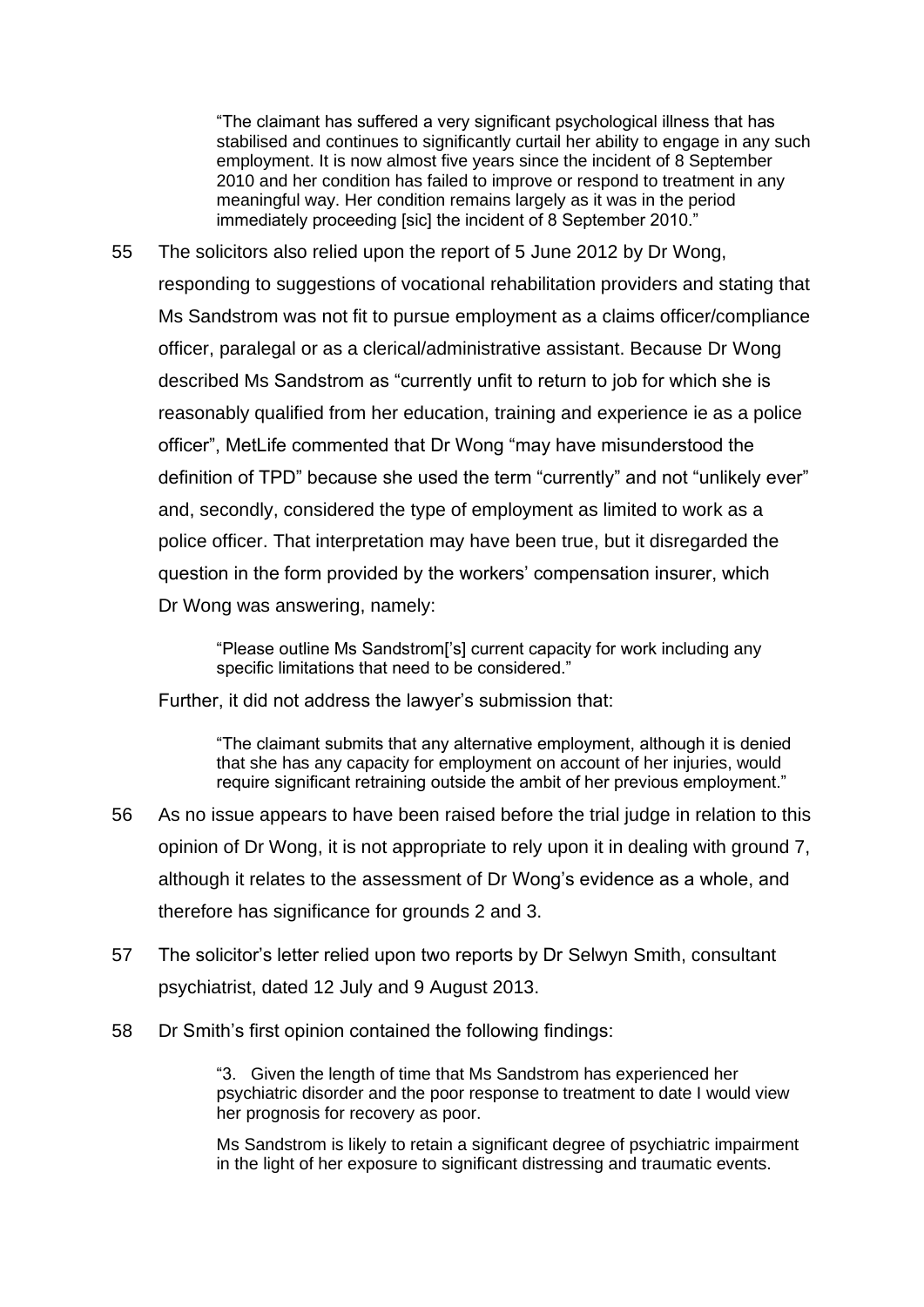4. In my opinion Ms Sandstrom's psychiatric condition has stabilised that is to say her injuries have become well settled or static with or without treatment and are not likely to remit despite treatment.

6. It is my opinion that the psychiatric injuries that Ms Sandstrom has suffered in the course of her employment has [sic] resulted in a loss of her earning capacity given her pre-injury occupation. She is unable to engage in police work. She has since been discharged hurt on duty from the NSW Police Force. She is unable to engage in alternative work. Her capacity to engage in alternative work is severely restricted because of her psychiatric symptomatologies and the difficulties she would experience on the open labour market."

Dr Smith also referred to reports of Dr Matthew Jones, apparently prepared for an insurer, which were not in evidence:

"Dr Jones has correctly opined that Ms Sandstrom is not fit to return to her preinjury duties and would be unable to ever return to any work in the NSW Police Force or any police related work. He noted that she would have very limited capacity to obtain work in the open labour market. I am in agreement with his pessimistic views in regard to her future employment."

- 59 The information summary set out extracts from paragraphs 3 and 6 of Dr Smith's opinion. It noted that the document had been provided with the solicitor's letter of 22 April 2015. It suggested adverse opinions might be formed on the basis of three concerns, namely (i) the main purpose of the report appeared to have been to support a claim for work injury damages, (ii) Dr Smith first examined Ms Sandstrom two years after the date for assessment, and (iii) Dr Smith was not provided with the vocational assessment reports of Ms Zaki and the Insight Injury Management Group (Zoe Buck).
- 60 The trial judge appears to have approached these comments, in the absence of contradiction and in the absence of any further reasons dealing with the issues, as providing the reasons for the decision.<sup>16</sup> Despite some misgivings, the judge considered this was a common approach of the parties. It is convenient to deal with the matter on that basis.
- 61 As to the first matter, it was correct that the report was prepared for a purpose other than addressing the MetLife policy definition, but, as noted above, that was true of other opinions which MetLife relied upon without adverse comment,

…

<sup>&</sup>lt;sup>16</sup> Sandstrom at [173].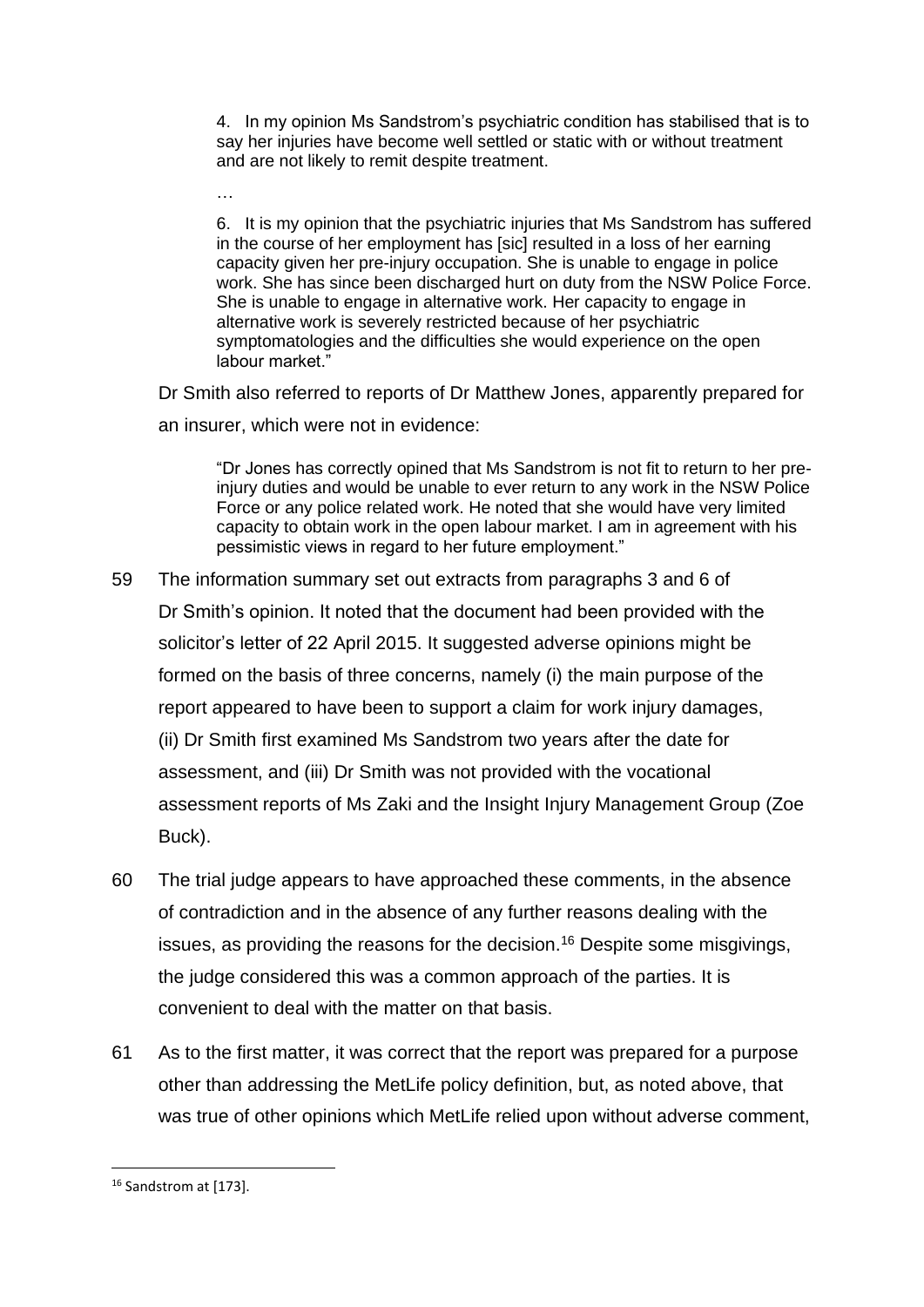including those of Dr Grace, Dr George and Dr Wong. As to the second matter, the emphasis given to contemporaneity, and the failure to address the claimant's submission that subsequent events may be helpful in demonstrating that a condition has stabilised, have already been noted.

- 62 As to the third matter, namely the fact that Dr Smith had not been provided with the vocational counsellor reports, the trial judge concluded that provision of such reports was "unlikely to assist."<sup>17</sup> That depends upon a consideration of the reports.
- 63 The first vocational assessment (undertaken for workers' compensation purposes) was carried out by Ms Zoe Buck on 18 May 2012. The summary noted that three categories of work had been identified, but added:

"However, the vocational assessor believed that the member may need to undergo a short retraining course in order to perform work as a 'clerical or administrative assistant'."

As there is nothing said in the "comments" column, it may be inferred that MetLife did not rely upon this report.

- 64 The second vocational assessment was undertaken by Ms Mira Zaki on 20 June 2012, at the request of MetLife. She identified three different categories of employment. In commenting on her views, MetLife noted that, although the assessment was undertaken well after the relevant date, the claimant's education, training and experience had not changed. Accordingly it treated her vocational options as suitable. The options were (i) inquiries clerk, (ii) general clerk and (iii) sales assistant (general).
- 65 Two observations should be made about the vocational assessments. First, Ms Buck noted that, on medical grounds, Ms Sandstrom had been certified as "Totally Unfit for Work". Her recommendations were therefore contingent on a variation of that medical opinion. Secondly, although not noted by MetLife, the opinion was stated to be provided for the purposes of identifying "suitable employment and capacity to earn in the open labour market" for the purposes of the *Workers Compensation Act 1987* (NSW). With respect to Ms Zaki, her report stated that "[t]he identified Work Options do not involve a consideration

<sup>&</sup>lt;sup>17</sup> Sandstrom at [194].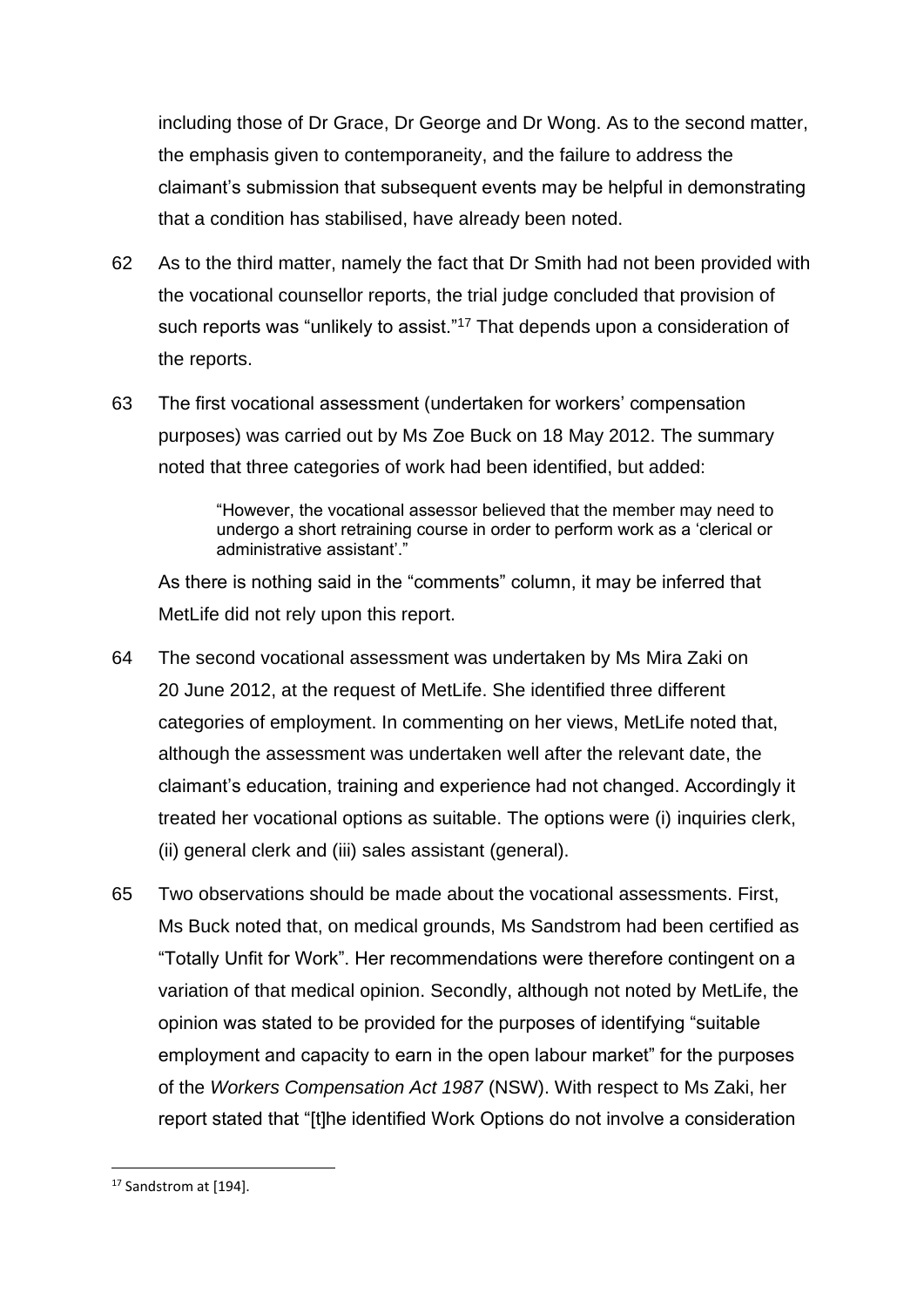of the Insured's current psychological functional capacity or any psychological restrictions that the Insured's [sic] has been recommended to observe when working."

- 66 While it is true that Dr Smith did not consider the vocational assessment reports because he did not have them, they were of such a general nature in their suggestions that MetLife could not fairly discount Dr Smith's opinions to any material extent based on that omission.
- 67 Dr Smith provided a supplementary report dated 9 August 2013. That report did not seek to review the reasoning and background set out in his earlier report, although an additional document identified as "pre-vocational assessment questionnaire", which was undated, was referred to. That was a document prepared by Ms Sandstrom, probably for one of the vocational counsellors, as it refers to her time in the Police Force from May 2006-July 2011. Dr Smith expressed his opinion in the following terms:

"It is my opinion that Ms Sandstrom as a result of her significant psychiatric symptomatologies, namely the development of a chronic Post-Traumatic Stress Disorder with a comorbid Major Depressive Disorder and Generalised Anxiety Disorder to the point of panic, is totally unemployable.

It is my opinion that Ms Sandstrom satisfies the formal definition of total and permanent disability.

Ms Sandstrom since leaving the NSW Police Force has not engaged in alternative work and in my opinion will not be able to realistically obtain work on the open labour market."

- 68 The information summary set out the second and third sentences from Dr Smith's report, noted that it had been provided by the solicitor on 22 April 2015, noted that Dr Smith had not been given the two vocational assessments and had not been provided with Dr George's report of 8 March 2011. For reasons already discussed, these comments provided little or no basis for rejecting Dr Smith's views. While it is true that in this respect MetLife took note of the existence of the report provided by Ms Sandstrom's solicitors, it apparently gave the report no weight, but for reasons which did not engage with the substance of the report.
- 69 Finally, complaint was made as to the treatment of two reports prepared by Dr Greg Wilkins, dated 19 June 2014 and 3 October 2014. With respect to the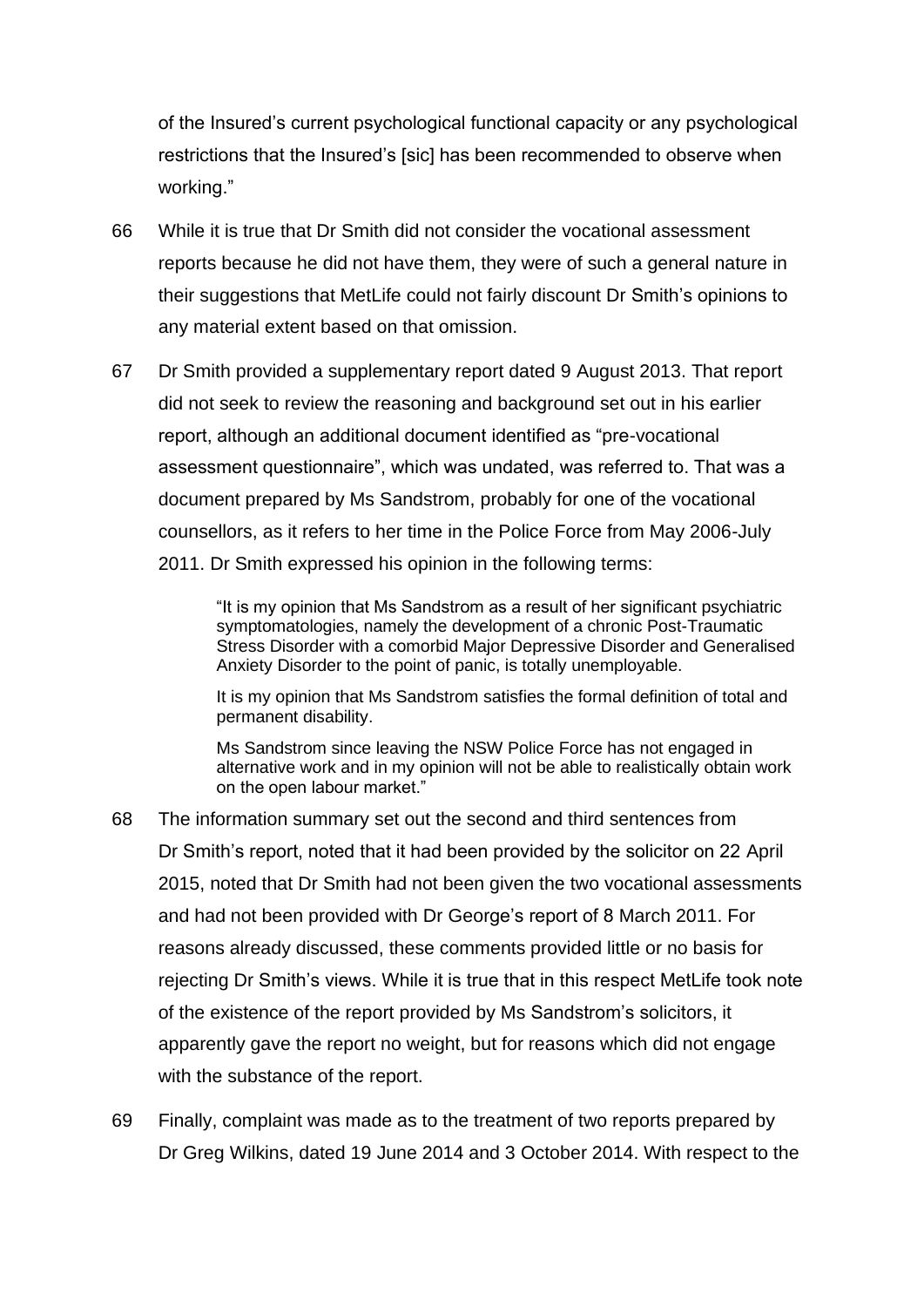first report, the information summary set out two passages, which read as follows:

"At the time of her most recent assessment [12 June 2014] she expressed significant self doubt about her ability to perform in any job … given her history and presentation … the diagnosis attracted to [the member's] condition a chronic Posttraumatic Stress Disorder and Major Depression … it is highly probable that she will not return to any form of paid employment in the foreseeable future.

She feels that she is currently incapable of performing any duties. At this time, it is not possible to say if [the member] will be capable and fit to work in any capacity in the future. At present she remains unfit for any paid work. She remains emotionally unstable and feels that her capacity to perform any task is greatly diminished…[the member's] prognosis remains guarded."

- 70 Whilst acknowledging that Dr Wilkins' prognosis was "generally pessimistic" it was said also to be "somewhat ambiguous." The reviewer considered that the prognosis was "guarded", but also that Dr Wilkins was "unable to say whether or not the member would return to paid employment in the future."
- 71 That review was either quite unfair, or demonstrated a failure to read the whole report. Dr Wilkins expressed the view that "[i]t is highly probable that she will not return [to] any form of paid employment in the foreseeable future."<sup>18</sup> He also stated that her symptoms increased dramatically when she was placed in a position of responsibility or simply presented with the possibility of being responsible for something or to someone, with the result that "it is not possible to outline what employment activities she would be able to perform."<sup>19</sup> Under prognosis, Dr Wilkins concluded that:<sup>20</sup>

"Given the severity and the duration of her symptoms, her professional and social isolation, the limited nature of her supports and the complexity of her infirmity Ms Sandstrom is likely to remain unwell for an indefinite period."

He also observed:<sup>21</sup>

"Given Ms Sandstrom's history and her presentation, it would seem likely she was suffering with a Post Traumatic Stress Disorder with mixed symptoms of anxiety and depression that had been precipitated by the ongoing and mounting pressure in relation to any appropriate work for which she is trained."

72 In circumstances where a medical practitioner is not available to be questioned on the meaning of his report, to suggest that ambiguity results from a reference

<sup>&</sup>lt;sup>18</sup> Report, par 84.

<sup>19</sup> Report, par 85.

<sup>&</sup>lt;sup>20</sup> Report, par 88.

<sup>&</sup>lt;sup>21</sup> Report, par 89.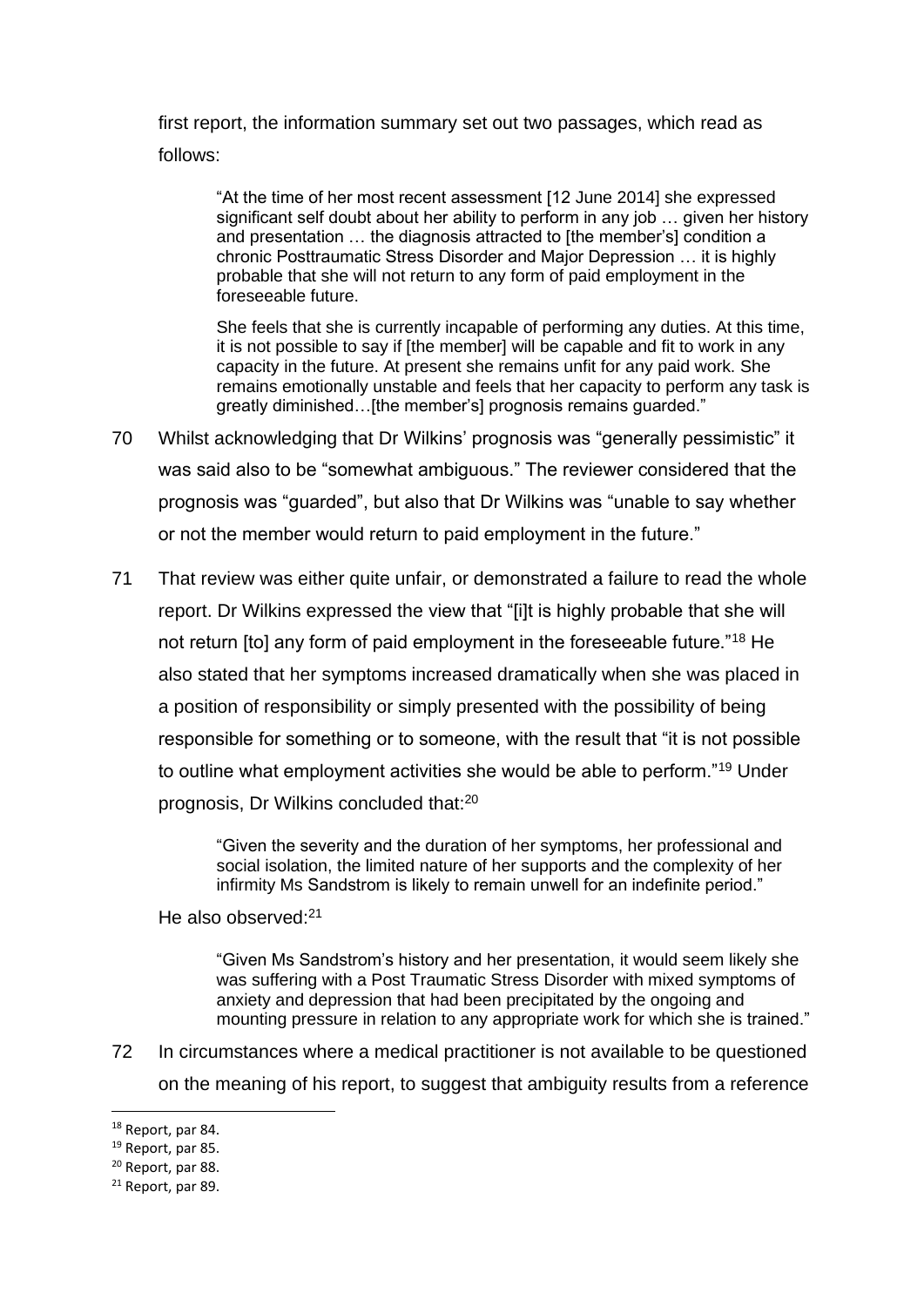to the "foreseeable future" is unfair. The report was detailed and careful in its assessments.

- 73 Secondly, MetLife suggested that Dr Wilkins "placed undue significance on what the member herself regarded as her own capacity ... rather than focusing specifically on the TPD criteria." That appears to have involved a misunderstanding of Dr Wilkins' reasoning. For example, he treated low esteem as an element of incapacity. Given that the opinion of a consultant psychiatrist who did *not* have a consultation with the patient in order to identify how she viewed possible employment and her likely responses to particular situations would be dismissed out of hand, the criticism seems inapt.
- 74 Finally, MetLife noted that Dr Wilkins was consulted three years after the date for assessment, a matter which has been addressed above.
- 75 On 3 October 2014 Dr Wilkins provided a second report. However, it did not take the matter any further and may, as MetLife suggested, have been prepared for a worker's compensation claim.
- 76 It follows that the trial judge was correct to uphold the complaint that MetLife had not dealt satisfactorily with issues raised by the solicitors for Ms Sandstrom in their letter of 22 April 2015. It is not necessary to consider in detail particular aspects of the trial judge's reasoning which involved errors. However, it may be noted that aspects of the reasoning set out above with respect to this ground both draw upon and supplement the reasoning with respect to earlier grounds of challenge.

### **Conclusions**

77 The only remaining question is whether the judge was correct to conclude that the elements of unfairness and unreasonableness arising from the way in which MetLife dealt with aspects of the claim were sufficient to constitute a breach of its contractual duties to deal with Ms Sandstrom's claim fairly, reasonably and in good faith. In my view the cumulative effect of the matters addressed above is sufficient to demonstrate a lack of overall fairness and in part is suggestive of a conclusion reached on other grounds.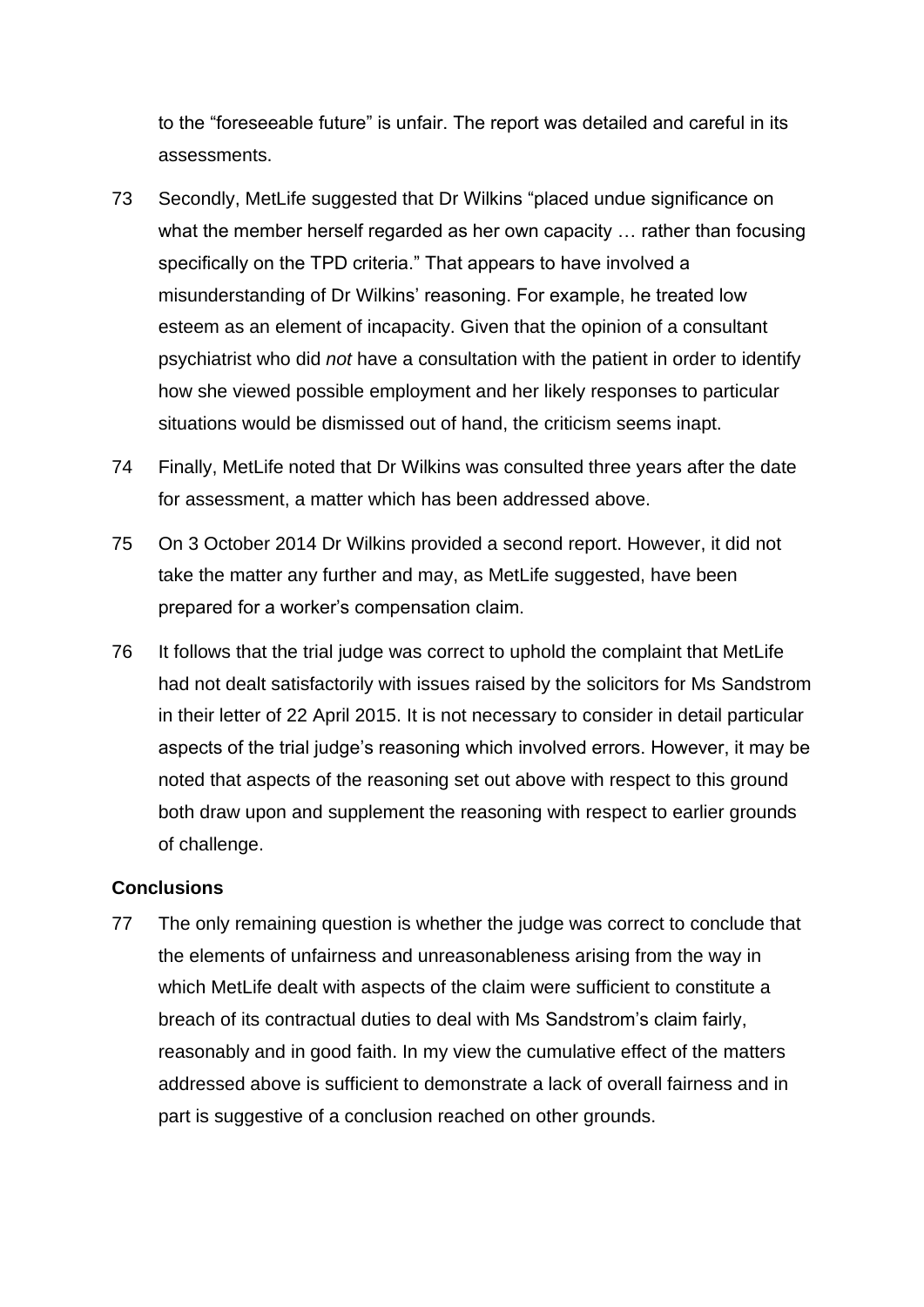78 That is not to say that MetLife was not entitled to be sceptical in considering whether it was satisfied that the claimant was unlikely ever to obtain remunerative work. Her youth, together with the long period over which that assessment needed to be made, warranted a level of scrutiny of the available evidence which might not otherwise have been justified. However, that scrutiny was applied inconsistently, objections being raised to those reports which were supportive of Ms Sandstrom's claim but not in relation to reports which were neutral or suggested a reasonable possibility of future employment, even where the same concern applied. In those circumstances, I would dismiss the appeal from that part of the judge's reasoning which found a breach of contractual duty with respect to the assessment of the claim. As there was no other challenge to the judge's assessment of Ms Sandstrom's claim, the judgment and orders must stand.

### **Cross-appeal – costs**

- 79 On 19 May 2020 the trial judge handed down a further judgment dealing with an application for indemnity costs made by Ms Sandstrom.<sup>22</sup> The application was rejected. On 14 July 2020 Ms Sandstrom filed a cross-appeal challenging the rejection of her claim. Although no summons seeking leave was filed, it was acknowledged that leave to appeal was required as the proposed appeal related to an order as to costs only: *Supreme Court Act 1970* (NSW), s 101(2)(c). The respondent took no issue with the absence of a summons and, while resisting the other orders sought by the applicant, consented to a grant of leave. In the circumstances, that leave should be granted.
- 80 The application for indemnity costs was based on a *Calderbank* letter dated 28 March 2018, served some two weeks before the beginning of the trial. In circumstances where the amount of the claim under the two polices was not in doubt, the offer turned entirely on the appropriate and reasonable assessment of the prospects of each party in the proceedings. It was not suggested that the offer did not involve a real element of compromise.
- 81 The trial judge rejected the application on the basis that, in the circumstances as they stood at the time of the offer, rejection was not unreasonable. For the

<sup>&</sup>lt;sup>22</sup> Sandstrom v FSS Trustee Corporation (No 2) [2020] NSWSC 581.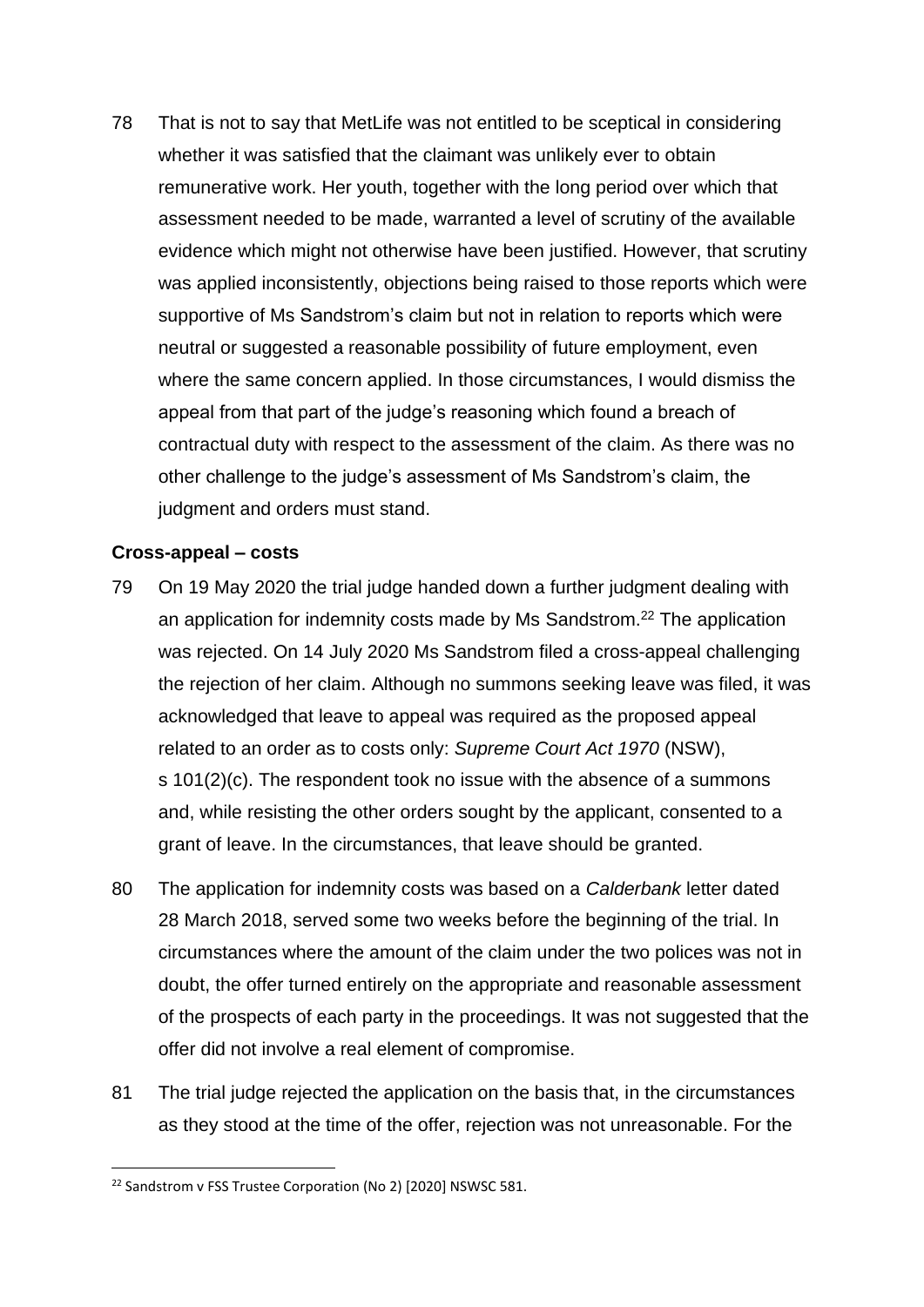reasons given by Meagher JA, I agree that the cross-appeal should be dismissed. Costs should follow the event.

### **Orders**

- 82 Accordingly, I would propose the following orders:
	- (1) Dismiss the appeal from the judgment in the Equity Division of 9 March 2020 and the orders entered on 10 March 2020.
	- (2) Order that the appellant pay the respondent's costs of the appeal.
	- (3) Grant leave to Ms Sandstrom to cross-appeal from the refusal of her application for an indemnity costs order by the judgment in the Equity Division of 19 May 2020.
	- (4) Note the consent of MetLife to the filing of the notice of cross-appeal on 14 July 2020.
	- (5) Dismiss the cross-appeal.
	- (6) Order Ms Sandstrom to pay MetLife's costs of the cross-appeal.

83 **MACFARLAN JA:** On 7 July 2011 the respondent, Ms Rebecca Sandstrom, was medically discharged from the NSW Police Force due to psychological symptoms from which she was suffering as a result of traumatic experiences she had during her service, which had commenced in 2005. On 1 August 2011 she claimed benefits from the First State Super fund, of which she was a member and FSS Trustee Corporation was the trustee, on the basis that she was totally and permanently disabled ("TPD") by reason of post-traumatic stress disorder ("PTSD"). The trustee in turn sought indemnity from the appellant, MetLife Insurance Ltd, under two policies of insurance providing cover to the trustee in respect of fund members such as the respondent. Relevantly, the trustee was entitled to indemnity in respect of the respondent's claim if the trustee provided proof to the appellant's satisfaction:

> "that the Insured Member has become incapacitated to such an extent as to render the Insured Member unlikely ever to engage in any gainful profession, trade or occupation, for which the Insured Member is reasonably qualified by reason of education, training or experience" (the "TPD Definition").

The parties to the present proceedings proceeded on the basis that this was to be determined as at 9 March 2011, being the date six months after the respondent's last day of work for the Police Force.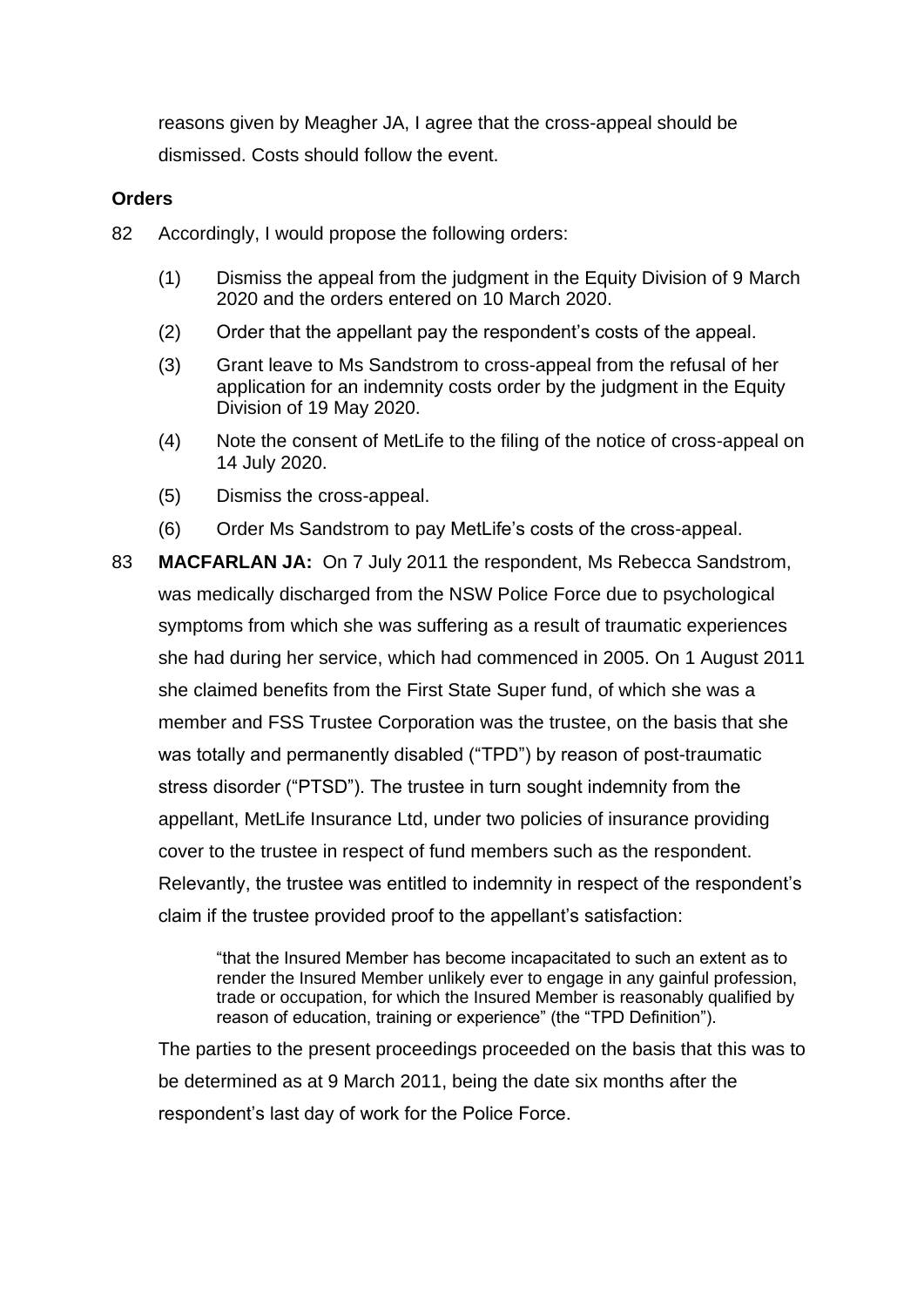- 84 Following extensive communications between the appellant and the respondent, the appellant refused the claim by letter to the trustee of 24 July 2015.
- 85 On 7 October 2015 the respondent commenced proceedings in the Equity Division of the Supreme Court against the trustee and the appellant challenging that decision. After a nine day hearing, Slattery J, by judgment of 9 March 2020, found that the appellant failed to fulfil its contractual duties in dealing with the respondent's claim, set the appellant's decision aside, found that the respondent satisfied the TPD definition and made orders against the appellant for payment ([2020] NSWSC 200). The respondent had discontinued her proceedings against the trustee prior to the hearing.
- 86 The appellant appeals against his Honour's decision in respect of "Stage 1" of the proceedings which was concerned with whether the appellant's decision should be set aside (see *MetLife Insurance Limited v MX* [2019] NSWCA 228 at [12]). That stage related principally to the manner in which the appellant dealt, or failed to deal, with the opinions of five doctors, being Drs George, Grace, Wong, Wilkins and Smith. The appellant did not pursue an appeal in respect of "Stage 2" of his Honour's findings, concerned with whether, assuming the appellant's decision was set aside, the respondent satisfied the TPD definition and the trustee was entitled to indemnity in respect of the respondent's claim. His Honour decided the Stage 2 issue favourably to the respondent.
- 87 For the reasons that appear below, I have concluded that the appeal should be allowed. That conclusion renders it unnecessary to deal with the merits of Ms Sandstrom's cross-appeal challenging his Honour's decision not to order that the costs to which she became entitled as a result of her success at first instance be paid on an indemnity basis. The appellant's success on appeal entitles the appellant, instead of Ms Sandstrom, to be paid first instance costs.

### **THE CLAIMS ASSESSMENT PROCESS**

88 As already noted, entitlement to indemnity under the insurance policies was conditional on proof to the appellant's satisfaction of the respondent's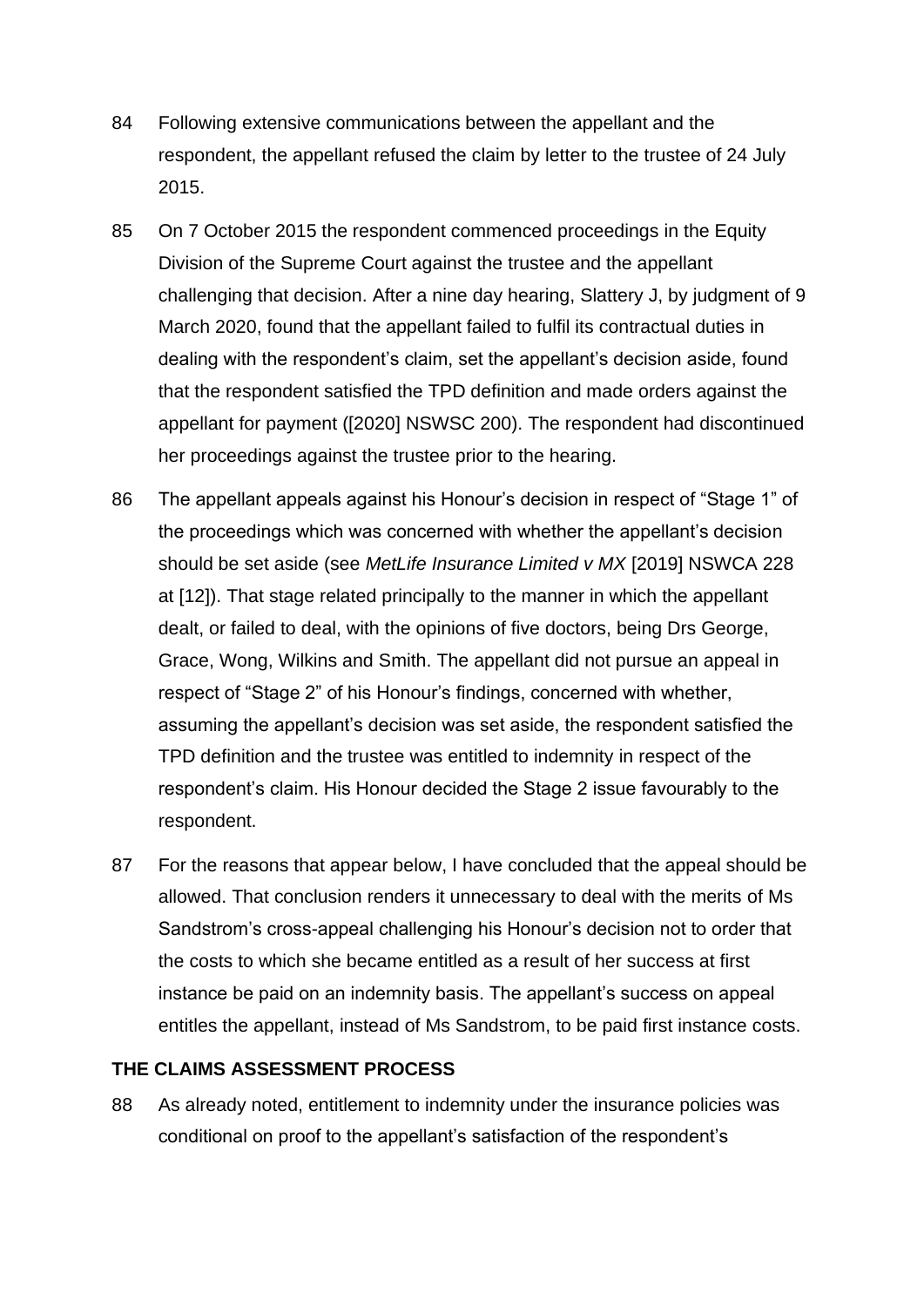incapacity. The policies also provided the following concerning evidence to substantiate the claim:

"[7.3] It is a condition of payment of any Benefit that the Insured Member provides us with such evidence to substantiate the claim as we may reasonably require. The Insured Member must submit at our expense to a medical examination conducted by a legally qualified medical practitioner appointed by us as we deem necessary. Satisfactory proof of age may be required prior to any payment of Benefits."

- 89 By letter of 26 February 2015 to the respondent ("the first procedural fairness letter"), the appellant stated that it had been assessing the respondent's TPD claim which had effectively been made on it via the trustee's claim on the appellant. The claim listed some 29 documents that had come into the appellant's possession in the course of the assessment process and invited the respondent to review the list. It identified 16 of those documents as containing "possible adverse information". It invited the respondent "to review [the documents] and make any submissions with respect to [them] that you would like us to take into consideration when making a recommendation on your claim". It enclosed copies of the 16 documents.
- 90 By the letter, the appellant also invited the respondent "to submit any additional medical information, including medical reports, or other evidence that you believe will assist in the assessment of your claim for total and permanent disability benefit".
- 91 The respondent's solicitors responded by a 12-page letter dated 22 April 2015 to the trustee. They addressed the material identified in the appellant's letter as possibly adverse and enclosed six further medical reports.
- 92 The appellant responded to this letter with a 26-page (including schedules) letter of 23 June 2015 ("the second procedural fairness letter"). Under the heading "INFORMATION CONSIDERED" it referred to the attachment of an "Index of the information previously provided to you" and an "Information Summary" of information considered by the appellant in assessing the claim. It continued:

"The Information Summary does not refer to every document as it is not practicable to do so. The fact that some particular document is not specifically addressed does not mean that it was not included in MetLife's consideration of your claim. If any of the documents referred to in the Information Summary are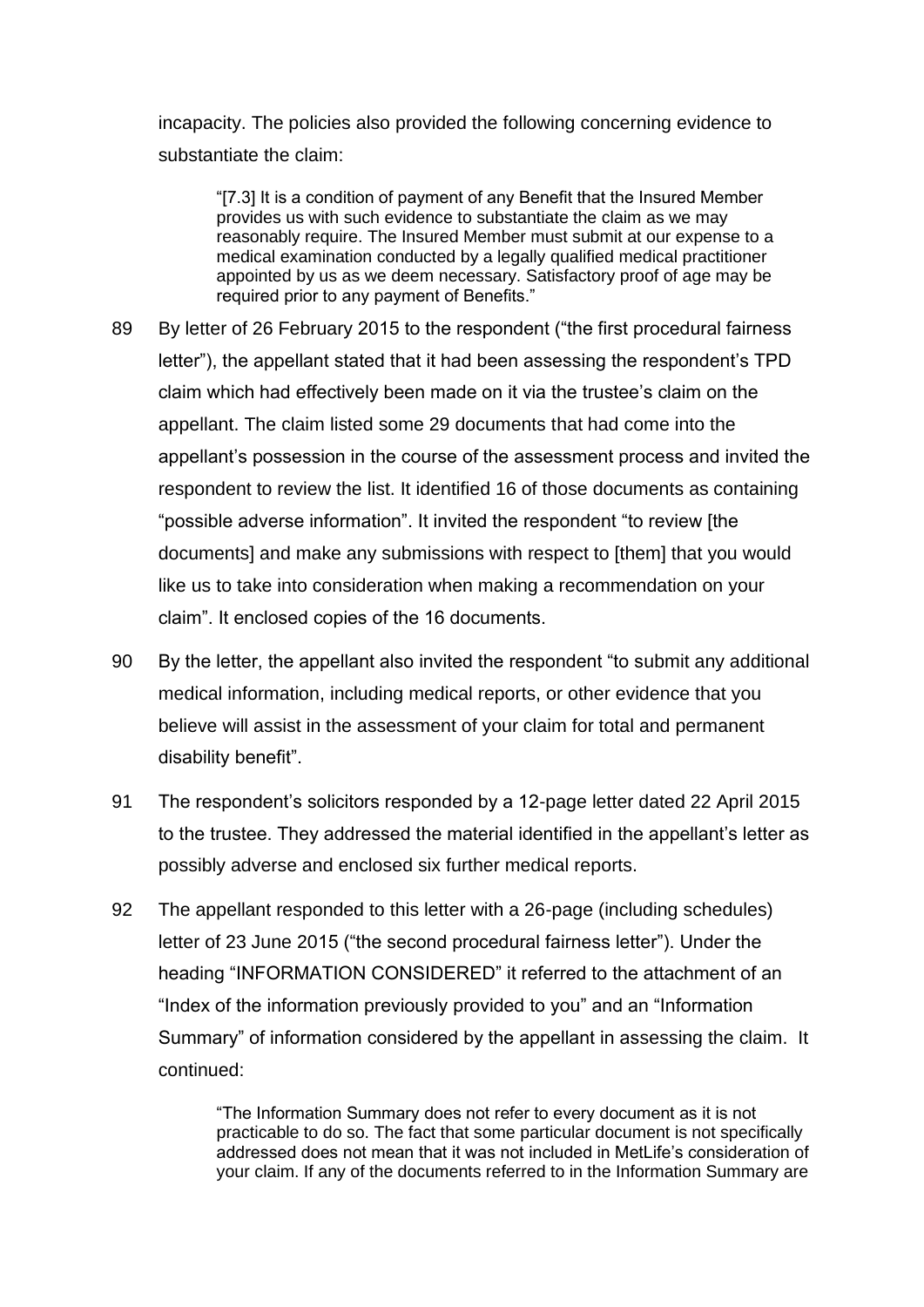not included in the Index of material Information, and you wish to obtain a copy, please let us know within 14 days of the date of this letter."

93 In the letter the appellant then stated that it had carefully considered the respondent's solicitors' letter of 22 April 2015 and the documents provided with

it. It stated that the purpose of its letter was as follows:

"This letter is intended to provide you with the information we presently have and to invite you to provide any further response and/or provide any further information or submissions you consider appropriate to our assessment of the member's claim."

94 Under the heading "OUR ASSESSMENT", the appellant commented on some of the medical and vocational assessment material. It concluded by stating under the heading "CURRENT POSITION" in respect of each policy:

> "MetLife has not formed the opinion that you have become incapacitated to such an extent as to render you unlikely ever to engage in any gainful profession, trade or occupation for which you are reasonably qualified by reason of education, training or experience."

95 The letter concluded as follows:

"If you have any additional information you consider supports your TPD claim, or if you wish to make any further submissions about the information provided with this letter, you should do so in writing within 28 days of the date of this letter."

- 96 The enclosed Information Summary described over 16 pages the principal medical opinions that had been considered and, in respect of many, recorded the appellant's comments on them.
- 97 The appellant declined the respondent's claim by letter to the trustee of 24 July 2015 ("the decision letter"). After noting that it had not received a response to the letter of 23 June 2015, it continued:

### "**OUR DECISION**

As outlined in our procedural fairness letter dated 23 June 2015, there is medical opinion prior to and around the date for assessment of the member's claim (9 March 2011) that she was likely to be able to return to work at some point in the future, external to the New South Wales Police Force.

MetLife notes that one of the first specialist opinions regarding the member's prognosis was made by her treating psychiatrist, Dr David Grace, by way of a questionnaire he completed on 30 January 2011. Dr Grace was asked:

*Q. Do you believe a return to pre-injury duties is a realistic goal and what timeframe is anticipated to achieve this goal?*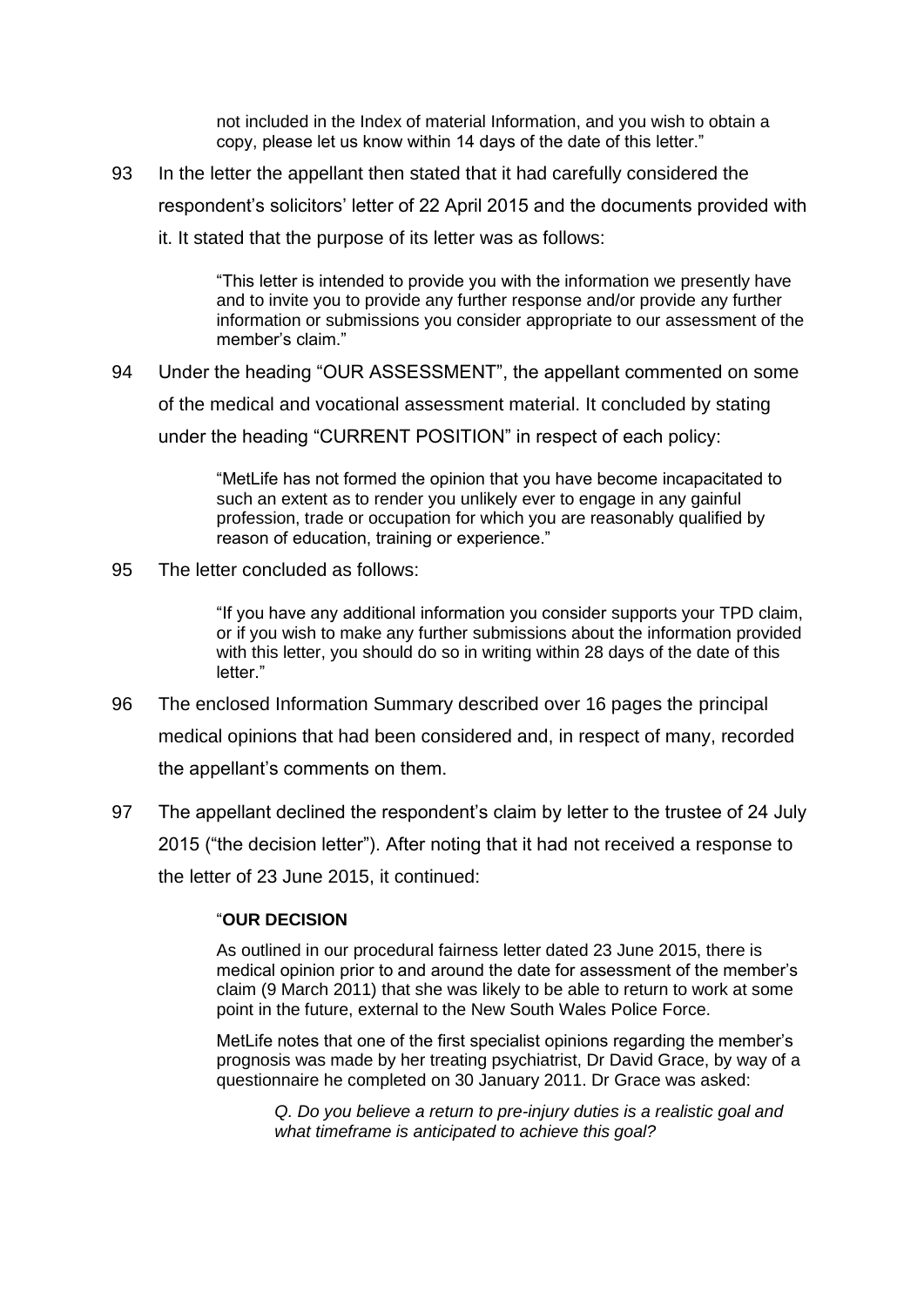*A. I do not believe that a return to pre-injury duties is a realistic goal in [the member's case]. I believe that [the member] will be able to work but not in a job which reminds her of police work.*

The member was then assessed by Dr Graham George, consultant psychiatrist qualified by the New South Wales Police Force (NSWPF), on 8 March 2011. The assessment by Dr George occurred only one day prior to the date of assessment and is the most contemporaneous medical evidence and opinion to the date for assessment.

Dr George concluded that the member's psychological condition would preclude her from returning to work with the NSWPF and recommended that she be medically discharged. However, based on his assessment, Dr George stated that:

*At some point in the future, [the member] may be able to return to some form of work with a different employer.*

The member's treating general practitioner, Dr Anita Wong, and treating psychiatrist, Dr Grace, were both provided with a copy of Dr George's report and asked to provide their opinions regarding the member's prognosis.

In a questionnaire completed on 11 March 2011 (2 days after the date of assessment), Dr Wong indicated that she agreed with Dr George's opinion that at some point in the future the member may be able to return to some form of work with a different employer.

In a questionnaire completed on 22 March 2011 (less than two weeks after the date for assessment), Dr Grace indicated that he agreed with Dr George's opinion that at some point in the future the member may be able to return to some form of work with a different employer. Dr Grace added that he believed such a return to work may take place in the foreseeable future.

Later, in her consultation notes dated 9 May 2011, Dr Wong recorded that she had had a discussion with the member's 'financial advisor' (Mr Josh Critchley) regarding the lodgement of the member's 'superannuation claim'. Dr Wong made the following file note of her conversation with Mr Critchley:

*[the member] will not be able to return to policing but I cannot say she will not be able to return to work in any role in the future*

As a result of two vocational assessments, several vocational options have been identified as potentially suitable for the member to pursue given her education, training and experience. These options have included work as an enquiries clerk, general clerk, sales assistant, leisure coordinator, clerical and/or administrative assistant and case manager.

In a questionnaire dated 5 June 2012, Dr Wong believed the member would be fit to work as a case manager.

MetLife has also considered the fact that at the date for assessment the member was 28 years old and, therefore, had a further 37 years before reaching retirement age in which to regain a capacity to return to some form of work within her education, training or experience.

#### **PBRI Policy**

MetLife has not formed the opinion that the member has become incapacitated to such an extent as to render her unlikely ever to engage in any gainful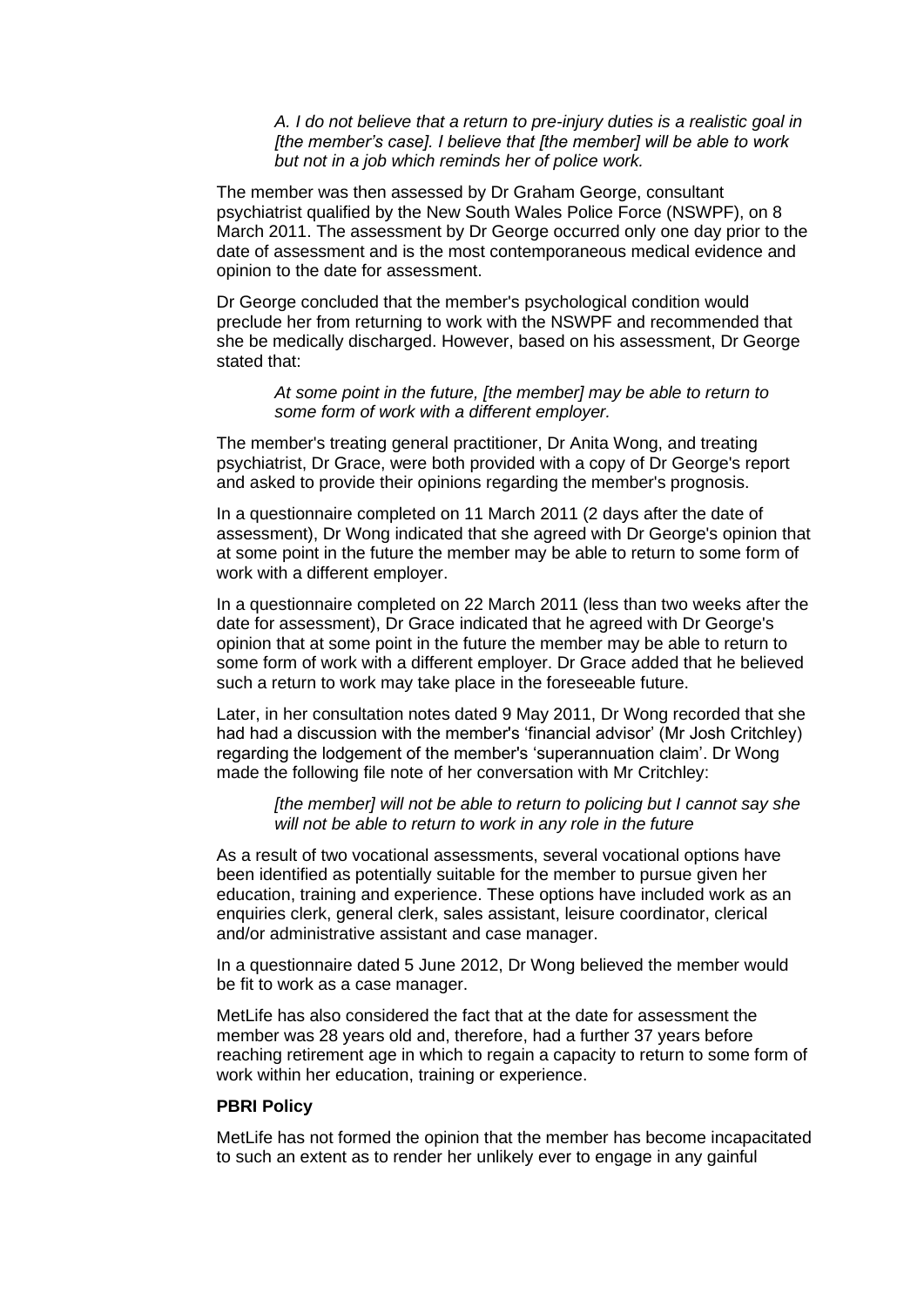profession, trade or occupation for which she is reasonably qualified by reason of education, training or experience.

#### **FSS Policy**

MetLife has not formed the opinion that the member has become incapacitated to such an extent as to render her unlikely ever to engage in or work for reward in any occupation or work for which she is reasonably qualified by reason of education, training or experience." (Emphasis in original.)

98 In conclusion, the letter noted the existence of an Internal Dispute Resolution Process.

99 A letter in substantially the same terms was sent by the trustee to the respondent on 25 August 2015.

# **THE GROUNDS OF CHALLENGE AT FIRST INSTANCE TO THE APPELLANT'S DECISION**

100 The hearing at first instance proceeded upon the basis that the respondent's challenges to the appellant's decision on her claim were identified in a document entitled "SPECIFIC GROUNDS OF CHALLENGE AT THE STAGE ONE LEVEL". It is sufficient for present purposes to quote the opening words to this document and the three grounds that were upheld by the primary judge and that are in issue on appeal:

> "In breach of the obligation to act in good faith and fair dealing, act reasonably and fairly as well as undertaking a real and genuine consideration of all of the evidence to fairly deal with the claim (SOC paragraph 23 (i), (iii)  $\&$  (v)) the defendant:-

…

…

2. Isolated one sentence from the medical report of Dr. Graham George dated 8 March 2011 when on a proper interpretation of Dr. George's report the report satisfied the criteria of '*unlikely ever*' within the meaning of the TPD definition (Court Book pg 48).

3. Interpreted questionnaires by Dr. Wong (11 March 2011, 22 March 2011 & 9 May 2011) as being evidence inconsistent with the '*unlikely ever*' component of the TPD definition when on a proper reading of that material the '*unlikely ever*' component of the definition had been satisfied (Court Book pgs 48-49).

7. In breach of the obligation of good faith, fair dealing and to undertake a real and genuine consideration of the claim the defendant despite its assertions that it took into account the written submissions of the plaintiff's legal representatives dated 22 April 2015 did not do so and provided no reasoning as to why the submissions were rejected when it was under an obligation to provide some adequate reasoning." (Emphasis in original.)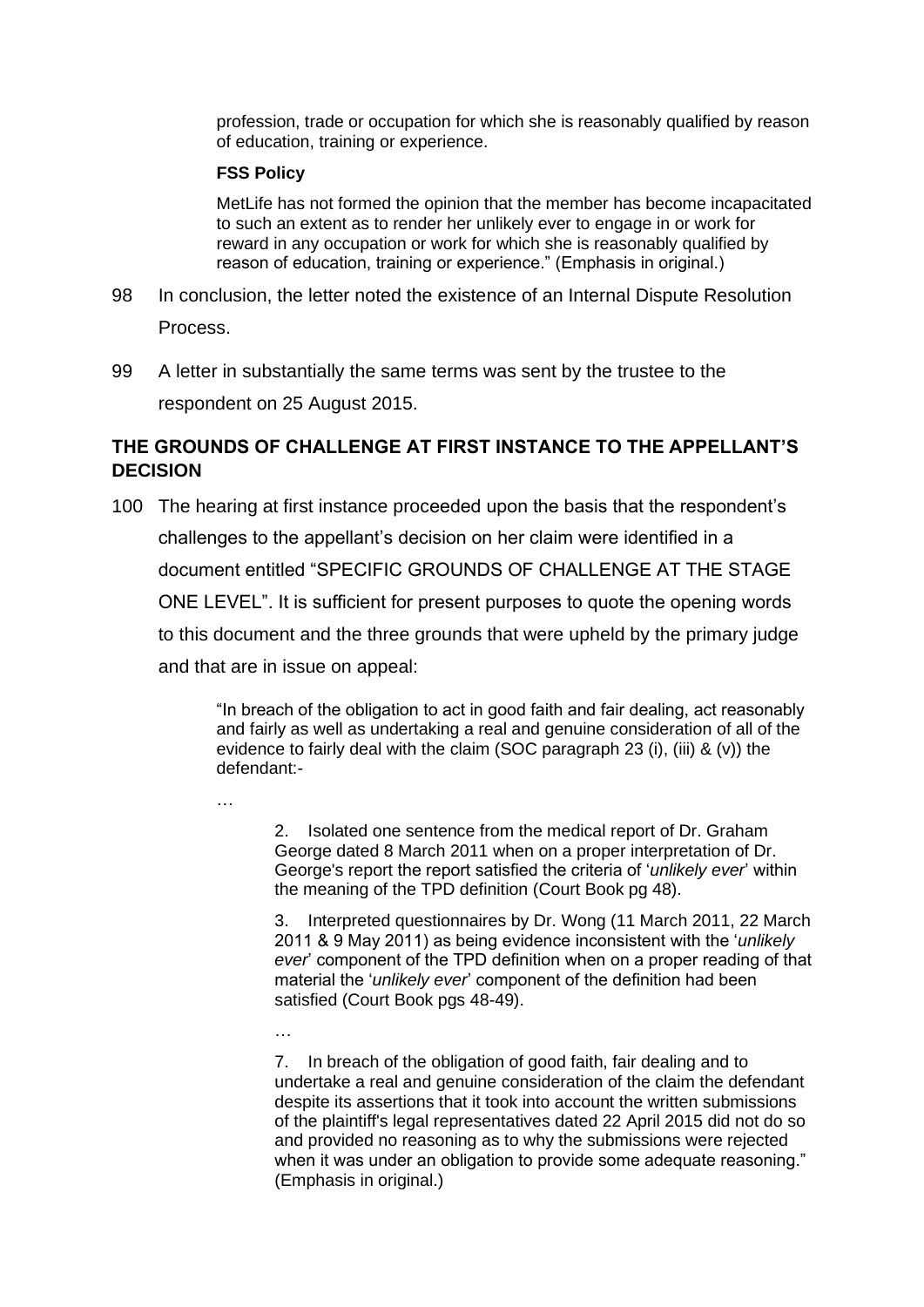### **THE RELEVANT MEDICAL EVIDENCE**

101 As noted earlier, the issues on appeal were confined to the primary judge's decision regarding the way in which the appellant dealt with, or did not deal with, the opinions of five doctors. It is sufficient in these circumstances to refer to the documentary evidence of those opinions that was before the appellant in making its decision.

## **Dr Graham George**

- 102 Dr George is a consultant psychiatrist who was engaged by the NSW Police Force to undertake a psychiatric assessment of the respondent. He saw her on 23 February 2011 and provided a report of 8 March 2011.
- 103 The relevant questions posed to Dr George and his answers were as follows:

"**3. Please provide your prognosis for recovery, as well as a description of what the officer believes she is currently capable of in respect to returning to work with NSWPF in any role and in what capacity.**

She does not see herself returning to work in any capacity.

**4. Please provide your opinion regarding the officer's current ability to return to work as an operational police officer with NSWPF. If yes, in what time frame? If no, please detail relevant barriers and reasons why.**

In general terms, I do not believe that she will return as an operational police officer with NSWPF. One of her abiding thoughts is that she could not go to work each day with the thought that she may not return home at night. She said that being a single mother, she could not do this to her son. These were her own words. This is the single most important reason why I do not believe that she would ever return as an operational police officer.

#### **5. Does the officer have the capacity to perform permanently restricted duties, either administrative/office based role based within NSWPF?**

I do not believe that she does have the capacity for a reduced role. I believe that, as she has indicated, there would be too many triggers in any working environment, even if it was a relatively benign police environment.

Even being associated with police talk, police uniforms or any other reminders of her police work, I believe could trigger symptoms for her.

She has also struggled with anxiety on a regular basis and suffers panic attacks, at least on a weekly basis. This is a significant disorder for her to overcome in the context of her current symptoms.

### **6. Are there any specific triggers to the NSW Police work environment which prevent the officer from returning to the workplace in any capacity?**

I believe that any associations with NSW Police Service would cause her to develop symptoms if she was ever to return to work.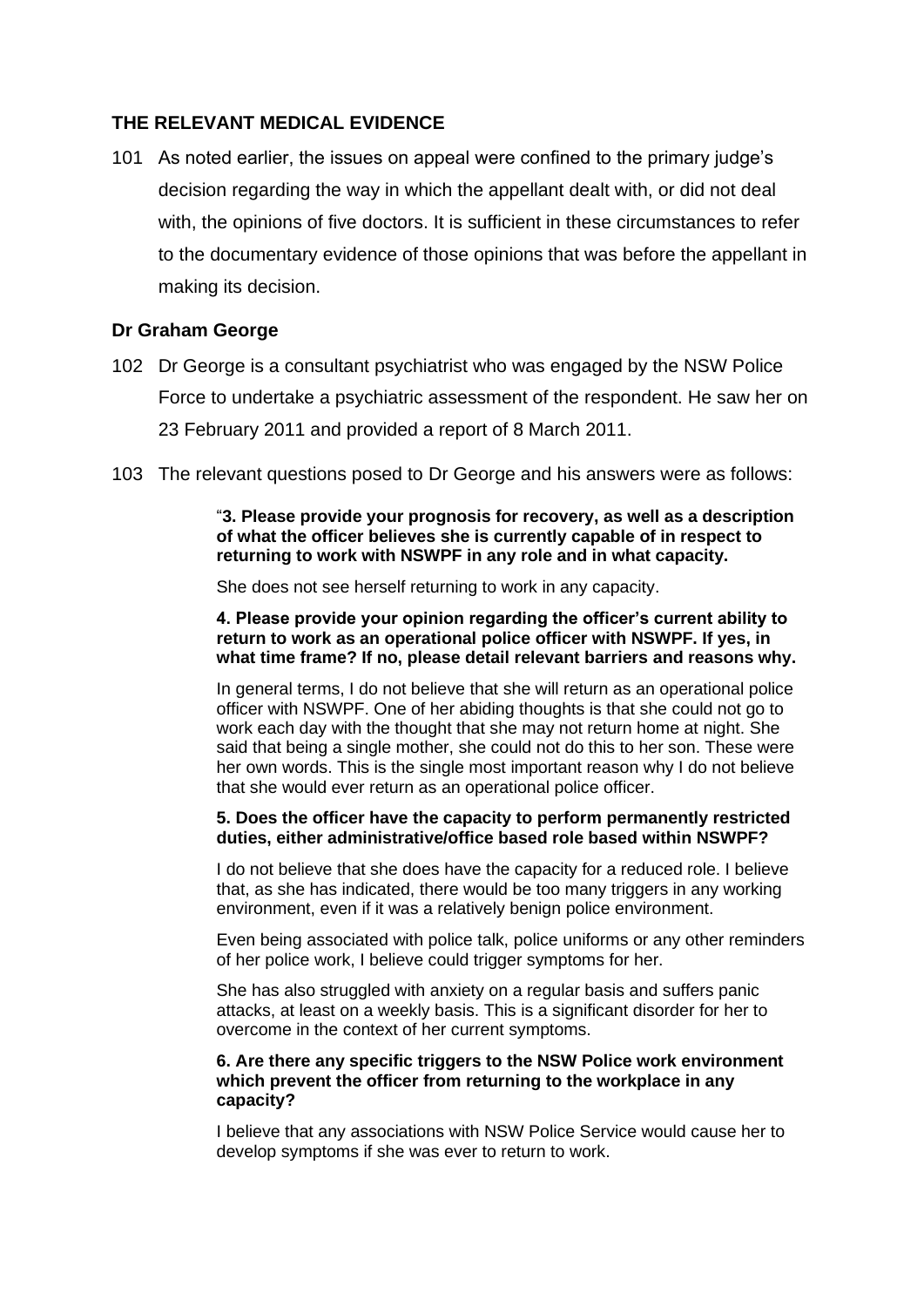#### **7. Should you consider the officer to have total and permanent disablement, is the condition of such an extent as to render the member unlikely to ever engage in any gainful profession, trade or occupation in the future?**

I see her as having permanent disablement with respect to her returning to her pre-injury duties. However, I believe that, at some time in the future, she may be able to return to some form of work with a different employer."

### **Dr David Grace**

104 Dr Grace is a consultant psychiatrist who commenced treating the respondent on 27 September 2010. On 30 January 2011 he filled in and signed a form directed to a workers' compensation insurer upon whom the respondent had made a claim. In it, he stated that his diagnosis of the respondent's current psychological injury was "Post-Traumatic Stress Disorder". In response to the question "Do you believe a return to pre-injury duties is a realistic goal and what timeframe is it anticipated to achieve this goal?", he answered:

> "I do NOT believe that return to pre-injury duties is a realistic goal in Ms Sandstrom's case.

I believe that Ms Sandstrom will be able to work but not in a job which reminds her of police work".

105 On 22 March 2011, Dr Grace completed a questionnaire directed to him by the NSW Police Force. The questionnaire referred to an attached copy of the report of Dr George of 8 March 2011 (see [102]-[103] above) and provided a summary of the report which included as one of ten dot points:

> "Permanent disablement with returning to pre-injury injuries; some time in the future may be able to return to some form of work with a different employer."

- 106 The questionnaire then asked Dr Grace to advise whether he agreed with Dr George's comments. Dr Grace ticked the "Yes" box.
- 107 In answer to the question "Can you advise whether you believe that there is any capacity for Ms Sandstrom to return to work in any organisation (in the foreseeable future)?", Dr Grace ticked the "Yes" box and added the following:

"Ms Sandstrom is not currently capable of working within any capacity and I believe however that within six months of her complete severance from the NSW Police Force she will be ready to commence work elsewhere in some form of paid employment."

108 By letter of 24 June 2011 "To Whom It May Concern" Dr Grace said that the respondent had been a patient of his since 27 September 2010 and that: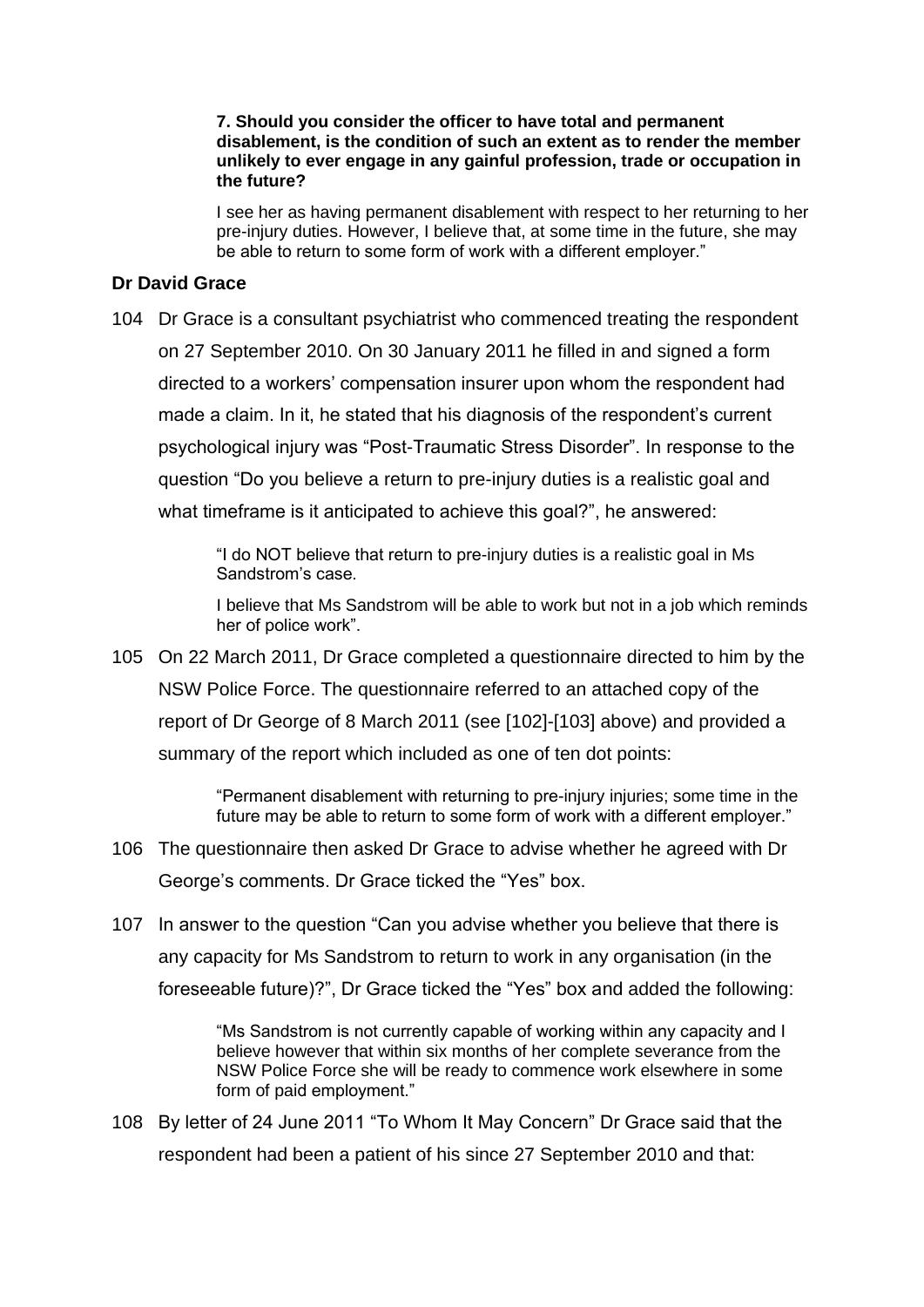"Rebecca has been unable return to police work following her work-related traumatic event on 8th September 2010. She is now awaiting medical discharge from the NSW Police Force. She continues to relive the events surrounding the shooting of her fellow officer Constable Bill Crews whenever she is triggered by things like shows on TV, sirens of emergency vehicles or contact with fellow officers. She is suffering from Post Traumatic Stress Disorder (PTSD). This has caused her avoiding any contact with any form of emergency services. I do not see this need to avoid contact changing over time.

I certify that because of Rebecca Sandstrom's PTSD it is unlikely that Rebecca can ever be gainfully employed in the capacity for which she is reasonably qualified because of her education, training or experience."

109 In a report dated 10 December 2011 to First State Super, Dr Grace indicated his agreement with both the following propositions:

### "**Normal occupation**

In my opinion, this member … will never be able to be employed in his/her normal occupation due to this incapacity

…

#### **Any paid employment**

In my opinion, this member ... is still able to be employed in some form of paid occupation".

110 In his report of 14 August 2012, Dr Grace gave the following answer to a

question numbered 7 posed to him:

#### "**7) In your professional opinion do you believe that Ms Sandstrom is able to return to some form of employment part-time or full-time before retirement age of 65 in the next 24 years? If no why?**

Yes Ms Sandstrom will be able to perform some other form of work with time.

Clearly whatever Ms Sandstrom does it must not serve as a trigger for memories of the traumatic events she has been involved in or relate to her previous occupation as a policewoman. In the short-term it would appear that Rebecca needs to be involved in work which stimulates as many of her sensory organs as possible in order to help her become mindful (i.e. to focus on external things in the here and now) rather than to be caught up in her head with her preoccupations of past traumatic events. Working with animals such as dogs would be a good way to achieve this. In addition Rebecca would need to be in a non-confrontational environment where she receives guidance but is not answerable to others as her anger is close to the surface and it would not take much to provoke its explosive external expression. Either selfemployment or voluntary work with children or elderly people would most likely achieve this. Rebecca would like an occupation where she can nurture and give to others making a positive impact on the lives of others."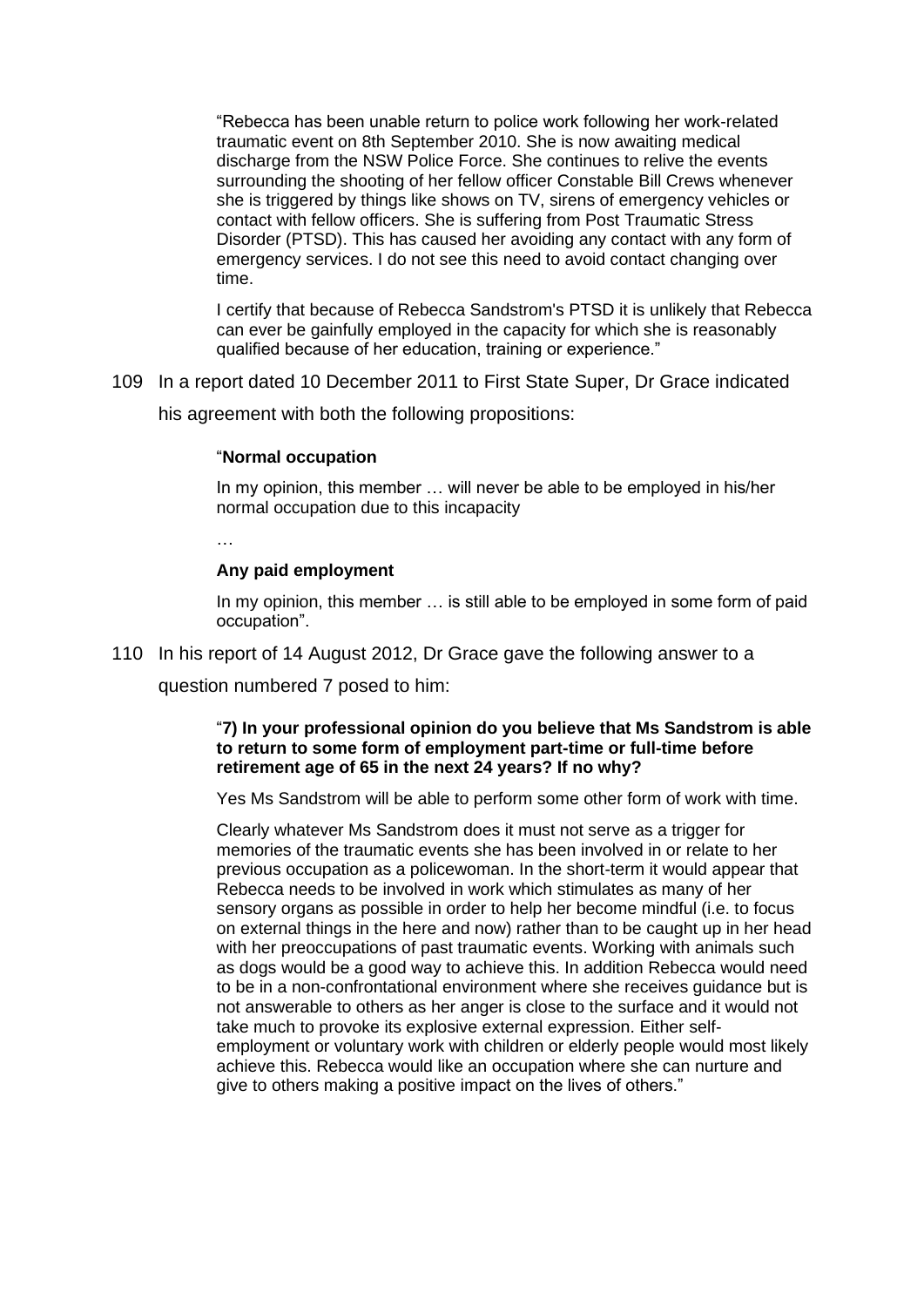# **Dr Anita Wong**

- 111 Dr Wong is a general practitioner whom the respondent commenced to consult in August 2001.
- 112 On 11 March 2011 Dr Wong completed for the NSW Police Force a questionnaire in the same form as that completed by Dr Grace (see [105] above). Dr Wong also ticked the "Yes" box in response to the question whether she agreed with the comments of Dr George. Dr Wong however ticked the "No" box in answer to the question (Question 3) "Can you advise whether you believe that there is any capacity for Ms Sandstrom to return to work in any organisation (in the foreseeable future)?".
- 113 On 8 April 2011 Dr Wong completed a "Confidential medical report on permanent incapacity" directed to the trustee. Dr Wong indicated that in her opinion the respondent would never be able to return to her pre-injury occupation but, concerning the possibility of "any paid employment", Dr Wong stated "can't be determined at present". She did this instead of choosing one of the two alternatives she was given, being "will never be able to be employed in any form of paid occupation due to this incapacity" or "is still able to be employed in some form of paid occupation".
- 114 In a note dated 9 May 2011 in her practice's records, Dr Wong recorded that, with the respondent's authority, she had spoken to a financial advisor, Mr Josh Cratchley, "regarding superannuation" and told him: "pt will not be able to return to policing but I cannot say she will not be able to work in any role in the future".
- 115 On 27 June 2011 Dr Wong wrote a letter "To whom it may concern" referring to the respondent's PTSD and its consequences and, as a final paragraph, stating:

"I certify that due to Rebecca Sandstrom's PTSD, it is unlikely that she will ever be gainfully employed in the capacity for which she is reasonably qualified because of her education, training or experience."

116 It is important to note that above this certification Dr Wong had referred to the respondent's traumatic experiences having occurred whilst in the Police Force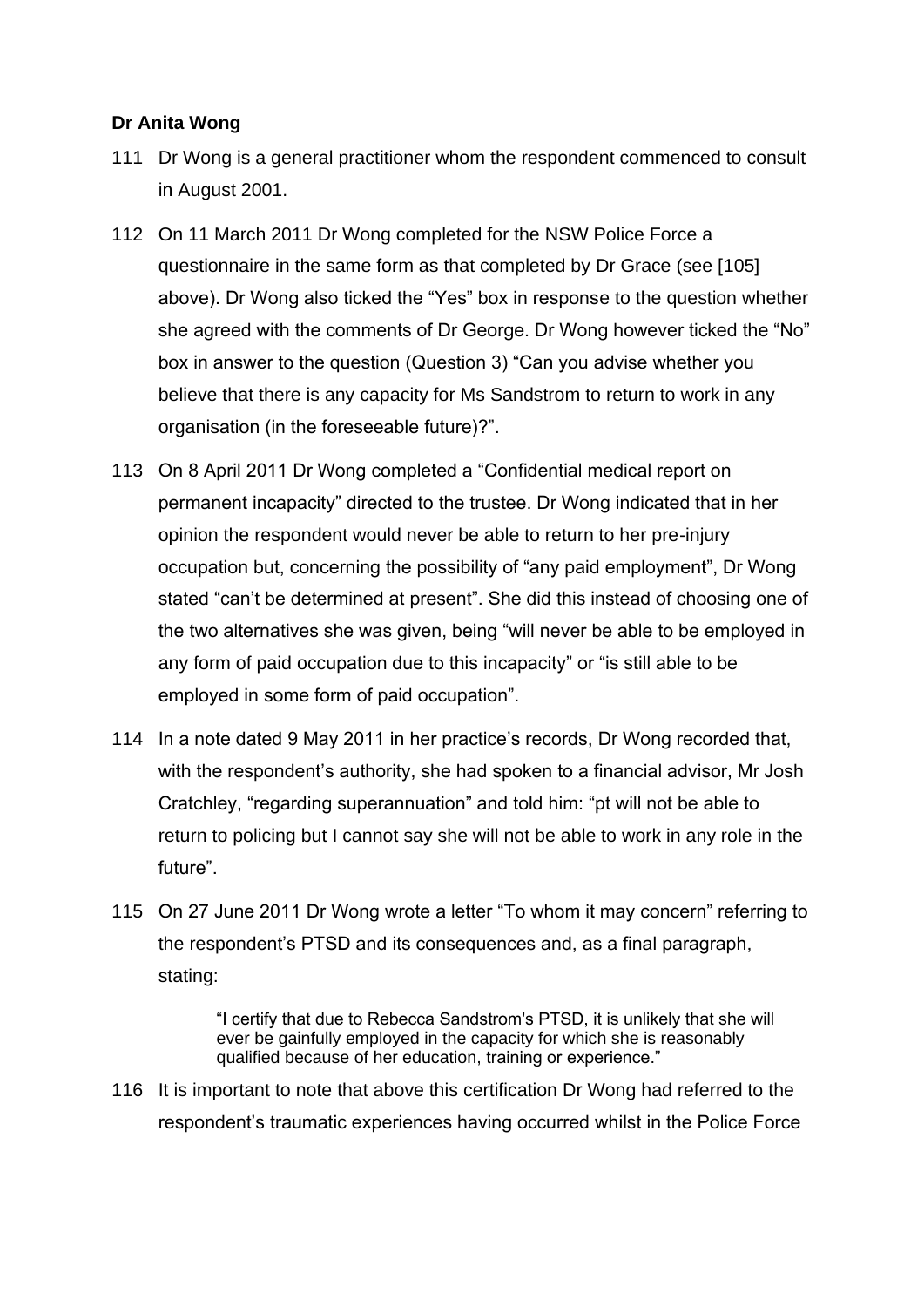and to police-related circumstances subsequently triggering her "catastrophic"

PTSD responses. Before the certification, Dr Wong also said:

"Her education includes a partially completed Bachelor of Arts degree. In May 2005 she decided to train to become a police officer and joined the NSW Police Force in May 2006. She has no other relevant training or work experience."

- 117 On 21 December 2011 Dr Wong completed a questionnaire from Employers Mutual Limited. In response to the question "[d]o you anticipate Ms Sandstrom will return to suitable duties or pre-injury duties in a different job with a different employer?", Dr Wong answered "not in [the] near future".
- 118 On 29 May 2012 Dr Wong provided information that had been requested of her

by the appellant. Relevant questions and Dr Wong's answers were as follows:

### **"4. Has Rebecca Sandstrom expressed a desire and or made any formal decision not to return to regular work?**

She is interested in returning to work in some capacity and has recently undergone a [vocational] assessment to determine what is suitable.

### **5. Prognosis regarding return to work for which she is reasonably qualified?**

It is clear from consultation with … Rebecca and her health professionals that she is not capable of returning to any work for which she is reasonably qualified from her education, training and experience.

### **6. Other Comments**

nil

### **7. In your professional opinion is Rebecca Sandstrom able to return to some form of employment part time or full time before retirement age of 65 in the next 24 years?**

yes".

Prior to answering the questions, Dr Wong appears to have been provided with, inter alia, a copy of an occupational assessment report of Ms Zoe Buck of Insite Injury Management Group.

119 On 5 June 2012 Dr Wong completed a questionnaire provided by Employers Mutual Limited, a workers' compensation insurer upon whom the respondent had made a claim. In answer to a request to outline the respondent's "current capacity for work including any specific limitations that need to be considered", Dr Wong replied: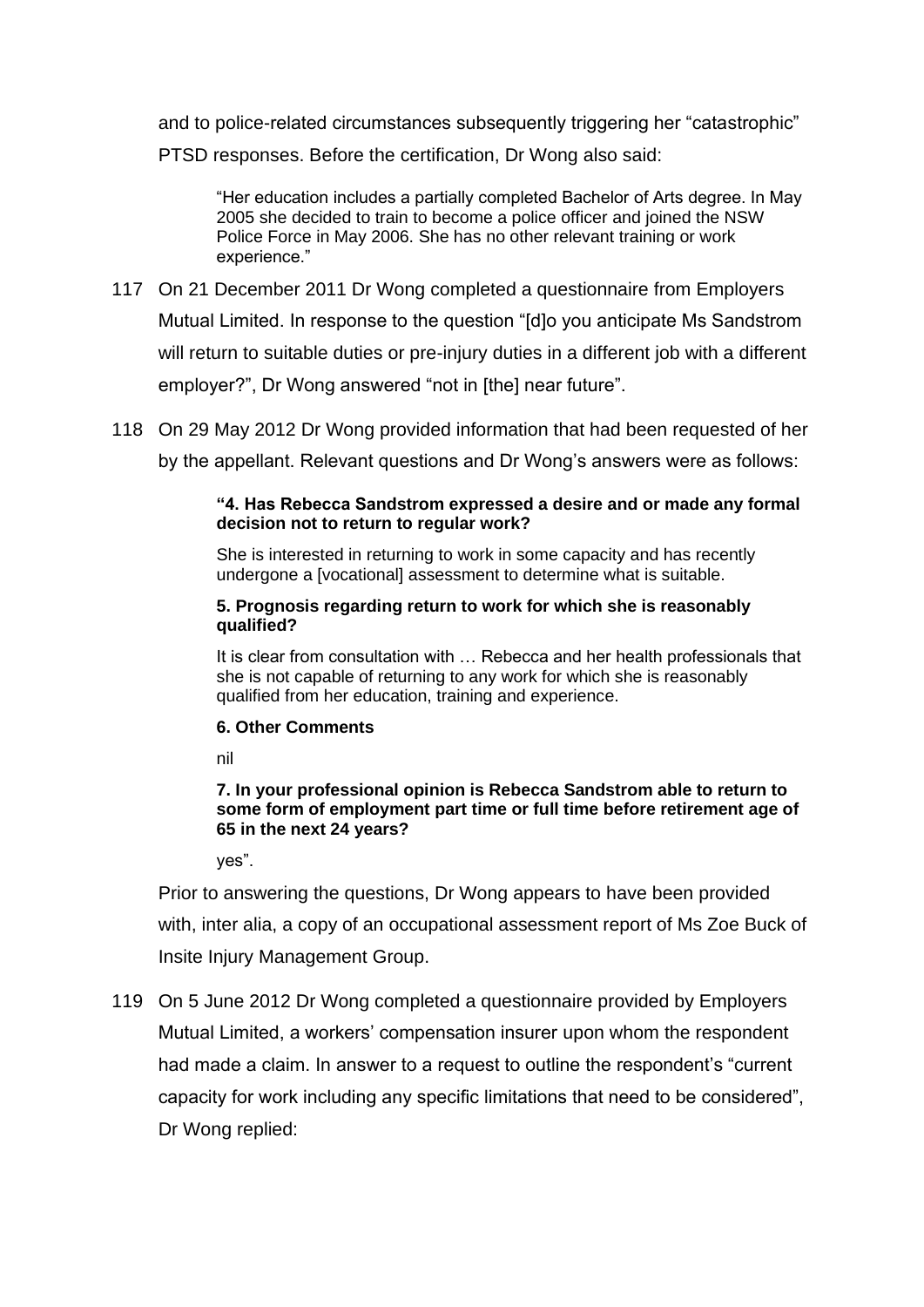"currently unfit to return to job for which she is reasonably qualified from her education, training and experience ie as a police officer. Her status is completely unfit at present but we are seeking any avenues that she may work without exacerbating her PTSD with your assistance."

- 120 In response to a request to identify when the respondent's "treatment plan" was expected to be completed, Dr Wong stated "indefinite support required".
- 121 The form then requested Dr Wong to indicate whether "you approve the following suitable employment options based upon the position described outlined".
- 122 The first option was "Case Manager", "for various companies who supervise and support 'carers' in the community i.e. Benevolent society". The "Cognitive Demands" indicated in respect of this option were "Strong communication / Excellent interpersonal and organisation skills" and "Ability to work autonomously and in a team (essential)". Dr Wong indicated her approval to this option by circling the word "Yes". She added:

"She has a lot [of] interest in doing an Applied Behavioural Analysis course which would lead to helping children and families dealing [with] Autism.

Also would be interested in doing a course with delta organisation which trains people for pet therapy."

- 123 In contrast, Dr Wong indicated a lack of approval in respect of the remaining three options, being "Claim Officer / Compliance Officer", "Paralegal / Law Clerk" and "Clerical and/or Administrative Assistant".
- 124 In respect of the first of these additional options (option two), Dr Wong added:

"patient would not be able to face the confrontation the role may involve. Cannot handle role involving good organisation skills at this point in time. Intimidated by having to work in a large-medium scale organisation/corporate setting".

125 In respect of the second (option three), Dr Wong added:

"Does not have the motivation and organisation skills at this point in time. Feelings of intimidation by the legal profession".

126 In respect of the third (option four), Dr Wong added:

"would find this role demeaning and have a negative impact on her selfesteem".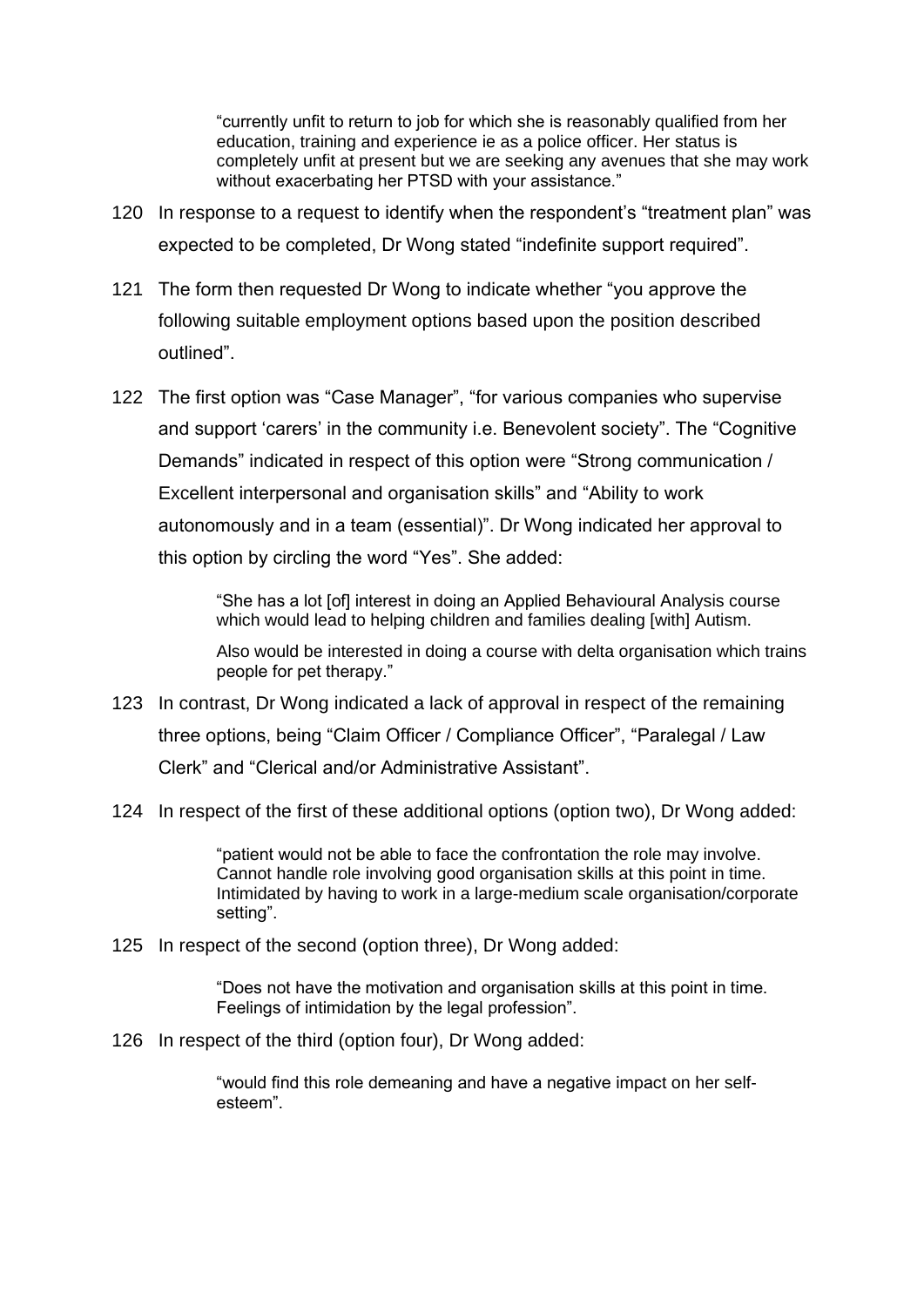- 127 On 23 July 2012 Dr Wong provided to the worker's compensation insurer her responses to a questionnaire. In relation a question as to the respondent's "current capacity for work", Dr Wong responded "Totally unfit for work".
- 128 In relation to the respondent's "Long Term Prognosis" Dr Wong responded "never to be fit to [return] to previous employer" but "may be able to redeploy to alternate employer but not at this stage". In relation to the "anticipated timeframe" in which the respondent "will be upgraded to suitable duties and fit to commence job seeking for alternate employment with a new employer", Dr Wong stated "Uncertain".
- 129 On 12 August 2013 Dr Wong responded as follows to enquiries made of her by Ms Jeorgia Stanton, a case manager at Employers Mutual Limited:

"8. I believe that Ms Sandstrom would benefit from another attempt at assessing what job roles/educational programs are suitable for her with the view to attempting suitable duties. Before she is upgraded however, I believe a formal vocational assessment with a rehabilitation provider would be required.

9. Ms Sandstrom will not be able to work in any capacity related to the Police Force or other high stress service industries such as the Ambulance Service, Fire Brigade, security industry etc.

She would be trialled working limited hours particularly initially and this would be subject to constant reassessment.

She would suffer in a highly confrontational environment or one that lacks intellectual stimulation.

Roles suggested in the vocational assessment will need to be discussed with the patient, myself and the rehabilitation provider in a case conference prior to certificate upgrade."

### **Dr Greg Wilkins**

130 In his report of 19 June 2014, Dr Wilkins, a treating psychiatrist of the

respondent from 2014, said the following:

"83. The progression of her condition has resulted in her being unable to continue to function in her various roles in her home and hopefully this will in time extend to her being able to venture out her home without the fear which she currently experiences.

84. At present, given the specialised nature of her condition, the longstanding disabilities and current restrictions to her activities following the development of this condition, it is highly probable that she will not return any form of paid employment in the foreseeable future.

85. Ms Sandstrom has a fluctuating mental state from day to day she is unable to predict her mood or her ability to perform in any role. Most days she remains volatile and anxious, her capacity for reasoning and sound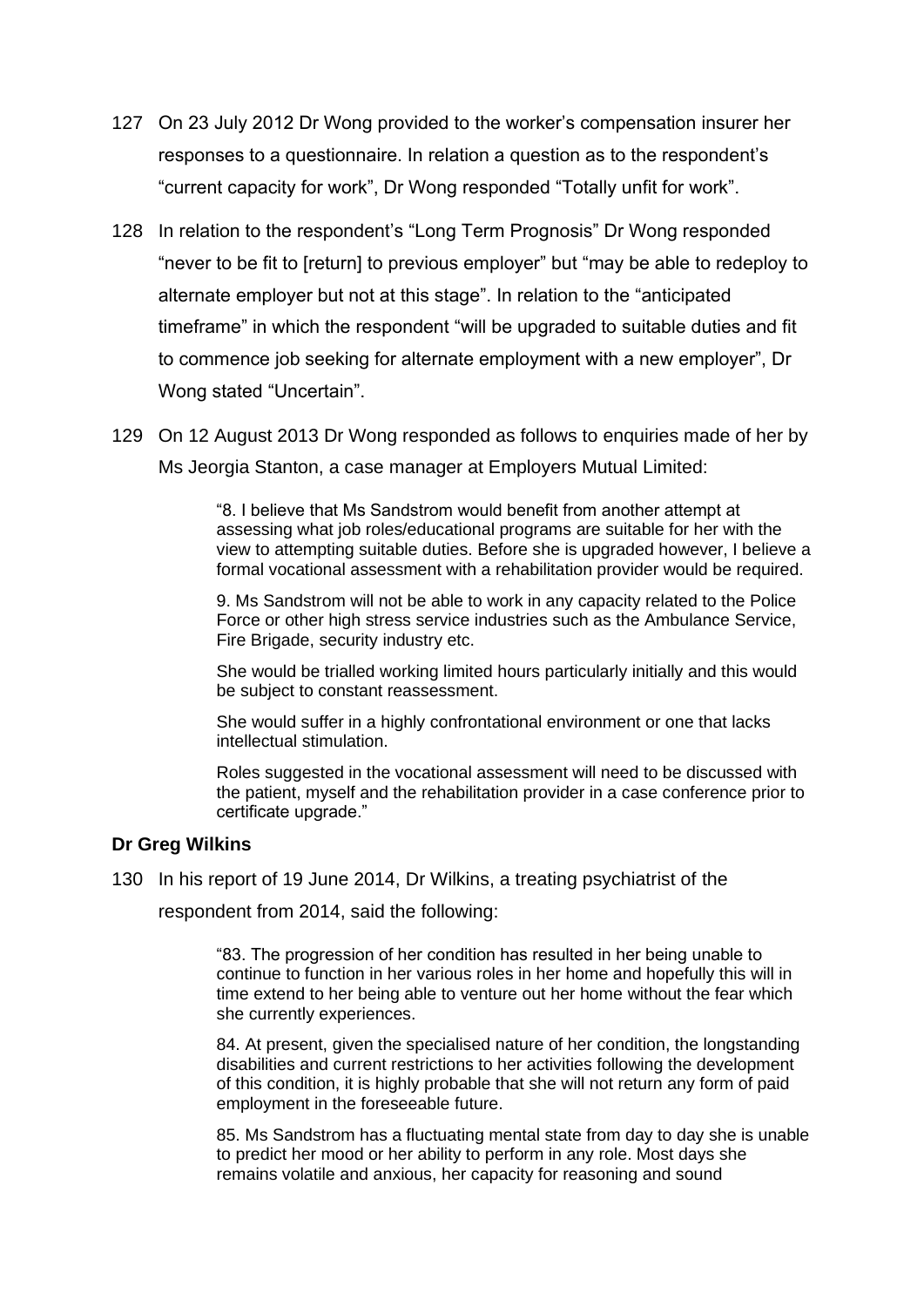judgements fluctuates. She is easily distressed and she is unable to engage with others for any period of time without becoming extremely anxious and retreating from the situation. When placed in a position of responsibility or simply presented with that possibility of being responsible for something or to someone, these symptoms increase dramatically. It is not possible to outline what employment activities she would be able to perform.

89. Given Ms Sandstrom's history and her presentation, it would seem likely she was suffering with a Post Traumatic Stress Disorder with mixed symptoms of anxiety and depression that had been precipitated by the ongoing and mounting pressure in relation to any appropriate work for which she is trained.

137. She feels that she is currently incapable of performing any duties. At this time, it is not possible to say if Ms Sandstrom will be capable and fit for work in any capacity in the future. At present she remains unfit for any paid work. She remains emotionally unstable and feels that her capacity to perform any task is greatly diminished and is unreliable.

138. Further treatment may offer some assistance with Ms Sandstrom's adjustment to her current predicament and continue to alleviate her symptoms. It is my opinion that it is Ms Sandstrom's mental condition, which has limited her capacity to perform any work at this time."

131 In his report of 3 October 2014 Dr Wilkins described the nature of the respondent's PTSD but did not refer to her ability, or inability, to obtain employment.

# **Dr Selwyn Smith**

…

…

132 Dr Smith, a consultant psychiatrist, provided a report dated 12 July 2013 for the

purposes of the respondent's workers' compensation claim. Dr Smith

expressed the following views:

"4. In my opinion Ms Sandstrom's psychiatric condition has stabilised that is to say her injuries have become well settled or static with or without treatment and are not likely to remit despite treatment.

…

6. It is my opinion that the psychiatric injuries that Ms Sandstrom has suffered in the course of her employment has resulted in a loss of her earning capacity given her pre-injury occupation. She is unable to engage in police work. She has since been discharged hurt on duty from the NSW Police Force. She is unable to engage in alternative work. Her capacity to engage in alternative work is severely restricted because of her psychiatric symptomatologies and the difficulties she would experience on the open labour market."

133 Later in his report Dr Smith referred as follows to an earlier report of Dr

Matthew Jones: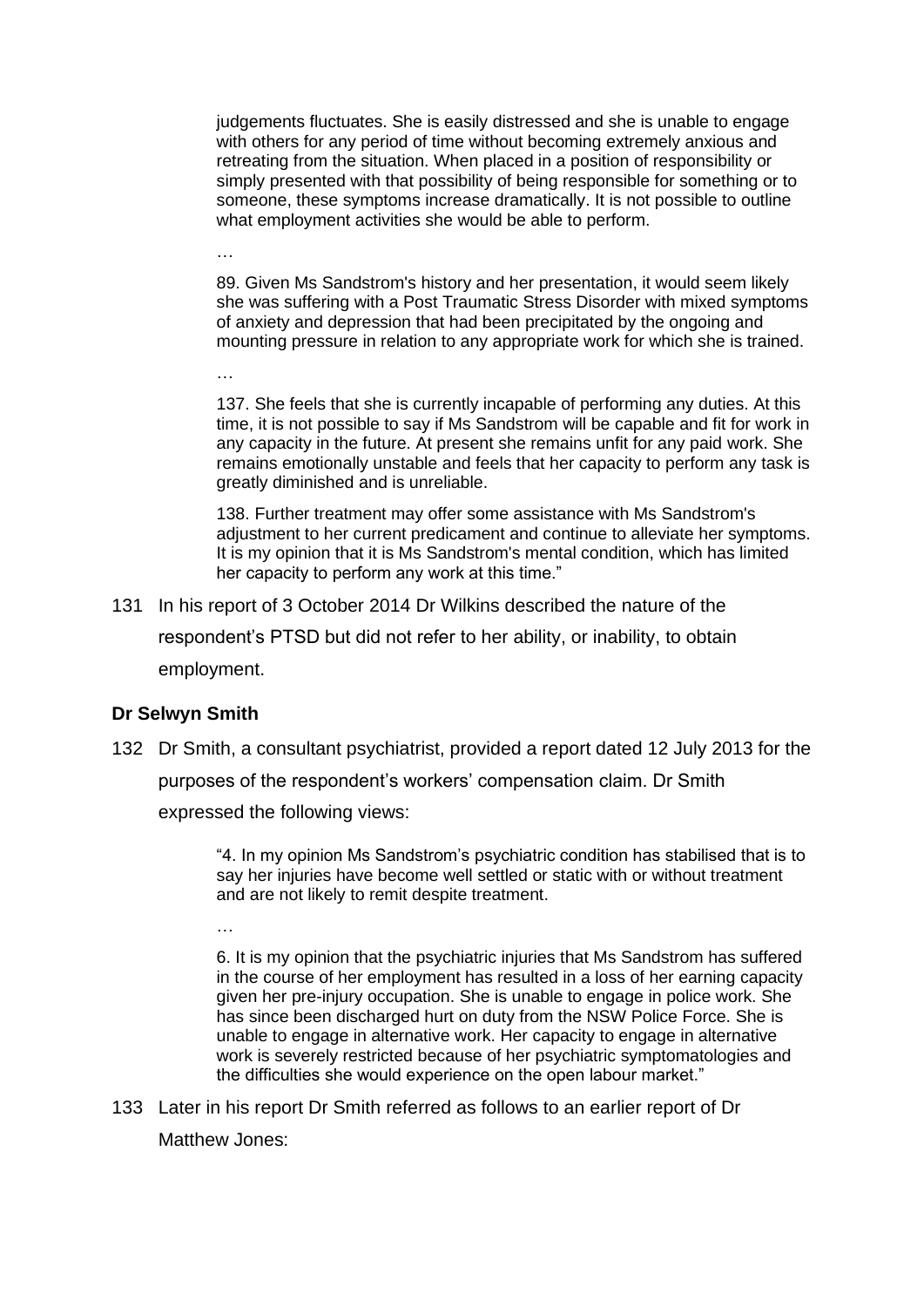"Dr Jones has correctly opined that Ms Sandstrom is not fit to return to her preinjury duties and would be unable to ever return to any work in the NSW Police Force or any police related work. He noted that she would have very limited capacity to obtain work in the open labour market. I am in agreement with his pessimistic views in regard to her future employment."

134 On the appeal, this Court was informed that Dr Jones' report was not in evidence before the primary judge in relation to Stage 1 of the proceedings, whereas it was in relation to Stage 2. What Dr Smith was referring to appears to be the following opinion of Dr Jones in a report dated 6 April 2013 which is quoted in the respondent's letter dated 22 April 2015 to the trustee:

> "In my opinion, Ms Sandstrom is not fit to return to her pre-injury duties. She would likely be unable to ever return to any work in the Police Force or any Police related work… She would have very limited capacity currently in the open labour market…".

135 Having been supplied inter alia with reports of Drs Grace and Wong, Dr Smith expressed the following opinions in a report dated 9 August 2013:

> "It is my opinion that Ms Sandstrom as a result of her significant psychiatric symptomatologies, namely the development of a chronic Post-Traumatic Stress Disorder with a comorbid Major Depressive Disorder and Generalised Anxiety Disorder to the point of panic, is totally unemployable.

It is my opinion that Ms Sandstrom satisfies the formal definition of total and permanent disability.

Ms Sandstrom since leaving the NSW Police Force has not engaged in alternative work and in my opinion will not be able to realistically obtain work on the open labour market."

### **THE PRIMARY JUDGMENT**

- 136 The primary judge first undertook a thorough examination of case authorities relevant to the respondent's claim. In this Court, the appellant accepted the correctness of what his Honour said, subject to "the qualification that it should be kept in mind that the source of the insurer's duties must be found in the terms of the contract of insurance" and that it should be added to his Honour's discussion that this Court in *TAL Life Ltd v Shuetrim* (2016) 91 NSWLR 439; [2016] NSWCA 68 at [63] stated that the onus of satisfying the insurer rests on the insured where, as here, the policy requires the insured to provide proof to the insurer's satisfaction.
- 137 Following *Hannover Life Re of Australasia Ltd v Jones* [2017] NSWCA 233 at [121], his Honour accepted that in a challenge to an insurer's failure to be relevantly satisfied, the test to be applied is "whether the opinion formed by the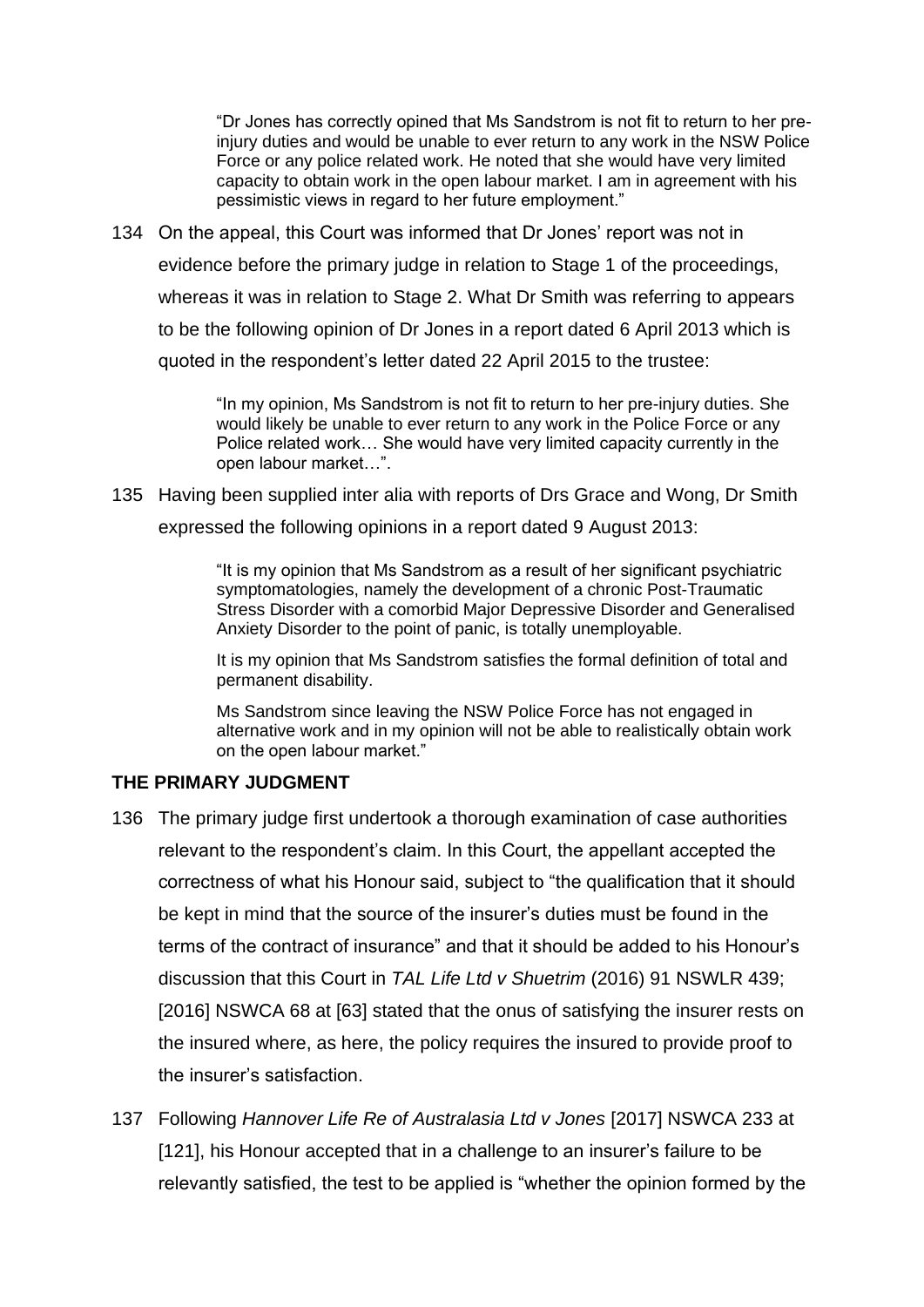insurer was not open to an insurer acting reasonably and fairly in the consideration of the claim" (at [38]).

- 138 By reference to *MetLife Insurance v MX* [2019] NSWCA 228 at [79] and *MetLife Insurance Ltd v Hellessey* [2018] NSWCA 307 at [8], his Honour noted a distinction between "acting reasonably in the formation of an opinion and the formation of a reasonable opinion" (at [42]-[43]). As stated in *Hellessey*, "a decision may be set aside if the process of consideration underlying it was not undertaken reasonably and fairly, even if the outcome itself is not also shown to have been unreasonable on the material before the insurer" (at [8]). The respondent's challenge to the appellant's decision is, at least to the extent that it is pursued on appeal, directed at the process by which it was arrived at, rather than the outcome as such.
- 139 His Honour also referred to authorities considering whether an insurer has a duty to give reasons. In this Court, the respondent did not contend that the appellant had a duty to give reasons for its lack of satisfaction. She contented herself in this respect with the proposition, as stated in *MX* at [155], that such reasons as are given by an insurer have "evidentiary significance as to whether the Insurer's process of consideration of the respondent's claim was undertaken fairly and reasonably".
- 140 As to the meaning of the expression "unlikely ever" used in the TPD Definition with reference to the prospect of the respondent obtaining employment in the future, his Honour referred to the authoritative statement of Leeming JA in *Shuetrim* at [111] distinguishing between "a mere expression of hope" of a return to work and the existence of a "real chance" of doing so.
- 141 Finally, in the portion of his Honour's judgment concerned with legal principles and not contested on appeal, his Honour stated that medical and other expert opinions expressed subsequent to the date on which the insurer is required to assess the claim may be taken into account provided they "are pertinent to [the] claimant's condition as at the relevant assessment date" (at [66]).
- 142 At first instance, the respondent challenged the appellant's decision on nine specific grounds, of which his Honour rejected six. In this Court, the respondent did not seek by notice of contention to challenge his Honour's decision on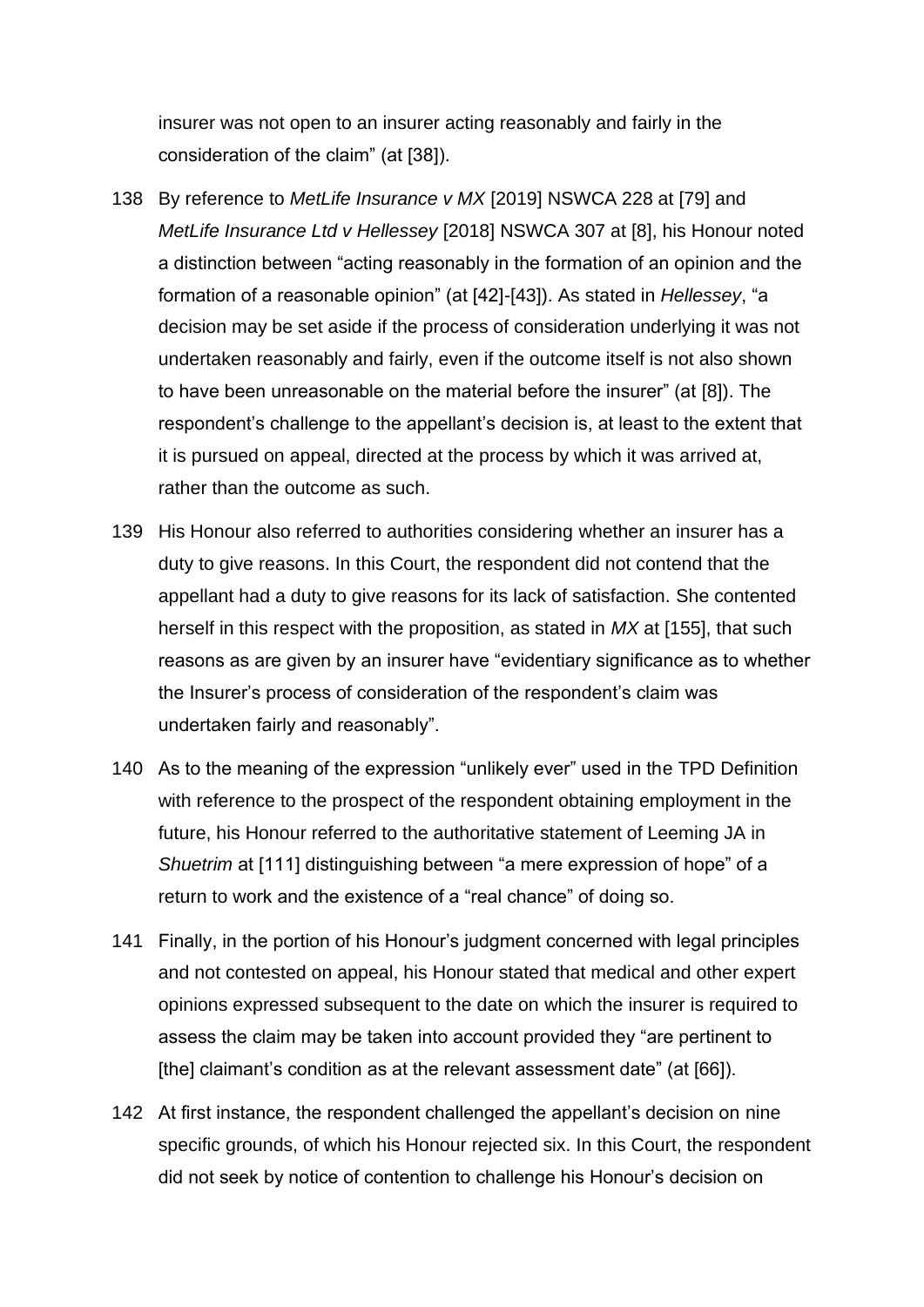those rejected grounds. The three grounds that his Honour upheld, and therefore found to constitute material breaches of the appellant's obligation to act in good faith and reasonably in forming its opinion, are set out in [100] above. His Honour's reasons for upholding these grounds were as follows.

# **Ground 2 – isolation of one sentence from Dr George's 8 March 2011 report**

- 143 The primary judge rejected the respondent's submission that in Dr George's report of 8 March 2011, his answer to Question 7, that "at some time in the future, [the respondent] may be able to return to some form of work with a different employer" (see [103] above), meant that it was "unlikely ever" that the respondent will return to work (at [132]). His Honour held that the word "may" in this sentence was "consistent with both an 'expression of hope' and 'a real chance' [of later employment] and is simply an unhelpful basis for reasoning to either conclusion" (at [134]).
- 144 Consistently with this view, his Honour also rejected the appellant's submission that the sentence indicated that the respondent had a "real chance" of returning to work (at [133]) and explained:

"[135] … Dr George's opinion in his 8 March 2011 report is not able to be interpreted the way that MetLife submits. In his first sentence in answer to Question 7, Dr George affirms that Ms Sandstrom has 'permanent disablement' with respect to police duties. But he takes a more flexible view about other duties, saying she 'may be able to return' to them. As the question asked of Dr George was a direct one, close to the [education, training or experience] wording 'unlikely ever to engage in any gainful profession...', his failure to say a simple 'yes' in his answer might possibly be a basis to infer that he did not agree that she was 'unlikely ever' to engage in relevant work, and therefore, that he must have meant that she had a 'real chance' of returning to work.

[136] But this is so weak an inference that [the] Court is not prepared to draw it. Dr George's failure to answer Question 7 directly and his use of the word 'may' can just as readily be interpreted as him saying: that he does regard her engaging in relevant work as 'unlikely ever'; and that there is only a speculative possibility, or a 'mere hope', that she 'may' one day return. Thus, the words Dr George uses in answer to Question 7 do not provide a sound basis in reasoning for MetLife to conclude in July 2015 that it is not satisfied she is 'unlikely ever' to engage in relevant work. Simply stated, the words are unhelpful to MetLife in whether her return to work is a 'mere hope' or a 'real chance'. To discharge its contractual duty of forming an opinion reasonably, MetLife should not have relied on this sentence, as it did, but should have gone back to Dr George and asked him what he really meant, before relying on the sentence."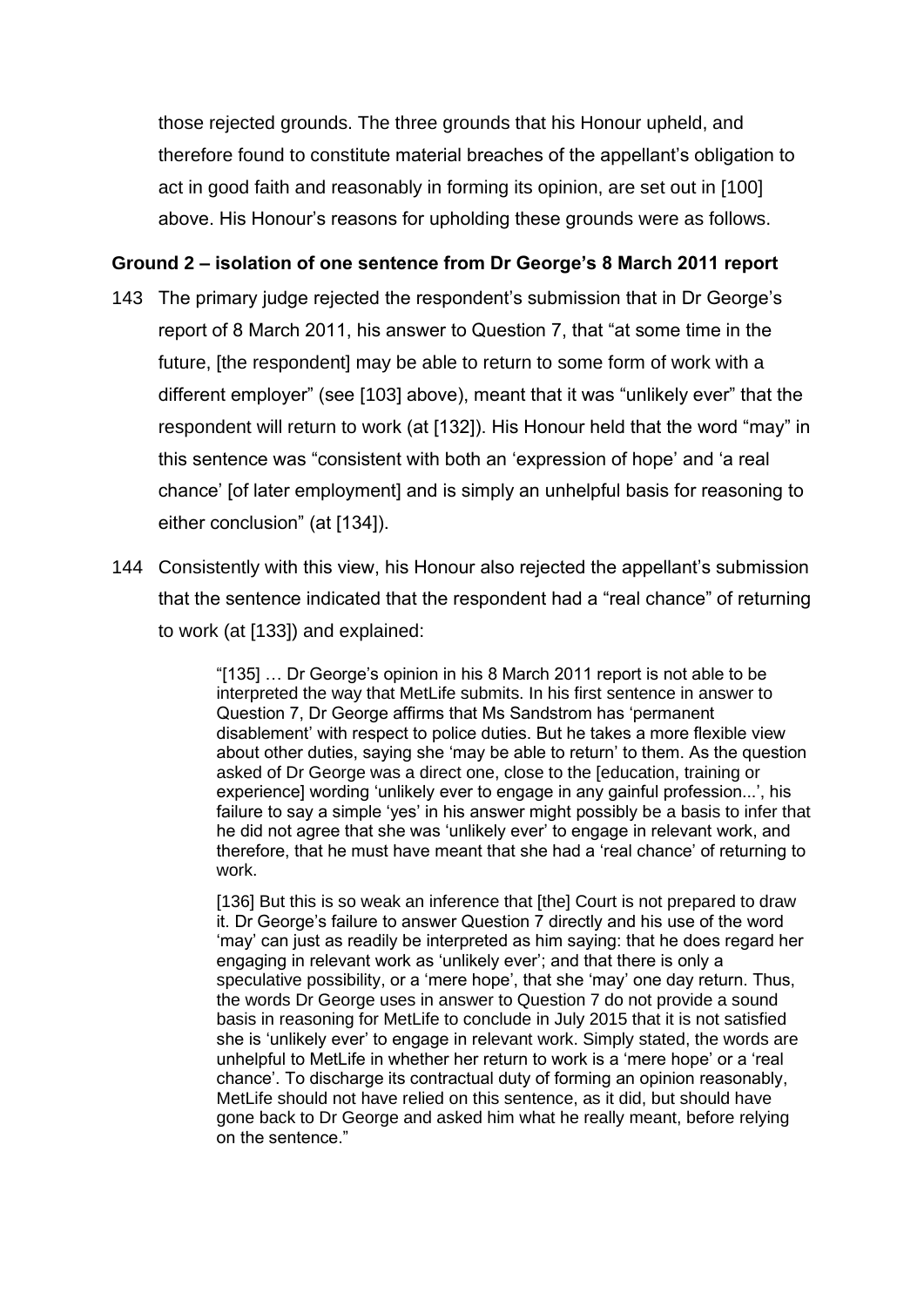145 The primary judge therefore held that this ground of challenge succeeded in part: he found that the appellant should not have relied on the relevant sentence, without further enquiry, but did not accept the proposition forming part of the ground that the opinion contained in the sentence "satisfied the criteria of '*unlikely ever*' within the meaning of the TPD definition".

# **Ground 3 – misinterpretation of Dr Wong's "questionnaires"**

- 146 The primary judge treated this ground as referring to the questionnaires completed by both Dr Grace and Dr Wong (see [105]-[107] and [112] above) as well as to the consultation notes of Dr Wong of 9 May 2011 (see [114] above). The latter were erroneously referred to in the statement of the ground (see [100] above) as a "questionnaire".
- 147 His Honour did not place significance on Dr Grace's acceptance in his questionnaire of Dr George's opinion because, as he explained in relation to Ground 2, Dr George's opinion was "[equivocal] at best" (at [147]). His Honour did not consider that what Dr Grace went on to say "resolves the equivocation" (at [148], and see [105]-[107] above). Therefore his Honour held that the respondent did not make out Ground 3 with respect to Dr Grace (see [151] quoted in [148] below).
- 148 In relation to Dr Wong's questionnaire response of 11 March 2011 (see [112] above), his Honour stated:

"[149] Assessed as a whole, Dr Wong's answers give more assistance to Ms Sandstrom's contentions than MetLife's contentions. Her negative answer to Question 3, which probes whether or not she (Dr Wong) thinks she (Ms Sandstrom) has 'any capacity...to return to work in any organisation (in the foreseeable future)' is evidence directly supporting a conclusion that she is 'unlikely ever' in the sense of there being only a 'remote or speculative possibility' (as it was put in *Shuetrim* at [89]) and not 'a possibility that is readily contemplatable' of engaging in relevant work in the future.

[150] How is this to be reconciled with her answer to Question 1 [ticking "Yes" to agreeing with the comments of Dr George – see [112] above]? Her answers can be assumed to be consistent with one another. In my view, if all one has are these documents, which are all the relevant documents from Dr Wong that are available at Stage I, the only sensible way to read Dr Wong's agreement with the material put before her in Question 1 is that she saw that agreement as not inconsistent with her answer to Question 3. It is likely that she viewed the relevant parts of the summarised material from Dr George in Question 1 in the same way as the Court does: as not being decisive on the question of whether she is 'unlikely ever' to engage in relevant work. So analysed, Dr Wong's answers to Questions 1 and 3 do not contradict one another.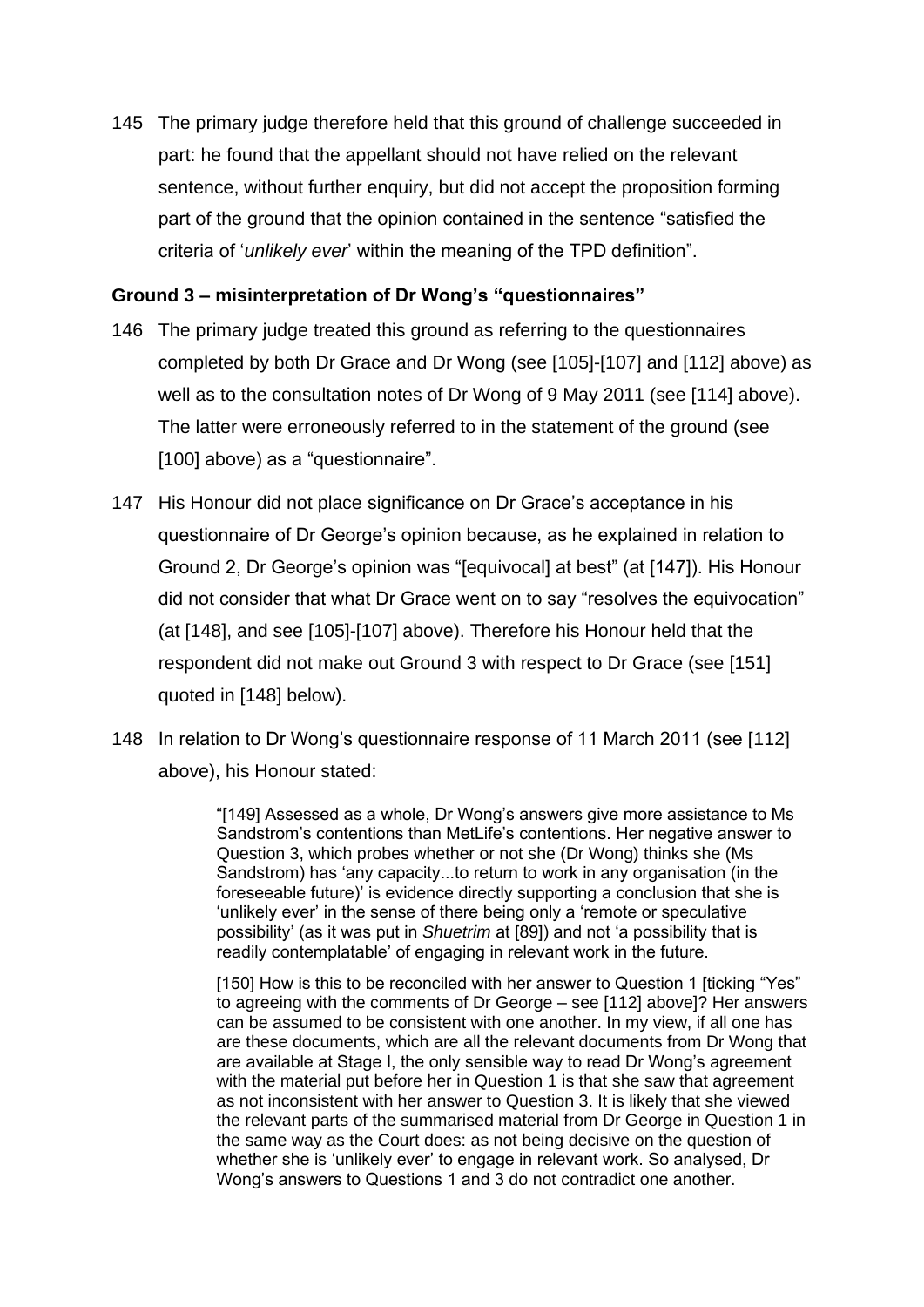[151] In my view, Ms Sandstrom has made out Ground 3 with respect to Dr Wong's questionnaire but not with respect to Dr Grace's questionnaire. The MetLife letter of 24 July 2015 cites Dr Wong's 'questionnaire completed on 11 March 2011' as evidence supporting its conclusion. But this misinterprets Dr Wong's responses as inconsistent with the 'unlikely ever' component of the TPD definition. Ms Sandstrom is right that a proper reading of the material suggests that the 'unlikely ever' component of the definition had been satisfied, at least so far as Dr Wong's responses are concerned. MetLife has therefore misused this written material from Dr Wong."

149 His Honour then turned to Dr Wong's consultation notes of 9 May 2011 in which Dr Wong recorded that the respondent "will not be able to return to policing, but I cannot say she will not be able to work in any role in the future" (see [114] above). His Honour considered that this did not support either the view that the respondent was "unlikely ever" to engage in relevant work or the view that she had "a real chance" of engaging in such work in the future. His Honour continued:

> "[155] But MetLife uses this consultation note in its reasoning in its 24 July 2015 decision letter to support its conclusion that the TPD definition is not satisfied. It certainly cites this consultation note in a way that implies it has been so used. In my view, because the note is essentially equivocal on the critical distinction, MetLife was not entitled to use it this way and in doing so failed to act reasonably forming its opinion."

## **Ground 7 – failure to take into account the respondent's solicitors' letter of 22 April 2015 and provide reasons for rejecting its contentions**

- 150 In relation to the second limb of this ground, the primary judge said at [170] that MetLife had accepted that it was "under an obligation to provide adequate reasons" in explaining why the submissions contained in the respondent's solicitors' letter of 22 April 2015 had been rejected. On appeal, the appellant denied that it had made such a concession and the respondent did not contend that the appellant was subject to such a duty – see [139] above. As I consider that the primary judge's reasoning otherwise discloses error in the manner referred to below in upholding this ground, it is unnecessary to address what his Honour said concerning a duty to give reasons.
- 151 In addressing this ground, the primary judge recorded that the parties agreed that the appellant's second procedural fairness letter (with its attached Information Summary) should be read with the decision letter of 24 July 2015 as the appellant's reasons for its decision, although his Honour doubted the appropriateness of that agreement (at [172]-[173]).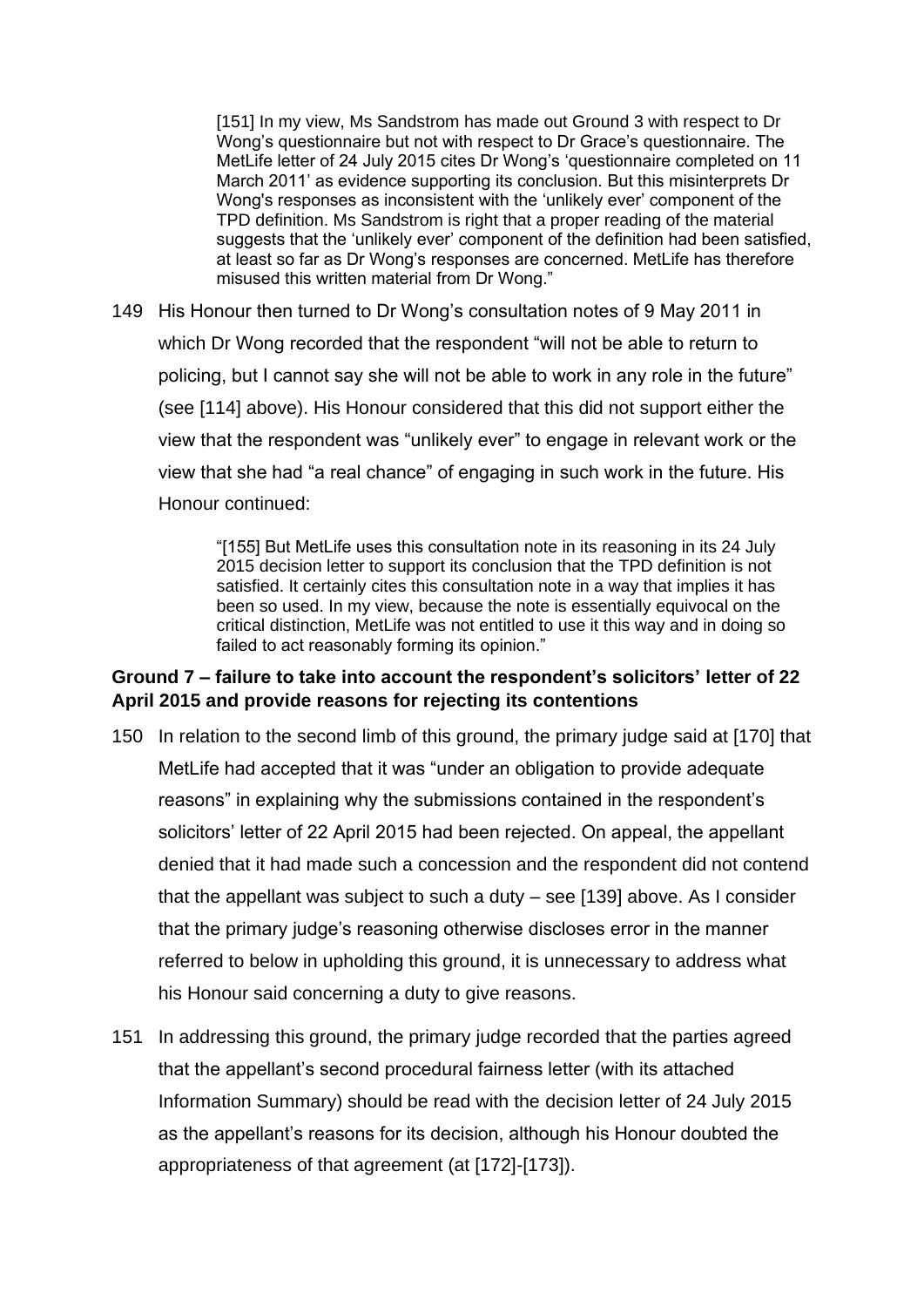152 Proceeding on the agreed basis, his Honour found that the appellant had breached its contractual obligation to provide "some adequate reasoning" by not satisfactorily identifying why it rejected the respondent's submissions in her solicitors' letter of 22 April 2015 ([169], [178]). His Honour's findings concerning a lack of proper response to that letter were confined to what it said, or did not say, about the medical opinions of Dr Wilkins, Dr Smith, Dr Oldtree Clark and Dr Grace. Of these, Dr Oldtree Clark's opinion can be disregarded in this context because the primary judge found that the appellant's communicated reasoning concerning it was adequate (at [199]). His Honour addressed the opinions of the other three doctors as follows.

### *Dr Wilkins*

153 The primary judge said that the appellant's comments in its Information Summary about Dr Wilkins' report of 19 June 2014 (see [96], [130] above) constituted a "not unreasonable assessment that Dr Wilkins' prognosis in this report is 'somewhat ambiguous'" (at [181]). The comments in the Information Summary were as follows:

> "Although MetLife notes that Dr Wilkins' prognosis regarding the member's capacity to return to work in the future is generally pessimistic, it also appears to be somewhat ambiguous. Ultimately though, Dr Wilkins appeared to regard the member's prognosis as guarded and was unable to say whether or not the member would return to paid employment in the future. It also appeared to MetLife that Dr Wilkins placed undue significance on what the member herself regarded as her own capacity to be throughout his report, rather than focusing specifically on the TPD criteria.

In any event, it must be remembered that Dr Wilkins first consulted with the member on 1 May 2014, over three years after the date for assessment."

- 154 His Honour then referred to "Dr Wilkins' intermediate and significant report of 4 August 2014" (at [184]). The respondent however conceded on appeal that this was an error because there was no such report. The error no doubt resulted from the respondent's solicitors' letter of 22 April 2015 erroneously referring to such report. The quotations in the letter from that non-existent report in fact came from Dr Wilkins' report of 19 June 2014 (as to which, see [130] above).
- 155 His Honour considered that a sentence he quoted (in fact from the 19 June 2014 and not a 4 August 2014 report) stating that "[i]t is not possible to outline what employment activities [the respondent] would be able to perform" was "well capable of founding an inference that [the respondent's] future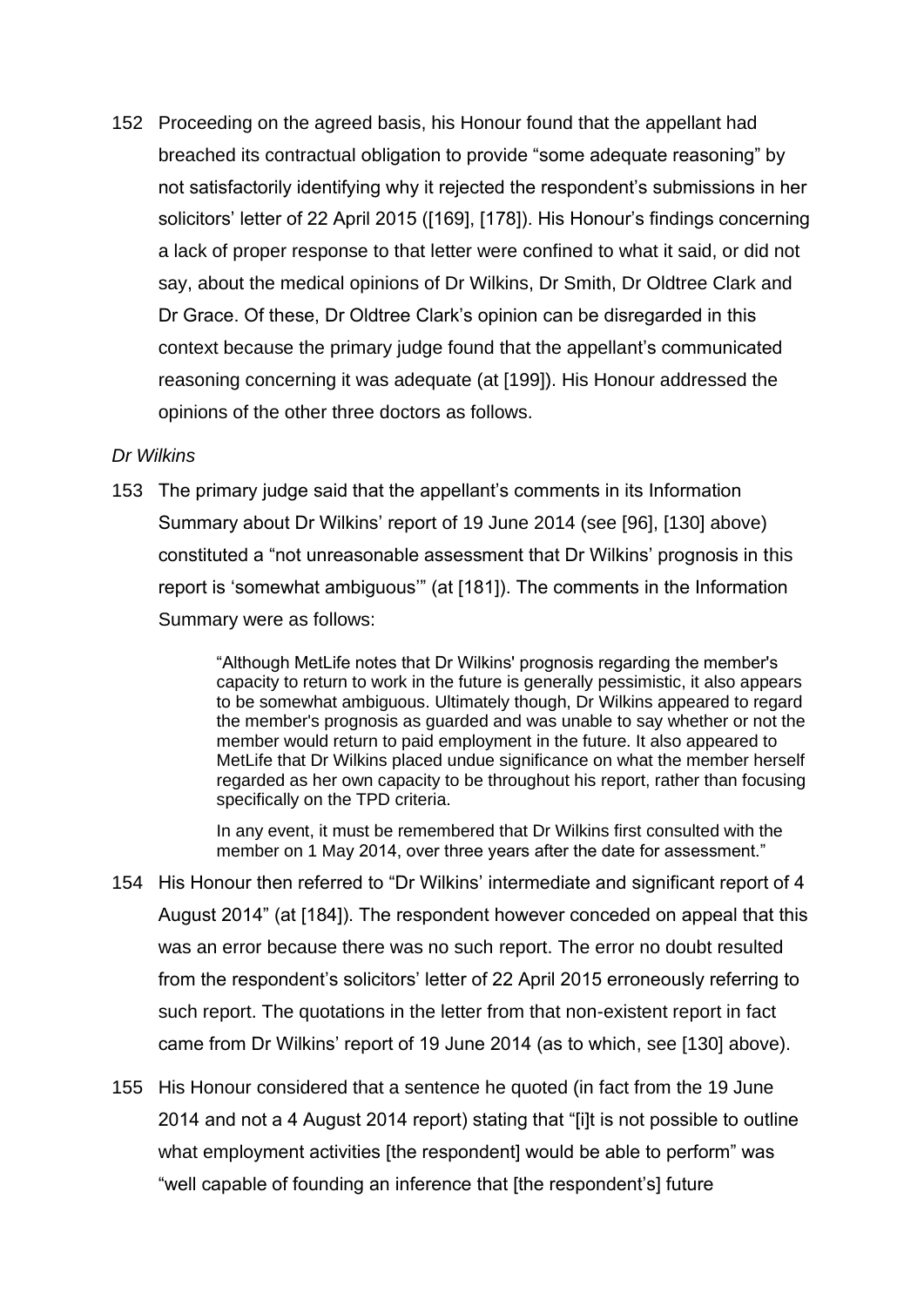employment is only a 'remote or speculative' possibility" (at [184]). His Honour continued:

"[185] But neither the Information Summary, nor the reasoning in the second procedural fairness letter, nor the 24 July 2015 decision letter, deals with this medical report. Any adequate path of reasoning must explain how contrary material such as this was able to be set to one side when MetLife reached its 24 July 2015 decision. But MetLife's reasons do not, and MetLife as a result failed to act reasonably in forming its opinion."

- 156 On appeal, the respondent conceded that his Honour made a mistake in stating that the report in which this sentence was contained had not been addressed. It had been addressed (see [154] above). Although the appellant did not quote in the Information Summary the particular sentence to which his Honour referred, the parts it did quote were not contended on appeal to be any less favourable to the respondent (see for instance [84] quoted in [130] above).
- 157 His Honour did not find any breach arising out of Dr Wilkins' report of 3 October 2014.

# *Dr Smith*

- 158 The primary judge noted that neither the text of the second procedural fairness letter nor the appellant's decision letter of 24 July 2015 referred to Dr Smith's opinions (as to which, see [132]-[134] above). The only reference to them was in the Information Summary attached to the former.
- 159 Having quoted Dr Smith's opinions expressed in his report of 12 July 2013, the Information Summary noted that the report had been provided for the purposes of a "Work Injury Damages" claim, had been prepared over two years after the date for assessment of the respondent's claim on the appellant and did not consider either of the vocational assessments that had been obtained. His Honour continued:

"[191] But Ms Zaki's and Ms Buck's vocational assessments do not deal with Ms Sandstrom's precise medically established restrictions. So the vocational reports, as [leading counsel for the respondent] submits orally, are irrelevant to Dr Selwyn Smith's medical opinion. What a person in Ms Sandstrom's position, but without her specific medical disabilities, might have been able to do with her pre-injury working capacity was hardly likely to influence Dr Selwyn Smith's opinion, which was looking at her specific disabilities. This is not a proper basis for dismissing Dr Smith's opinion."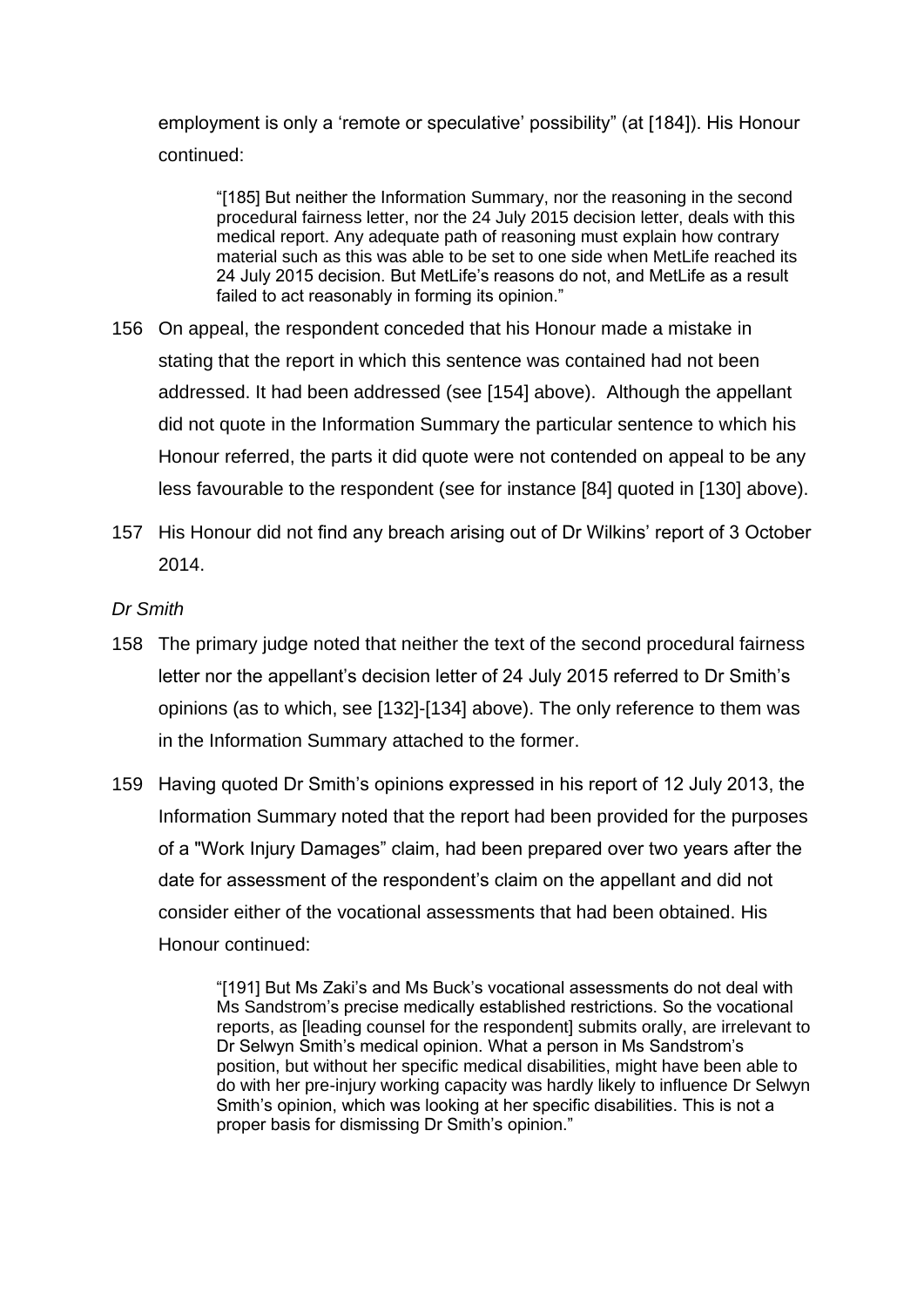- 160 His Honour noted that the Information Summary commented in relation to Dr Smith's report of 9 August 2013 that Dr Smith appeared not to have been given the two vocational assessments, nor the report of Dr George of 8 March 2011. His Honour said however that none of these was likely to assist Dr Smith, for reasons already given (see [144], [159] above).
- 161 His Honour continued:

"[195] But the 'Content' from Dr Selwyn Smith's 9 August 2013 report does not extract Dr Selwyn Smith's strongest opinion:

'It is my opinion that Ms Sandstrom as a result of her significant psychiatric symptomatologies, namely the development of a chronic Post-Traumatic Stress Disorder with a comorbid Major Depressive Disorder and Generalised Anxiety Disorder to the point of panic, is totally unemployable.'

[196] 'MetLife comments' do not deal with this main thrust of Dr Selwyn Smith's opinion, which is apt to cover her past, present and future employability, and bear closely upon whether or not the she satisfied the TPD definition."

162 The appellant's Information Summary quoted the second and third paragraphs quoted in [135] above but, as his Honour indicated, did not quote the first

paragraph. All three paragraphs were quoted in the respondent's solicitors' letter of 22 April 2015.

# *Dr Grace*

163 The primary judge noted that the respondent's solicitors' letter of 22 April 2015 quoted the following from Dr Grace's report of 24 June 2011:

> "I certify that because of Rebecca Sandstrom's PTSD it is unlikely that Rebecca can ever be gainfully employed in the capacity for which she is reasonably qualified because of her education, training or experience".

164 His Honour then stated that Dr Grace's report of 24 June 2011 was not referred

to anywhere in the appellant's Information Summary and continued:

"[202] The material in this report is so directly relevant to and contradictory of MetLife's conclusion that it would have to be dealt with somewhere in MetLife's reasons for its reasons to be an adequate explanation of its decision. Alternatively, the absence of any reference to this highly relevant report and the reference to less directly relevant reports of Dr Grace is a basis to infer it was not taken into account. Either way, by failing to deal with Dr Grace's report of 24 June 2011, MetLife has not acted reasonably in forming its opinion."

165 That report, and the part of it that his Honour quoted, was however in fact referred to in the appellant's Information Summary, with the comment: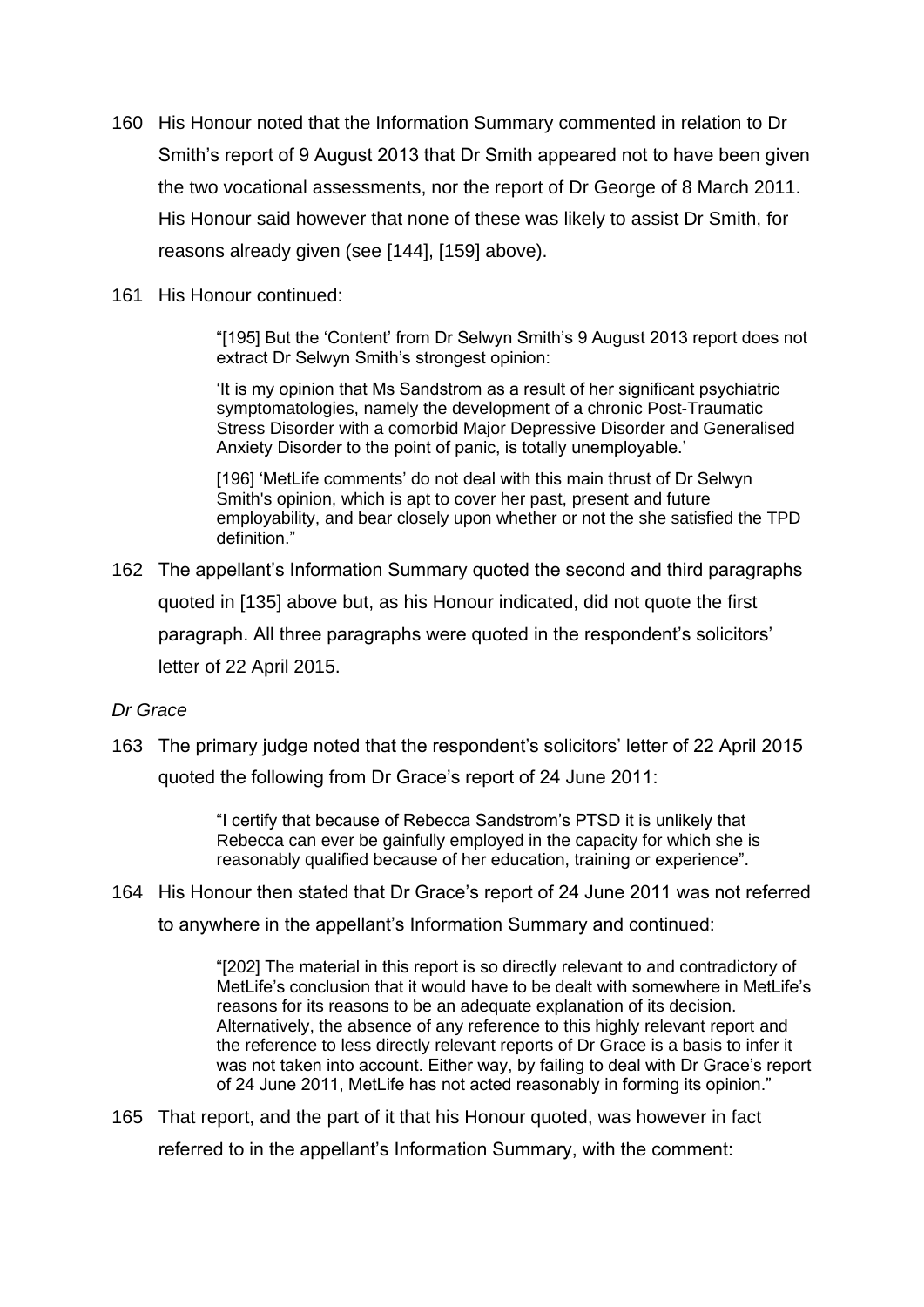"Dr Grace did not appear to attempt to explain his opinion or why it differed from his earlier opinion in which he agreed with the prognosis provided by Dr George."

### *Generally*

166 His Honour summarised the appellant's response, or lack of response, in

relation to the medical opinions referred to above, stating (at [205]):

"MetLife … leaves gaps in its reasoning about the medical reports and fails to take the opportunity it held to explain why it rejected evidence contradicting its conclusion. The Court therefore is left in no position to infer that MetLife had due regard for Ms Sandstrom's interests in reaching its decision."

167 His Honour said also that in the appellant's letters and its Information Summary

it appeared to treat medical opinions expressed nearer to the date for

assessment as of more weight than those expressed later. His Honour

continued (at [207]):

"By this kind of reasoning MetLife is making a working assumption of demoting, as worthy of only lesser consideration, medical reports that are more distant in time from the assessment date. Such a working assumption is apt to cause probative medical evidence well after the assessment date to be artificially displaced. This may explain why Dr Grace's report of 24 June 2011 and Dr Wilkins' report of 4 August 2014 were apparently ignored."

168 His Honour then referred to the vocational assessments of Ms Zaki and Ms Buck and to the appellant's comment in its decision letter of 24 July 2015 that the assessments show that "several vocational options have been identified as potentially suitable for the member to pursue given her education, training and experience". His Honour continued:

> "[209] But a proper reading of the vocational assessments shows that they did not take into account Ms Sandstrom's actual psychological disabilities as indicated in the medical opinion. Ms Zaki's and Ms Buck's evidence talks about what kinds of jobs Ms Sandstrom's police and pre-police experience would objectively qualify her [for] in the jobs market. They attempt superficial assessments of her stability and presentation. But neither of them had the expertise to medically assess her true disabilities. Leaving aside the need for re-training, as their opinions were not based on Ms Sandstrom's actual attributes, they were no basis to infer, consistent with MetLife's duty, that Ms Sandstrom herself, with her particular psychological disabilities as explained in the medical evidence, could actually do any of these jobs: see *Ziogos* [*v FSS Trustee Corporation* [2015] NSWSC 1385] at [102]. This was another defect in MetLife's reasoning."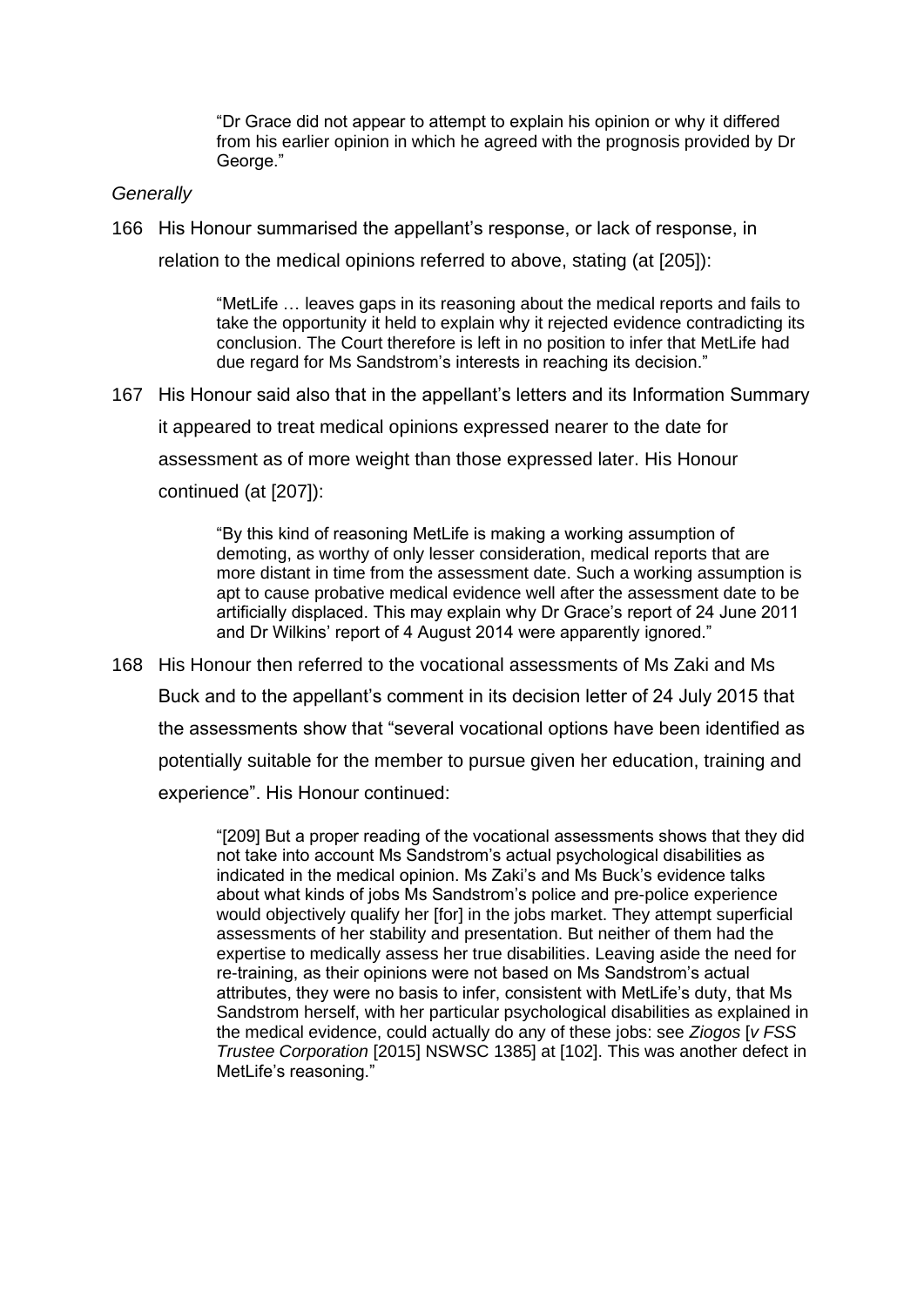# **Conclusion**

169 For these reasons, the primary judge found that the appellant's decision of 24 July 2015 was not made in accordance with its contractual duties and should therefore be declared void and be set aside.

## **CONSIDERATION OF THE APPEAL**

170 As noted in [100] above, the primary judge found on three bases (being Grounds 2, 3 and 7 of the respondent's challenge to the appellant's decision) that the appellant breached its obligation to act in good faith and reasonably in forming its opinion. On appeal, the appellant challenged his Honour's upholding of each of those grounds and the respondent did not rely on any Notice of Contention to seek to uphold his Honour's decision on any additional basis. In these circumstances, it is convenient to address the appeal by considering whether his Honour was correct to uphold any or all of those three grounds.

### **Ground 2 – isolation of one sentence from Dr George's 8 March 2011 report**

- 171 The primary judge regarded Dr George's opinion that "at some time in the future, [the respondent] may be able to return to some form of work with a different employer" (see [103] above) as equivocal in that it was "consistent with both an 'expression of hope' and 'a real chance' [of later employment] and [was] simply an unhelpful basis for reasoning to either conclusion" (see [143] above). He concluded therefore that the appellant "should not have relied on this sentence, as it did, but should have gone back to Dr George and asked him what he really meant, before relying on the sentence" (see Judgment [136] quoted in [144] above).
- 172 This opinion of Dr George was referred to in the appellant's decision letter of 24 July 2015, along with other medical opinions, following the statement in the letter that "[a]s outlined in our procedural fairness letter dated 23 June 2015, there is medical opinion prior to and around the date for assessment of the member's claim (9 March 2011) that she was likely to be able to return to work at some point in the future, external to the New South Wales Police Force" (see [97] above). That statement did not state, at least expressly, that all, or indeed any, of the medical opinions referred to thereunder were properly so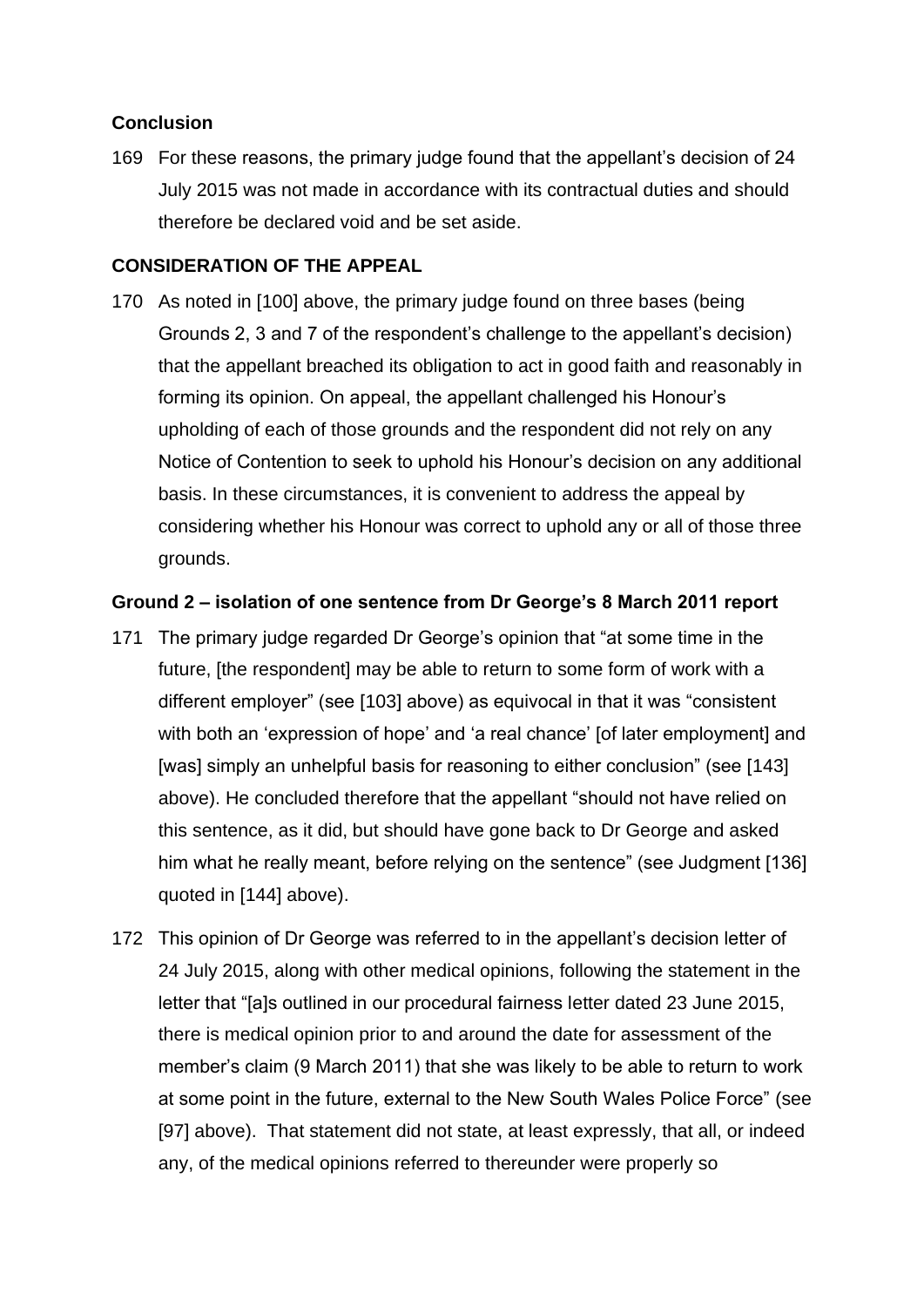characterised. Instead, the statement referred back to the procedural fairness letter.

- 173 The medical opinions then referred to, including that of Dr George, were followed by the conclusion expressed in respect of each policy that the appellant had "not formed" the required opinion as to permanent incapacity. None of the opinions referred to needed on its own to establish the basis for the appellant's non-formation of that opinion. Rather, reading the letter logically and reasonably, the descriptions of the opinions were given to provide some, but not necessarily conclusive, support for that conclusion.
- 174 As the issue to be addressed by the appellant was whether it was, acting reasonably and fairly, positively satisfied of the respondent's permanent disability, the opinion of Dr George, who had assessed the respondent at about the date for assessment, that the respondent "at some time in the future… may be able to return to some form of work with a different employer" was supportive of the appellant's non-satisfaction. Particularly is that so when Dr George expressed his opinion in response to a question that specifically asked him about the policy issue of permanent incapacity. Because Dr George was apparently not satisfied of the relevant matter, the appellant, if attention is at this stage confined only to Dr George's opinion, was similarly entitled not to be so satisfied.
- 175 In these circumstances, I respectfully disagree with the primary judge's view that the appellant "should not have relied on this sentence, as it did, but should have gone back to Dr George and asked him what he really meant". Dr George's opinion was relevant to the question that the appellant was considering. I therefore conclude that his Honour erred in upholding Ground 2.

### **Ground 3 – misinterpretation of Dr Wong's "questionnaires"**

176 As noted above, the primary judge treated this ground as referring to the opinions of both Drs Wong and Grace. However as his Honour did not find fault with respect to the appellant's reasoning concerning Dr Grace (see [147] above), it is sufficient for present purposes to only consider Dr Wong's opinions.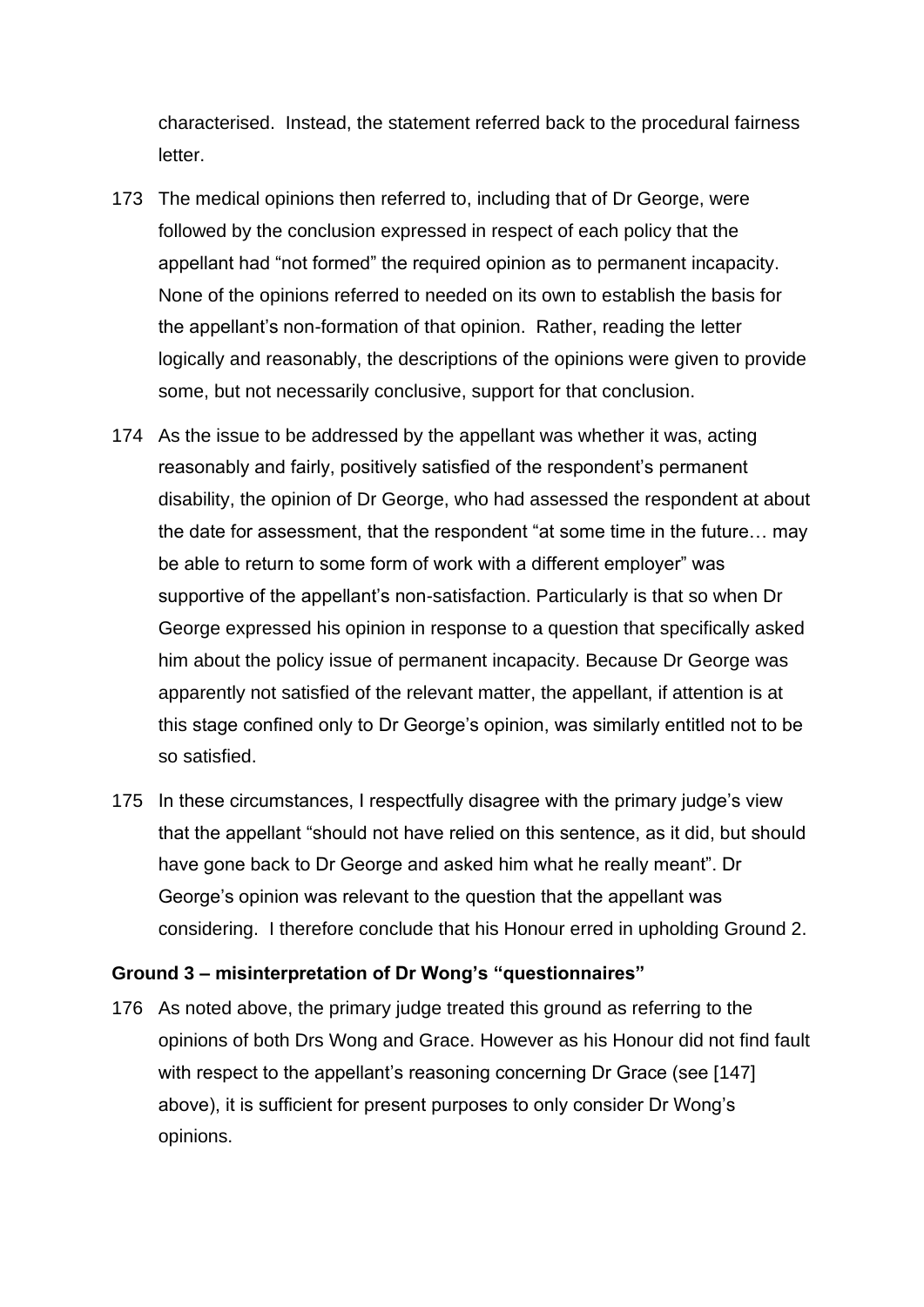- 177 The appellant's decision letter of 24 July 2015 (see [97] above) relevantly relied on Dr Wong's following opinions:
	- (1) In her questionnaire of 11 March 2011 Dr Wong agreed with Dr George's opinion, as the decision letter described it, "that at some point in the future the member may be able to return to some form of work with a different employer".
	- (2) In the same questionnaire (though not quoted in the decision letter), Dr Wong gave a negative answer to the question "whether you believe that there is any capacity for Ms Sandstrom to return to work in any organisation (in the foreseeable future)?" (see [112] above).
	- (3) In her consultation notes of 9 May 2011, Dr Wong recorded that she told the respondent's financial adviser that "I cannot say she will not be able to return to work in any role in the future". The appellant underlined the words "cannot say" in the decision letter.
	- (4) Dr Wong indicated in response to a questionnaire of 5 June 2012 that the respondent would be fit to work as a case manager, a position to which reference was made in a vocational assessment.
- 178 As indicated in [111]-[129] above, Dr Wong expressed the following further opinions recorded in reports which were, with the exception of that of 23 July 2012, before the appellant when it made its decision:

(5) On 8 April 2011, Dr Wong stated as to the possibility of "any paid employment" for the respondent in the future, that it "can't be determined at present".

(6) On 27 June 2011, Dr Wong certified that that "it is unlikely that [the respondent] will ever be gainfully employed in the capacity for which she is reasonably qualified because of her education, training or experience".

(7) On 21 December 2011, Dr Wong opined that the respondent would not be able to return to work in a different job with a different employer "in [the] near future".

(8) On 29 May 2012, Dr Wong expressed the view that whilst the respondent was "not capable of returning to any work for which she is reasonably qualified from her education, training and experience" she will be "able to return to some form of employment part-time or full-time before retirement age of 65 in the next 24 years".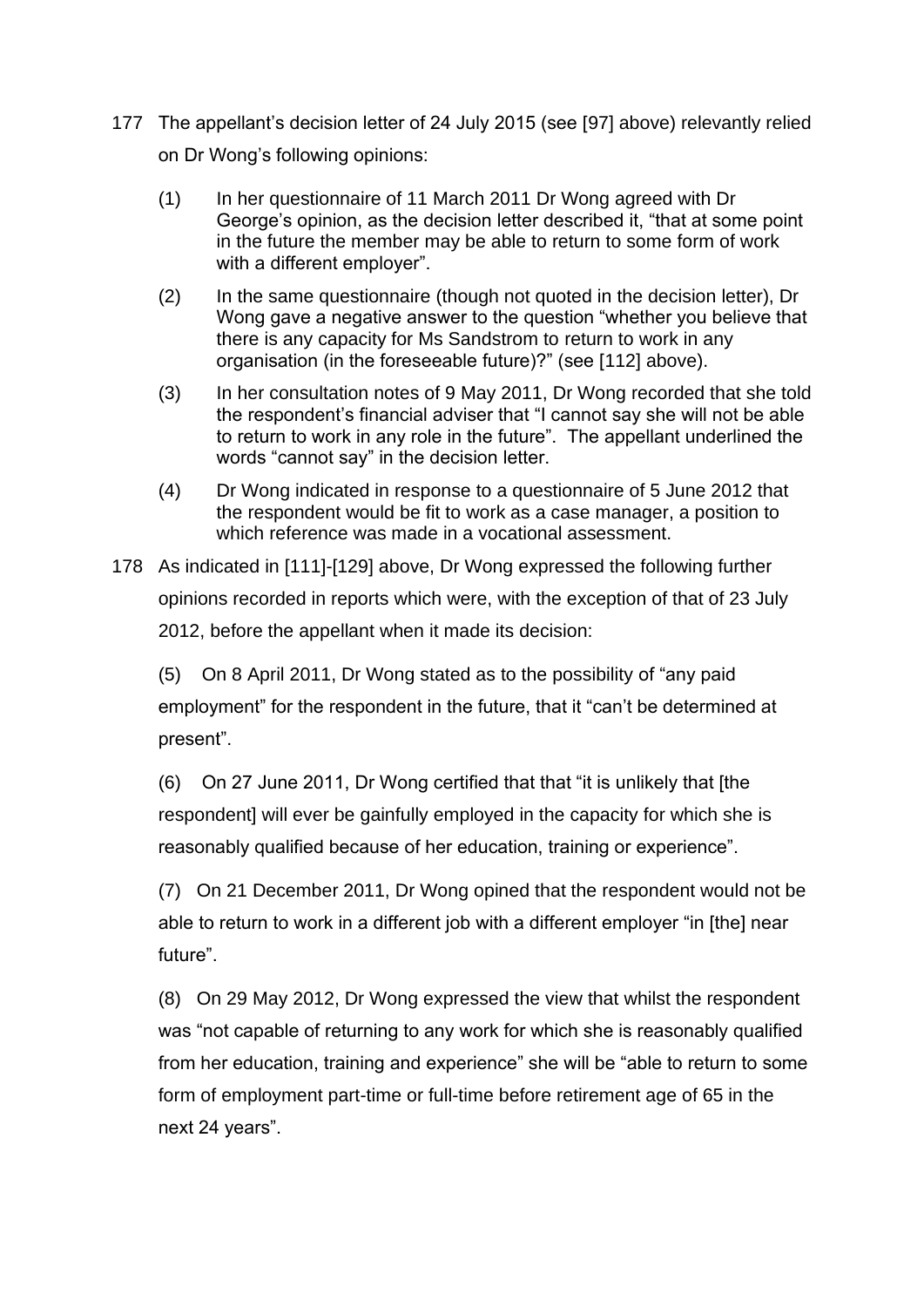(9) On 5 June 2012, Dr Wong opined that the respondent was "currently unfit to return to [the] job for which she is reasonably qualified from her education, training and experience ie as a police officer". She said further that the respondent was "completely unfit at present but we are seeking any avenues that she may work [in] without exacerbating her PTSD with [the workers' compensation insurers'] assistance".

(10) On 23 July 2012, Dr Wong opined that the respondent would "never be fit" to return to her previous employer but "may be able to redeploy to [an] alternate employer but not at this stage".

(11) On 12 August 2013, Dr Wong opined that the respondent would not be able to work in any capacity related to the Police Force or other high stress industries but "would be trialled working limited hours" in other roles.

- 179 The primary judge took the view that Opinion (2) above was "evidence directly supporting a conclusion" that the respondent was "unlikely ever" to obtain relevant employment (see Judgment [149] quoted in [148] above). This conclusion did not in my view however have regard to the fact that Dr Wong's opinion was expressed to relate to the "foreseeable future". In those circumstances it was not "evidence directly supporting" the view that the respondent satisfied the TPD definition.
- 180 In the Judgment at [150] quoted in [148] above, the primary judge sought to reconcile Opinion (2) with Dr Wong's agreement in Opinion (1) with the comments of Dr George. His Honour did so by stating that Dr Wong must have put Dr George's comments aside on the basis that they were neutral, leaving Dr Wong's Opinion (2) able to be read according to its terms. With respect, I see the two opinions as qualified in a similar fashion. Opinion (2) was limited to the "foreseeable future" whilst Opinion (1) said only that "at some time in the future" (that is, perhaps beyond the "foreseeable future") the respondent may be able to "return to some form of work with a different employer".
- 181 His Honour then concluded that because in the appellant's decision letter it treated opinion (1) "as evidence supporting its conclusion", it misinterpreted Dr Wong's responses as "inconsistent with the 'unlikely ever' component of the TPD definition" (Judgment at [151] quoted at [148] above). As I have however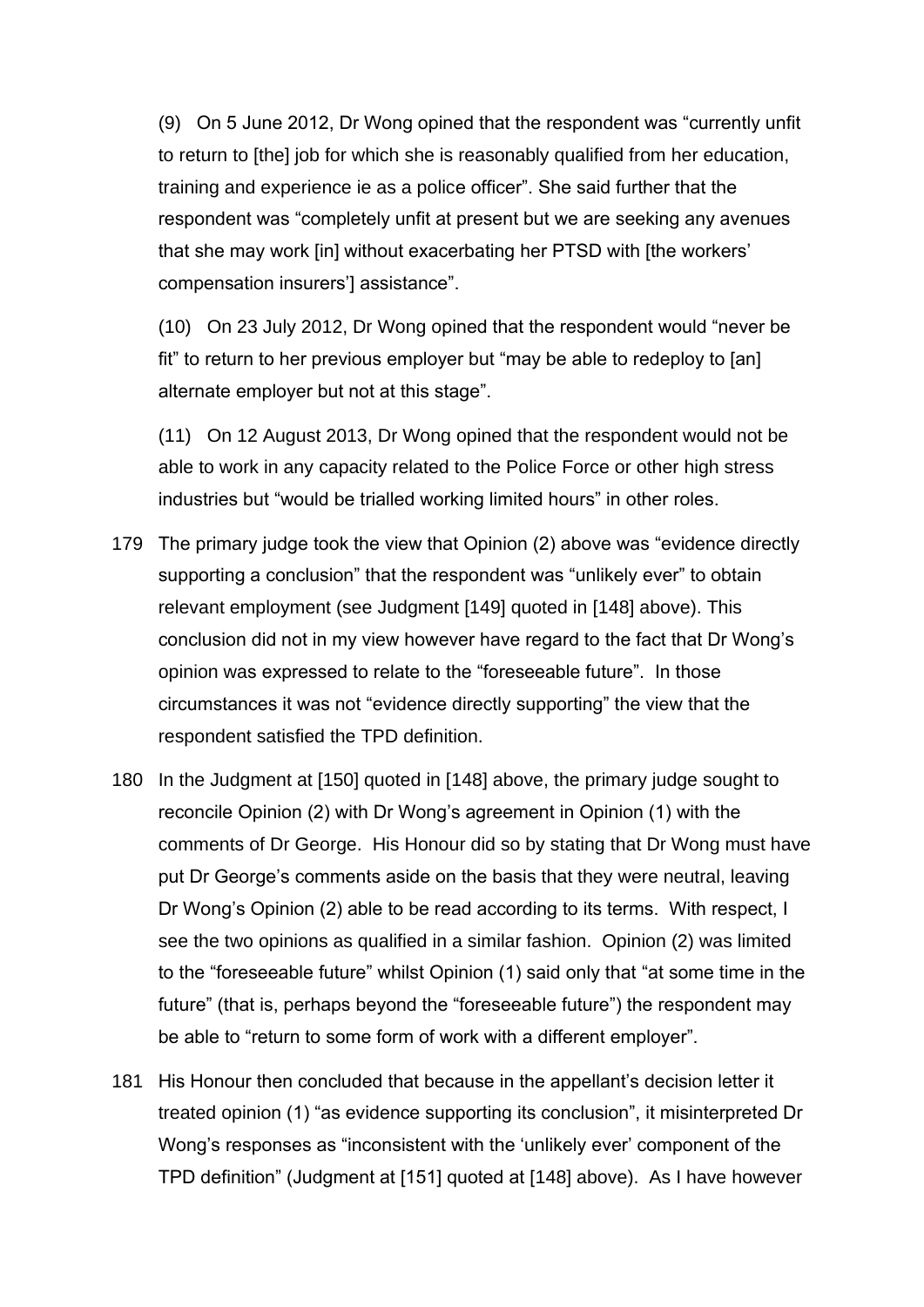explained, both of these two opinions provide some support for the appellant's lack of satisfaction and were therefore not inappropriately referred to in its decision letter. Moreover, the decision letter referred to Dr Wong's consultation notes of 9 May 2011 (Opinion (3) above). The statement in them that she could not say whether the respondent would be able to return to work in any role in the future was supportive of the appellant's lack of satisfaction, particularly when the view was expressed to the respondent's financial advisor in circumstances where a more favourable view would clearly have assisted Dr Wong's patient's "superannuation claim". This circumstance indicates that Dr Wong would be unlikely not to express a more favourable view if Dr Wong thought that one was available. The statement in the consultation notes was not, as his Honour said, "essentially equivocal". In circumstances where the appellant had to decide whether it was positively satisfied of the relevant disability, it provided some clear guidance.

- 182 In addition, what I consider to be the clarity of the view expressed in the consultation notes is supportive of the interpretation I have adopted in respect of Opinions (1) and (2).
- 183 The absence of error on the part of the appellant in the respect found by the primary judge is supported by reference to Opinions (5) to (11) referred to in [178] above (although I leave Opinion (10) out of account because it was not put before the appellant). The Opinions were each referred to in the appellant's Information Summary (with the exception of the 8 April 2011 and 27 June 2011 reports, which were listed in the "Index to Documents" attached to the second procedural fairness letter and in the first procedural fairness letter respectively) and therefore, on the basis upon which the case was approached below (as to which see [151] above), the references to them there are to be regarded as having being incorporated by the appellant in its reasons for lacking the relevant satisfaction. Read as a whole those further Opinions confirm that Dr Wong was, throughout, of the view that the respondent would not be able to return to any police or similar type of employment but was unable to say that she would not be able to take up some other kind of employment in the future. Dr Wong's certification in Opinion (6), which is in similar terms to the policy provision, is to be read, in its reference to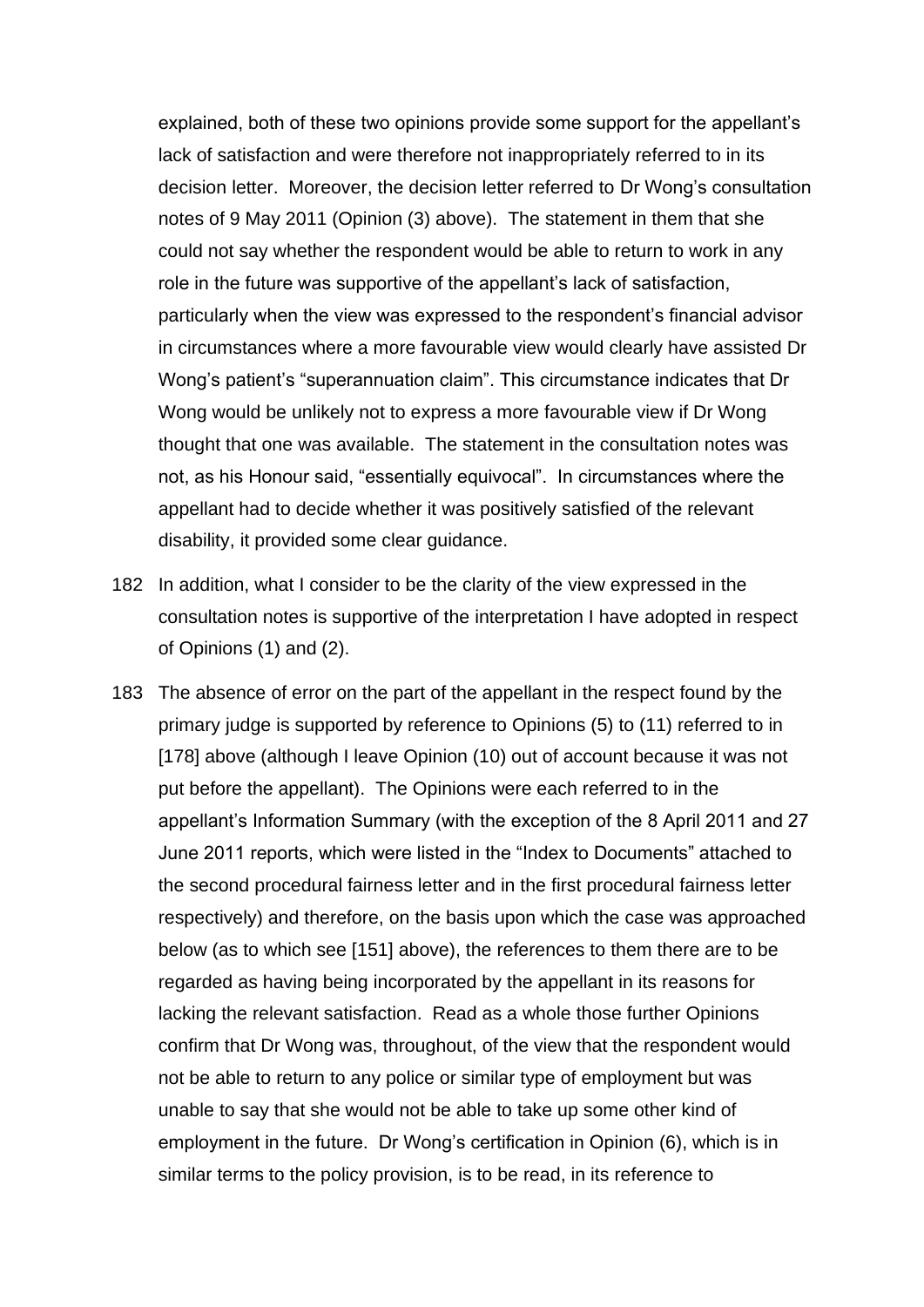employment for which the respondent is "reasonably qualified because of her education, training or experience", as a reference to "education, training or experience" in police work. This is clear from the context in which the view is expressed in the letter of 27 June 2011 and is confirmed by what Dr Wong said in Opinions (9) and (11) (see [116] and [178] above).

184 For these reasons, the primary judge erred in upholding Ground 3 of the respondent's challenge to the appellant's decision.

# **Ground 7 – failure to take into account the respondent's solicitors' letter of 22 April 2015 and provide reasons for rejecting its contentions**

185 As indicated in [152] above, the primary judge's findings concerning the alleged absence of a proper response to the respondent's solicitors' letter of 22 April 2015 related only to the medical opinions of Drs Wilkins, Smith, Oldtree Clark and Grace, of which Dr Oldtree Clark's opinion was found to have been adequately dealt with and can therefore be disregarded. His Honour's upholding of the ground related therefore only to the opinions of Drs Wilkins, Smith and Grace, to which I now turn.

### *Dr Wilkins*

186 The primary judge found that the appellant failed to deal with a report of Dr Wilkins of 4 August 2014 which contained a view that "[i]t is not possible to outline what employment activities [the respondent] would be able to perform" (see [155] above). This sentence was however not in fact in a report of 4 August 2014. Instead, it appeared in Dr Wilkins' report of 19 June 2014 with which the appellant did deal with in its Information Summary attached to the second procedural fairness letter. The primary judge found that what the appellant said in the Information Summary about that report constituted a "not unreasonable assessment that Dr Wilkins' prognosis in this report is 'somewhat ambiguous'" (see [153] above). The sentence upon which his Honour focused was not quoted in the Information Summary. It did not however need to be addressed in the Information Summary separately from Dr Wilkin's other opinions in his report of 19 June 2014 as it did not favour the respondent's position. If anything, it was supportive of the appellant's lack of relevant satisfaction. I do not with respect agree with the primary judge's observation that the sentence was "well capable of founding an inference that [the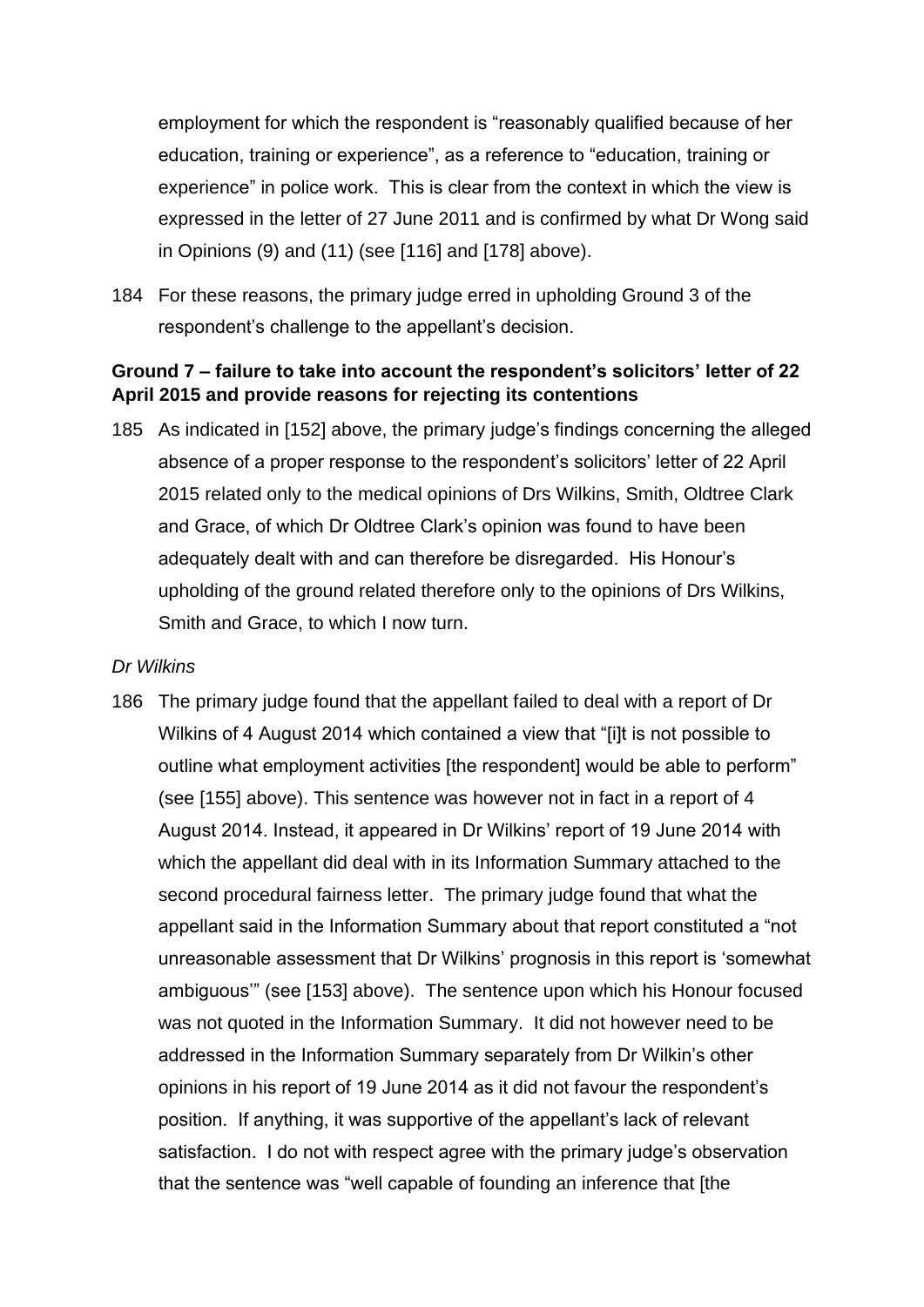respondent's] future employment is only a 'remote or speculative' possibility" (see [155] above).

187 Contrary to his Honour's finding, there was therefore no breach by the appellant relating to Dr Wilkins' opinions. The respondent accepted that this was so because prior to the hearing in this Court, she notified the Court by email that she would not argue against the relevant grounds of appeal (numbered 12 and 13).

### *Dr Smith*

- 188 The primary judge was critical of three aspects of the way in which the appellant dealt with the opinions of Dr Smith.
- 189 First, his Honour was critical of the appellant's comment that Dr Smith's report of 12 July 2013 did not deal with either of the vocational assessments that had been obtained (see [159] above). His Honour said that those assessments were in fact irrelevant to Dr Smith's opinion because they "[did] not deal with Ms Sandstrom's precise medically established restrictions" and also said, or at least inferred, that the assessments only dealt with the respondent's pre-injury working capacity (Judgment [191] quoted in [159] above).
- 190 I do not with respect agree with these observations. One of the vocational assessments, by Ms Zoe Buck of Insite Injury Management Group, recorded that the opinions of Dr Grace in a report of 24 January 2012 and Dr George in his report of 8 March 2011 had been used in the making of the assessment. As well, Ms Buck interviewed the respondent (post-injury, on 18 May 2012) and made an assessment of her from an employment point of view. Ms Buck's report was thus clearly premised on assumptions as to the respondent's then medical condition derived from expert opinions and on her own presumably expert vocational assessment of the respondent's post-injury capabilities based on her interview. It was not, as the primary judge suggested, related to the respondent's pre-injury capabilities.
- 191 It was appropriate for Ms Buck to proceed on assumptions as to the respondent's medical condition as plainly she did not have the medical expertise to assess them herself. Her vocational assessment, as with any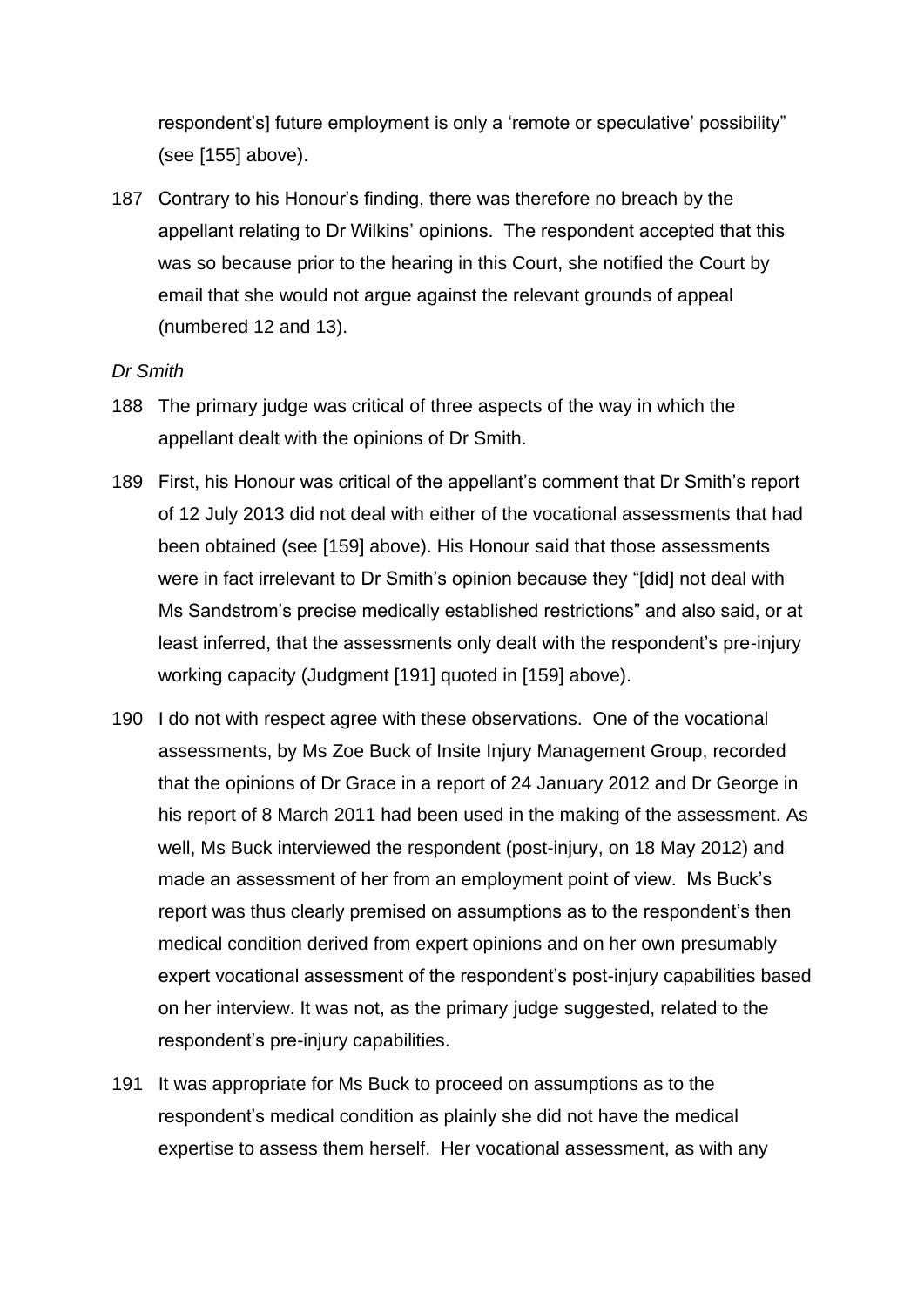other expert opinion, would of course only be as good as the assumptions on which it was based.

- 192 The second vocational assessment, that of Ms Mira Zaki of ECA dated 4 July 2012, was, on the other hand, expressly stated not to have involved "a consideration of the [respondent's] current psychological functional capacity or any psychological restrictions that the [respondent] has been recommended to observe when working".
- 193 The primary judge said that the fact that Dr Smith did not have the vocational assessments was "not a proper basis for dismissing Dr Smith's opinion" (Judgment at [191] referred to in [159] above). However both assessments would have been relevant matters for Dr Smith to consider and the appellant's reference to them in its Information Summary was not therefore irrational. Ms Buck's report identified types of jobs which the respondent might be able to perform notwithstanding her psychological injuries and Ms Zaki's report was relevant to the "reasonably qualified by reason of education, training or experience" part of the policy condition: it identified pre-psychological injury jobs (other than policing) for which the respondent was qualified.
- 194 Moreover, it was not accurate to say that the appellant "dismissed" Dr Smith's report. Its Information Summary showed that it considered it and expressed some, not irrational, views about it. Despite being invited to do so, the respondent did not respond to this or any other part of the Information Summary.
- 195 Dr Smith's views in his report of 12 July 2013 were in any event far from decisive on the policy issue. The highest they rose was the view that the respondent "would have very limited capacity to obtain work in the open labour market" (see [133] above). The appellant did not list this report in its decision letter as supporting its lack of satisfaction but showed by its Information Summary that it had taken it into account.
- 196 Secondly, the primary judge was critical of the Information Summary's treatment of Dr Smith's report of 9 August 2013 because the Summary commented that Dr Smith appeared not to have been given the two vocational assessments, nor the report of Dr George of 8 March 2011. The vocational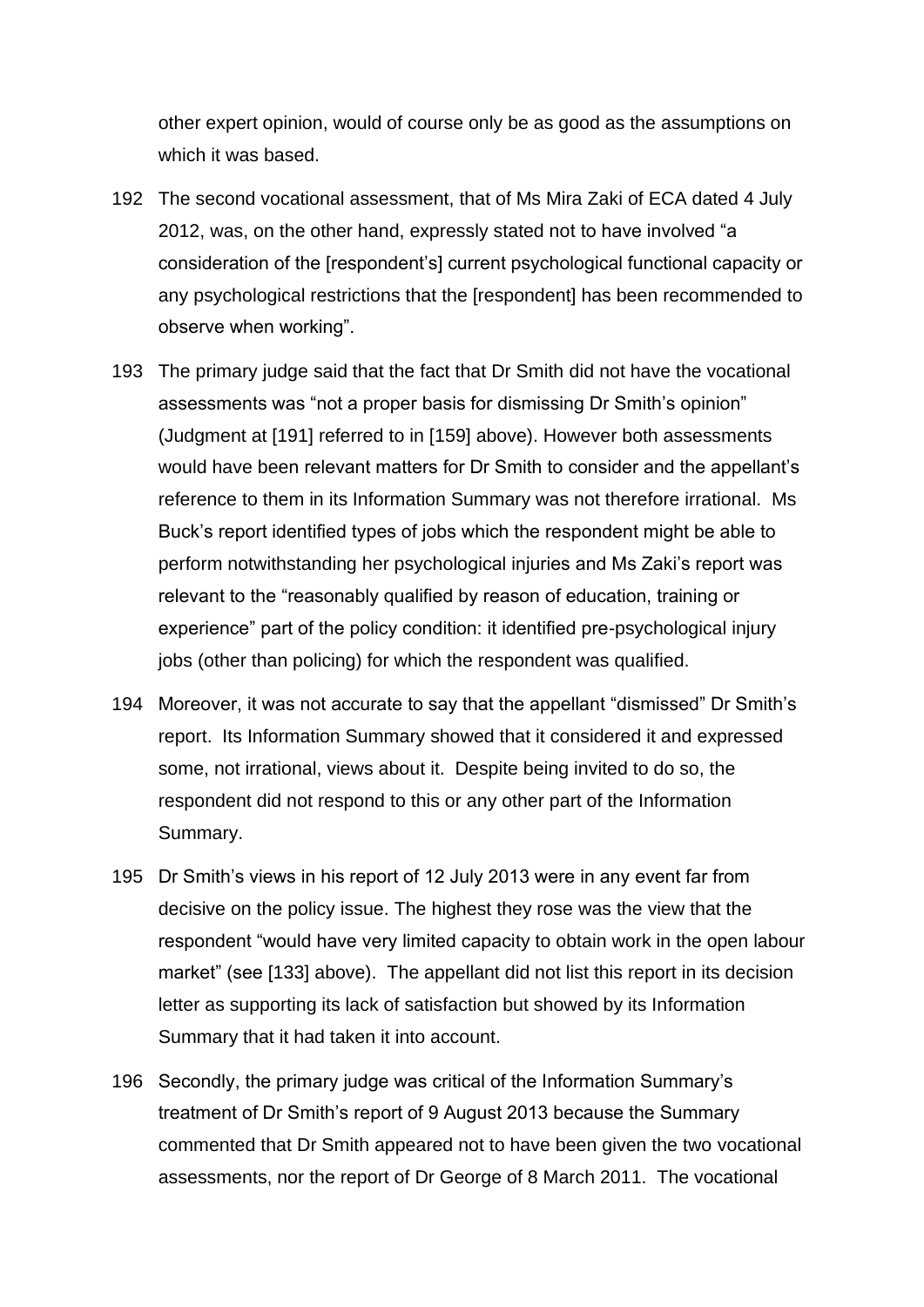assessments were, for the reasons I have given, of at least arguable relevance to the formation of Dr Smith's opinions. Likewise it was not an irrational comment to note that Dr Smith had not seen Dr George's report. Dr George's report of 8 March 2011 was the closest of these reports to the date for assessment of 9 March 2011 and therefore arguably of the most relevance (see [205] below).

- 197 Thirdly, his Honour criticised the Information Summary for not extracting Dr Smith's "strongest opinion" which was that the respondent was "totally unemployable" (see [161] above).
- 198 This was not however Dr Smith's strongest opinion expressed in that report. In the report he also expressed the view that the respondent satisfied "the formal definition of total and permanent disability" and "will not be able to realistically obtain work on the open labour market" (see [135] above). These further opinions were quoted and addressed in the Information Summary. His Honour was therefore in error in stating that the Information Summary did not extract Dr Smith's "strongest opinion" and did not therefore deal with the "main thrust" of that report. The omitted opinion (that the respondent was "totally unemployable") was of much less significance to the policy question than the opinions that the appellant did address because, unlike the others, it at least arguably related only to the present position of the respondent, and not to the permanency of her condition. Ground 7 should therefore be rejected insofar as it relates to Dr Smith's opinions – they were taken into account and the appellant did provide its reasons for not acting on them. The sufficiency of those reasons is not an issue on the appeal. It is sufficient to conclude that the appellant addressed the relevant material and expressed not irrational reasons, not for disregarding it (because there is no reason to consider that the appellant did *that*), *but* for not treating it as decisive in favour of the respondent's claim for indemnity.

### *Dr Grace*

199 The primary judge stated that Dr Grace's report of 24 June 2011 (which said that it was unlikely that the respondent could "ever be gainfully employed in the capacity for which she is reasonably qualified because of her education,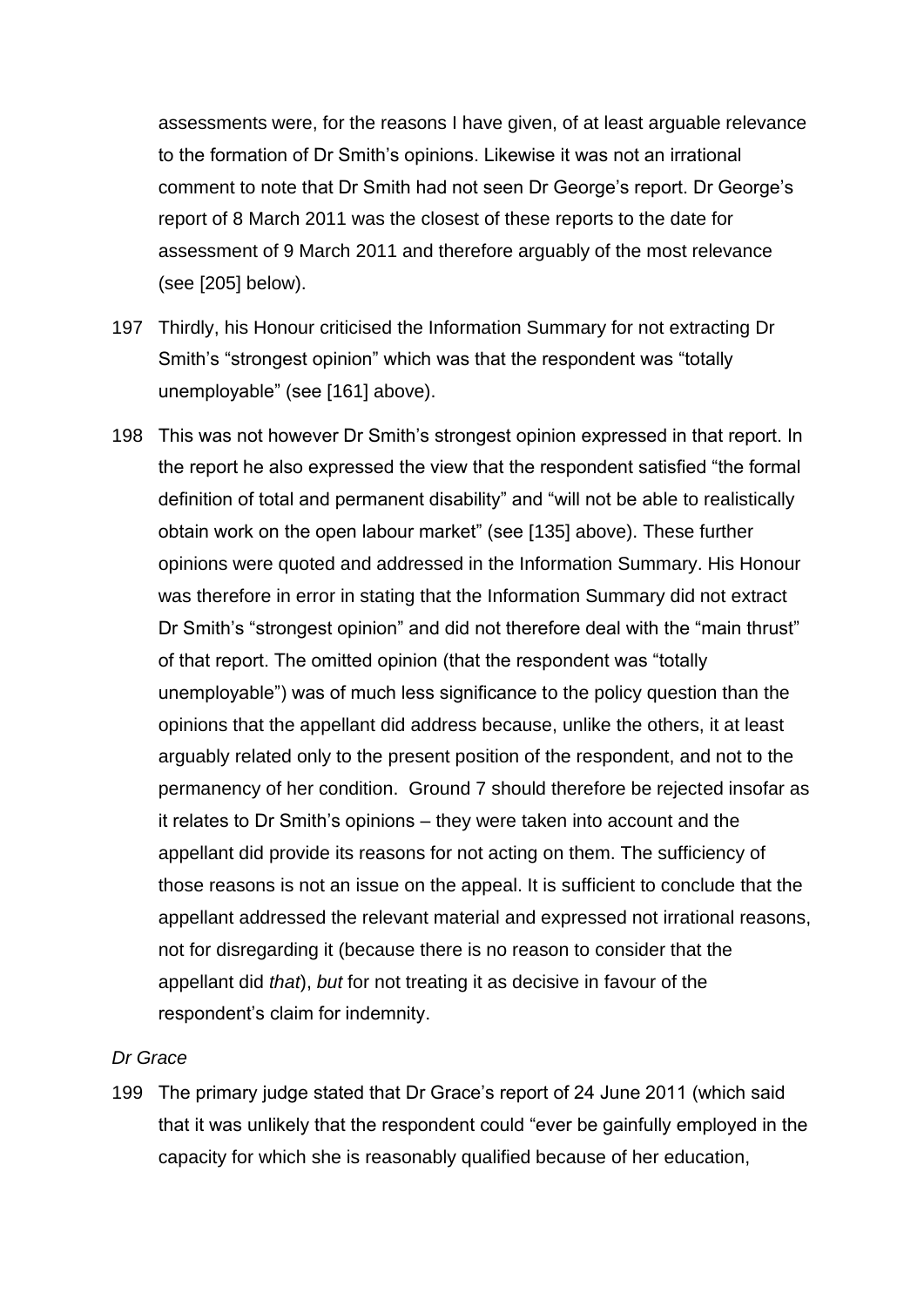training or experience" – see [108] above) was not referred to in the Information Summary but was "so directly relevant to and contradictory of MetLife's conclusion" that it needed to be dealt with, with reasons being given for it not being acted upon (see [164] above).

- 200 The appellant did however address the report in the Information Summary and, in the manner referred to above (see [165]), did explain why Dr Grace's opinion did not require the appellant to be relevantly satisfied. The appellant accordingly established error by the primary judge in relation to Dr Grace's report.
- 201 The following observations in relation to Dr Grace's opinions which are summarised in [104]-[110] above demonstrate that they did require the appellant to be relevantly satisfied and in fact contradicted the respondent's claim for indemnity. In his reports of 30 January 2011, 10 December 2011 and 14 August 2012 Dr Grace opined that the respondent would be capable of returning to non-police work. He indicated this also in the portion of his 22 March 2011 report quoted in [107] above.
- 202 The certification that he gave in his letter of 24 June 2011, in similar terms to the policy provision, was, from its context in the letter, clearly based upon the assumption that the "education, training or experience" referred to in the certification was the respondent's education, training and experience as a police officer. This interpretation is confirmed by the other opinions of Dr Grace to which I have just referred. It is also confirmed by the somewhat narrower language used in Dr Grace's certification as compared to the policy provision (compare [108] above to [83] above and see *TAL Life Ltd v Shuetrim* (2016) 91 NSWLR 439; [2016] NSWCA 68 at [66]).

### *Generally*

- 203 As general matters, the primary judge made two further points.
- 204 First, he was critical of the appellant appearing to attach greater importance to medical opinions expressed near to the date for assessment as distinct from those expressed later. This approach was evident, for example, in the appellant's comment in its Information Summary that Dr Smith's report of 12 July 2013 was prepared over two years after the date for assessment (after he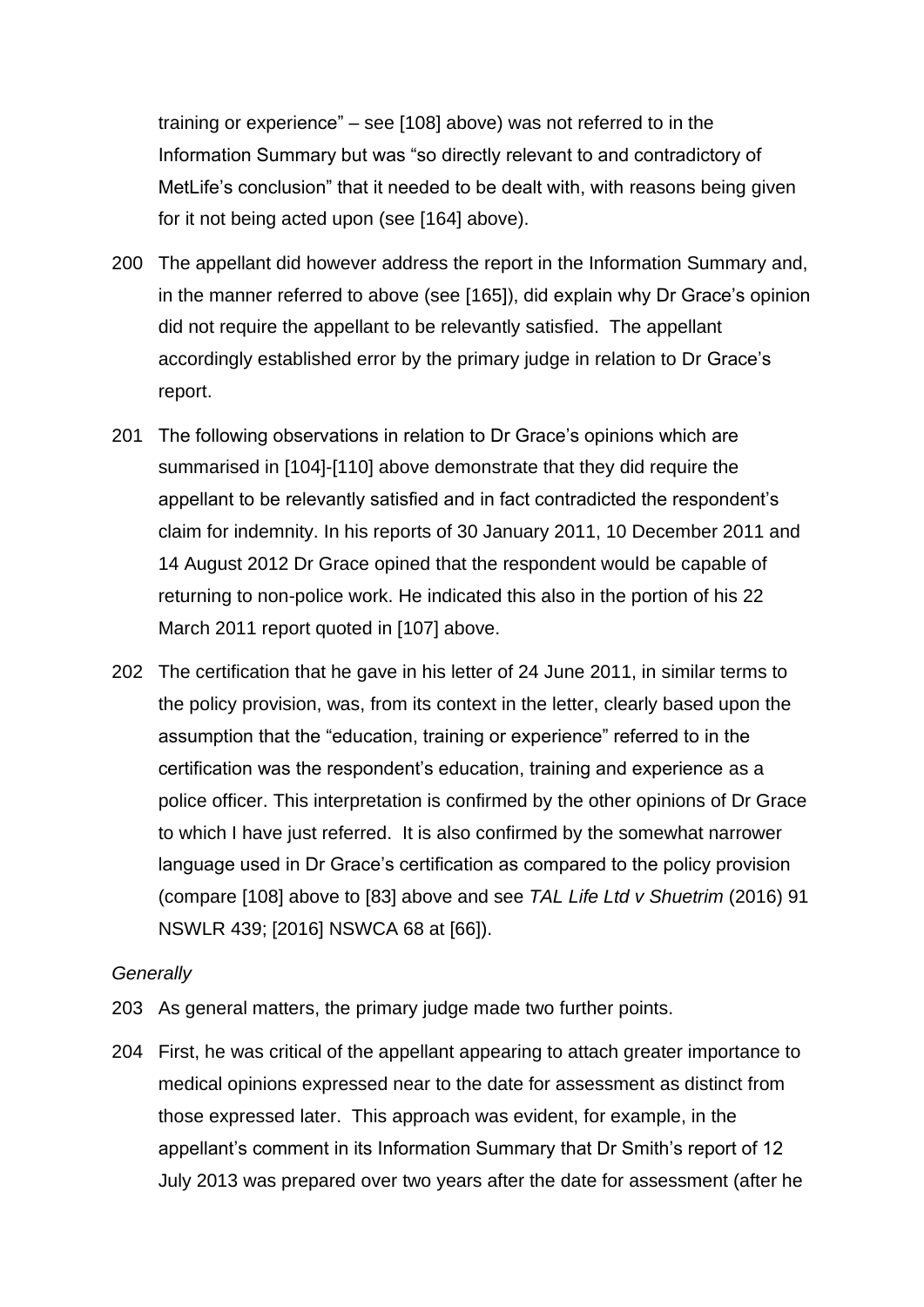had examined the respondent for the first time). His Honour thought that this approach was "apt to cause probative medical evidence well after the assessment date to be artificially displaced" (Judgment at [207] quoted in [167] above).

- 205 The appellant's approach was not however irrational or unreasonable. The date the opinion was expressed might not have been of crucial significance but it was at least a matter the appellant was entitled to take into account. Opinions expressed after the date to which they relate are utilised in "many fields of law" (*HTW Valuers (Central Qld) Pty Ltd v Astonland Pty Ltd* (2004) 217 CLR 640; [2004] HCA 54 at [39]; and see *TAL Life Ltd v Shuetrim* at [150]- [151], cited by the primary judge at [66]).
- 206 There is however a qualification to their relevance that the subsequent opinion may be of limited weight for reasons as follows, expressed in *HTW* at [40] in the context of valuation law:

"Finally, although the court is entitled to take into account events after the date of acquisition, it must distinguish among possible causes of the decline in value of what has been bought. 'If the cause is inherent in the thing itself, then its existence should be taken into account in arriving at the real value of the shares or other things at the time of the purchase. If the cause be 'independent', 'extrinsic', 'supervening' or 'accidental', then the additional loss is not the consequence of the inducement.'" (Citations omitted.)

- 207 The advantage that an opinion expressed close to the date in question has is thus that it is unnecessary to attempt to identify matters occurring after that date which might reduce the opinion's relevance. For a later opinion it might for example, consistently with *HTW*, be necessary to consider whether any supervening and unforeseeable illnesses or marked changes have occurred since the date for assessment.
- 208 Secondly, the primary judge returned to the vocational assessments and criticised the appellant's reliance on them (see Judgment at [209] quoted in [168] above). I have already indicated why I consider his Honour's observations on this topic to be erroneous (see [190]-[193] above).
- 209 For these reasons, the appellant has established that his Honour erred in upholding Ground 7.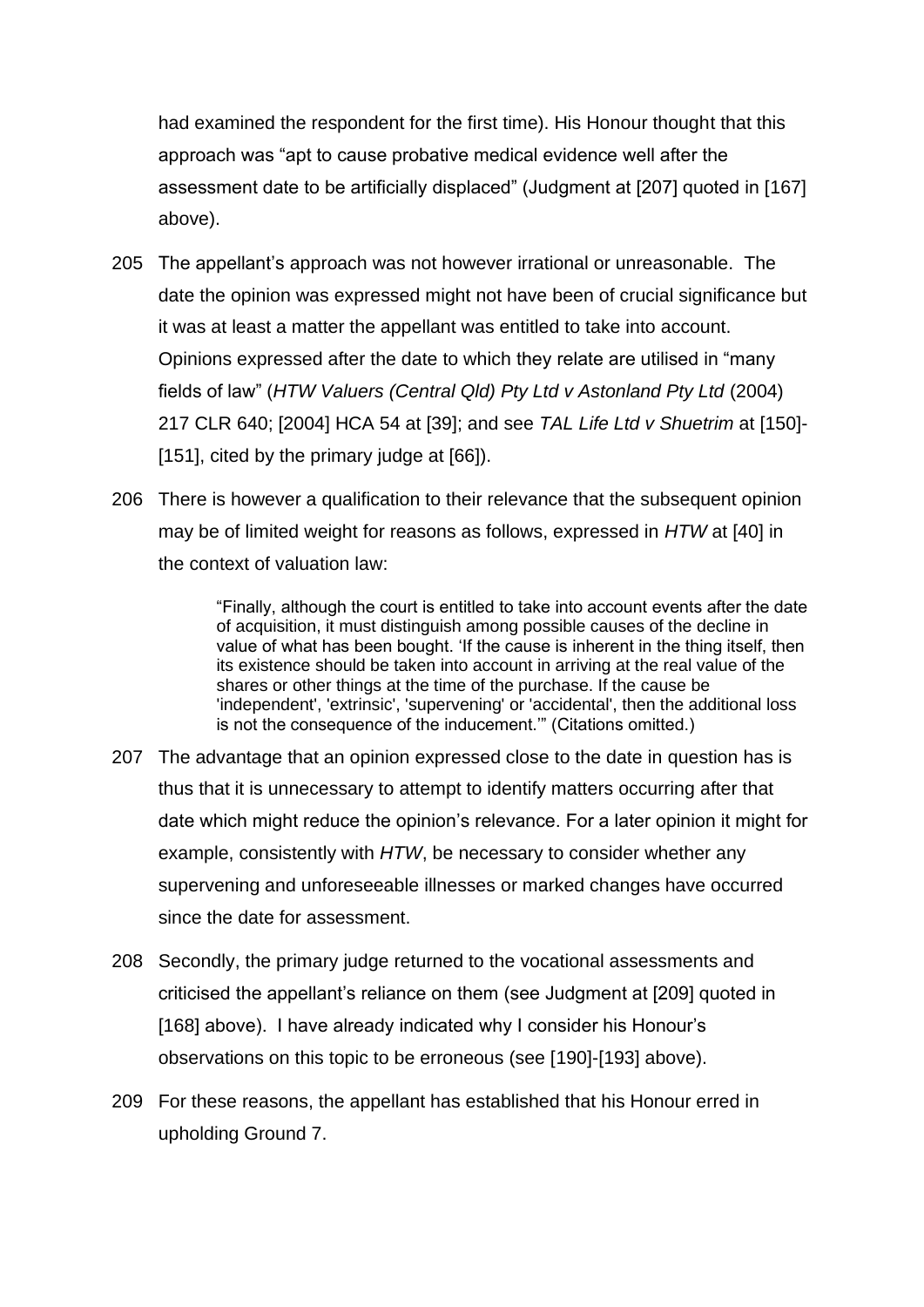# **ORDERS**

- 210 As the primary judge erroneously upheld the three bases of challenge to the appellant's decision of 24 July 2015, to which I have referred, the appeal should be allowed.
- 211 I propose the following orders:
	- (1) Allow the appeal.
	- (2) Set aside orders (1) to (4) made on 9 March 2020 and also any subsequently made costs orders.
	- (3) Judgment for the appellant in the respondent's proceedings against it.
	- (4) Order the respondent to pay the appellant's costs at first instance and on appeal.
	- (5) Grant the respondent a certificate under the *Suitors' Fund Act 1951* (NSW), if qualified.
- 212 **MEAGHER JA:** Each of the three grounds on which the primary judge found that MetLife had breached its obligation to act fairly and reasonably in considering the question identified immediately below is challenged on appeal. That question was whether it was satisfied that Ms Sandstrom fell within the definition of total and permanent disablement (TPD), and specifically whether her incapacity was such that she was unlikely ever to engage in any profession, trade or occupation for which she was reasonably qualified by reason of her education, training or experience. In that context there was no question as to her ever working again as a police officer, or in some similar occupation.
- 213 I agree with Basten JA that the appeal should be dismissed. I do so for the reasons his Honour gives and add the following additional observations in relation to grounds 2 and 3. I also deal with Ms Sandstrom's cross-appeal directed to the primary judge's refusal to make a special costs order following MetLife's rejection of her Calderbank offer. Accordingly, I agree with the orders proposed by Basten JA.
- 214 *As to grounds 2 and 3:* It was for Ms Sandstrom to provide evidence in support of her claim, and in engaging with that evidence and determining whether it was so satisfied MetLife was required to act reasonably and fairly. After all, its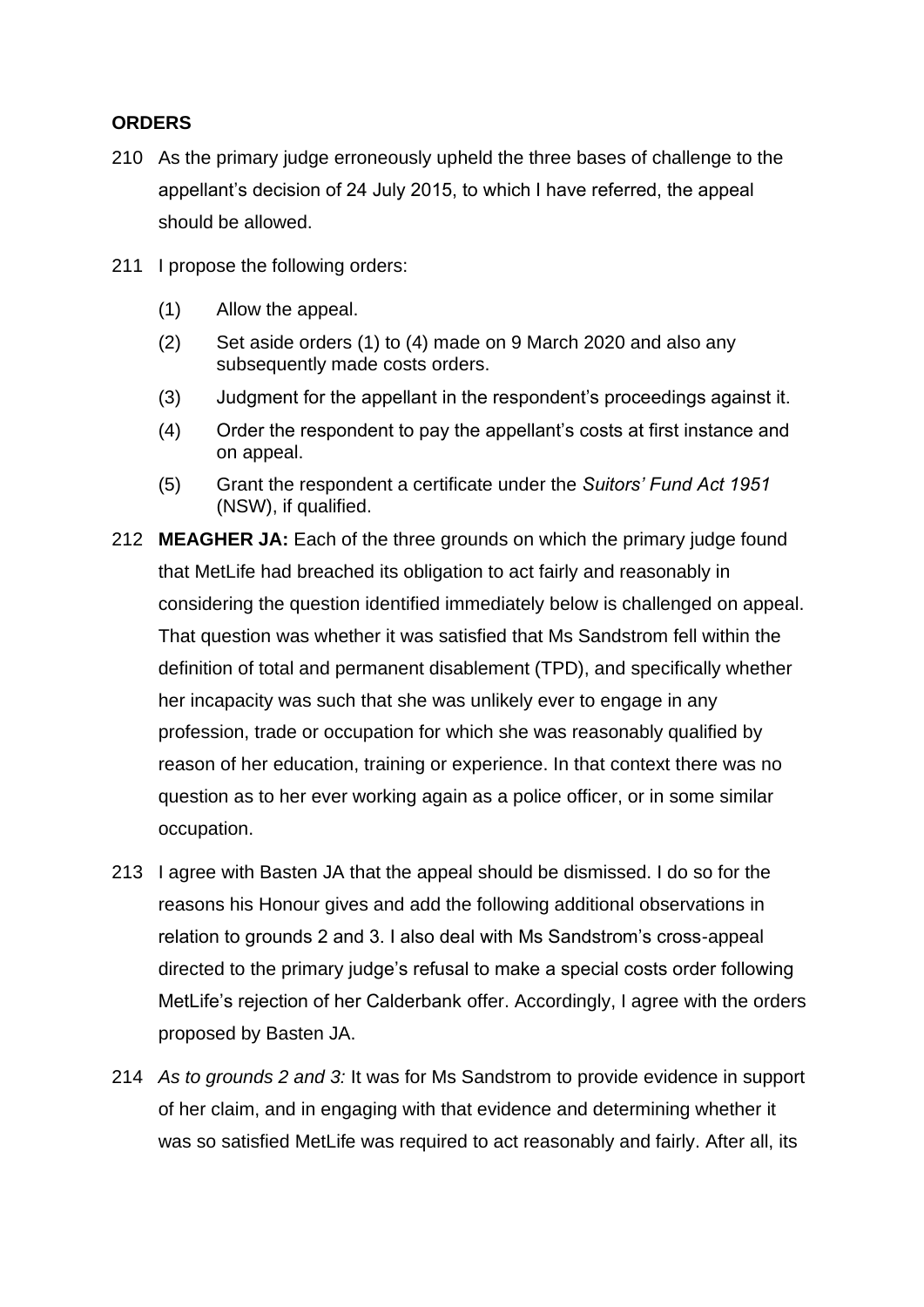liability to pay a total and permanent disablement benefit depended on its being satisfied that Ms Sandstrom's incapacity answered the relevant description.

- 215 MetLife's rejection letter dated 24 July 2015 asserted that there was "medical opinion prior to and around the date for assessment of [Ms Sandstrom's] claim (9 March 2011) that she was likely to be able to return to work at some point in the future", although not for the police force. Whether evidentiary material answering that description provided support for Ms Sandstrom's claim, left MetLife unable to be satisfied that she was within the definition or enabled it to be positively (and unnecessarily) satisfied that she did not, depended among other things on whether that material addressed Ms Sandstrom's likely capacity at some time to engage in employment for which her past education, training or experience had prepared her.
- 216 Dr George, a consultant psychiatrist, undertook a psychiatric assessment of Ms Sandstrom at the request of the NSW Police Force, reporting by letter dated 8 March 2011. One of the questions he was asked to address was whether Ms Sandstrom's disablement was such that she was "unlikely ever to engage in any gainful profession, trade or occupation", not the question which MetLife was required to address. Although an affirmative answer to that question would provide support for Ms Sandstrom's claim, a negative answer would not exclude it. The NSW Police Force then asked questions of Ms Sandstrom's treating psychiatrist, Dr Grace, and of Dr Wong, concerning Dr George's assessment. MetLife's use of and reliance on a part of that report is the subject of ground 2 and its use of and reliance on Dr Grace and Dr Wong's responses to the questions asked of them is the principal subject of ground 3.
- 217 Following MetLife's letter dated 26 February 2015 to Ms Sandstrom inviting submissions and further material in support of her claim, her solicitors responded on 22 April 2015. They in turn referred to Dr George's report of 8 March 2011. There is no reference in that letter, or in MetLife's earlier letter, to the responding letters of Dr Grace and Dr Wong, which are first referred to in MetLife's letter of 23 June 2015 as being part of a body of "contemporaneous medical opinion at and around the date of assessment which is inconsistent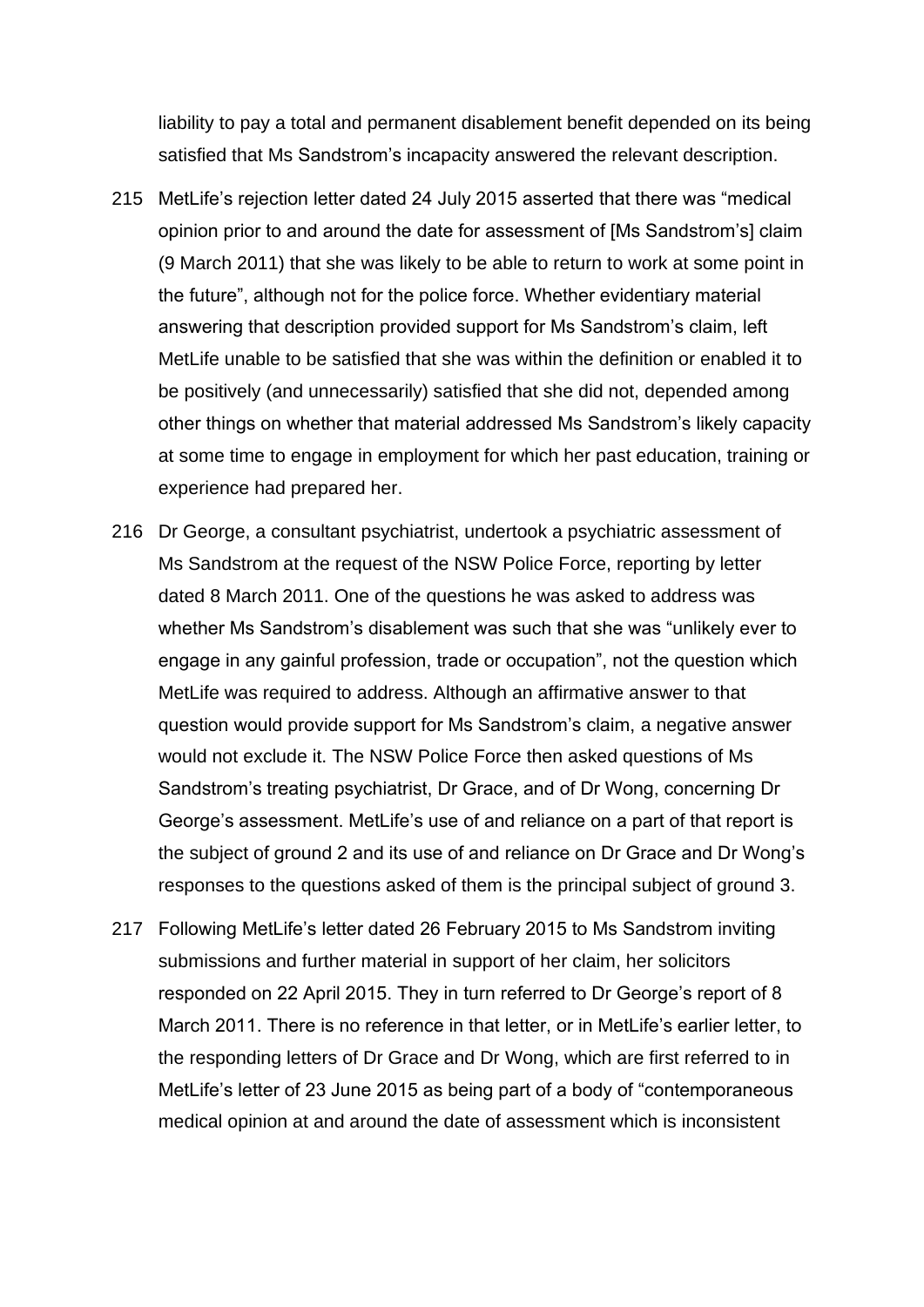with a conclusion" that Ms Sandstrom was "unlikely ever" to return to some form of work "within her education, training or experience".

- 218 That evidence also included Dr George's statement that he believed that at some time in the future Ms Sandstrom "may be able to return to some form of work with a different employer". In the face of the ambiguities in that statement and the fact that it was not responding to the question which MetLife was required to address, MetLife acted unreasonably in relying on it, in the absence of further inquiry or clarification, as one of the "contemporaneous" medical opinions described above.
- 219 The first part of ground 3 is directed to MetLife's reliance on Dr Wong's affirmative answer to question 1 in the questionnaire. That answer is said to include her agreement with Dr George's opinion of uncertain content that at some point in the future Ms Sandstrom may be able to return to some form of work. In circumstances where Dr Wong had answered question 3 in the negative (she did not believe that there was any capacity for Ms Sandstrom to return to work in the foreseeable future), MetLife's reliance on her affirmative answer to question 1 as another of the "contemporaneous" opinions was also unreasonable.
- 220 The second part of ground 3 is directed to Dr Grace's answers to the same questionnaire, which were also said to have supported Dr George's uncertain opinion. Again, MetLife treated Dr Grace's affirmative answer to question 3 as being inconsistent with a conclusion that Ms Sandstrom would be unlikely ever to return to some form of work within her education, training or experience. Its doing so without addressing or mentioning his contrary opinion given on 24 June 2011, which was directed to the question which MetLife was required to consider, did not have due regard to the interests of the insured and her contractual right to have that question considered fairly and reasonably.
- 221 *As to the cross-appeal:* By her cross-appeal filed by consent on 14 July 2020, Ms Sandstrom challenges the primary judge's refusal to make a special costs order in the face of the appellant's asserted unreasonable conduct in failing to accept her Calderbank offer dated 20 March 2018 before it expired on 28 March. That offer was to settle her claim for \$300,000 inclusive of interest and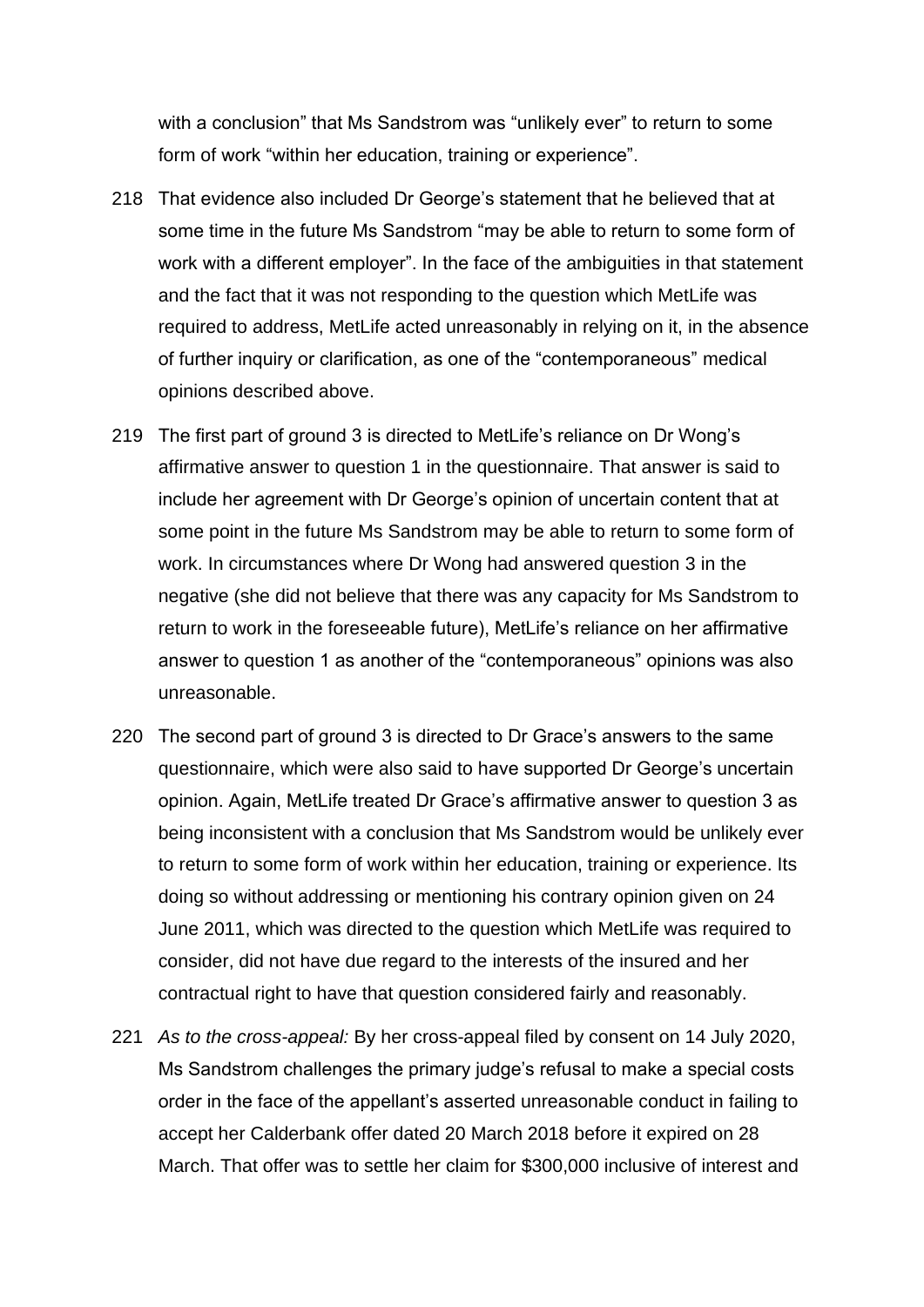costs, together with the discharge of all prior costs orders. At the time that offer was made the proceedings had been on foot since 7 October 2015 and the hearing was due to commence on 16 April 2018.

- 222 As Ms Sandstrom's cross-appeal is "as to costs only", leave to appeal is required by *Supreme Court Act 1970* (NSW), s 101(2)(c) (cf *Housman v Camuglia* [2021] NSWCA 106). Leave is not opposed and should be granted.
- 223 The primary judge's reasons first deal with the validity of MetLife's decision of 24 July 2015 declining the claim. Having answered that question in favour of Ms Sandstrom, they then consider whether she satisfied the TPD definition. Whilst the validity of MetLife's decision was to be determined by reference to the evidentiary material before MetLife, the second question required the court to determine for itself whether or not she satisfied the definition at the date for assessment, albeit with the benefit of further medical and other expert evidence, as well as lay evidence.
- 224 Whether the Calderbank offer was engaged depended on Ms Sandstrom succeeding in both stages of the inquiry and achieving a better outcome than the offer made. That occurred, Ms Sandstrom recovering a total judgment sum of \$752,818. The issue for the primary judge was whether it was unreasonable for MetLife to reject Ms Sandstrom's offer, which it was accepted contained a genuine element of compromise. That offer was made following a mediation, also on 20 March 2018. The day after the time for its acceptance expired, Ms Sandstrom served a further statement from herself and a statement (the first) from her husband, Mr Abbott. All of this evidence was relevant to the second of the questions to be addressed.
- 225 Ms Sandstrom's statement sought to explain her social media and other records considered by one of MetLife's experts, Dr Kneebone, to reveal activities and interactions inconsistent with her self-reported symptoms and disabilities. Mr Abbott gave detailed evidence about Ms Sandstrom's condition and its impacts on their lives from day to day. The primary judge considered that evidence, which described her behaviour over a long period of time and in various circumstances, both to support Ms Sandstrom's self-reporting evidence and to provide insights as to her "employability" (Judgment [488]-[491]).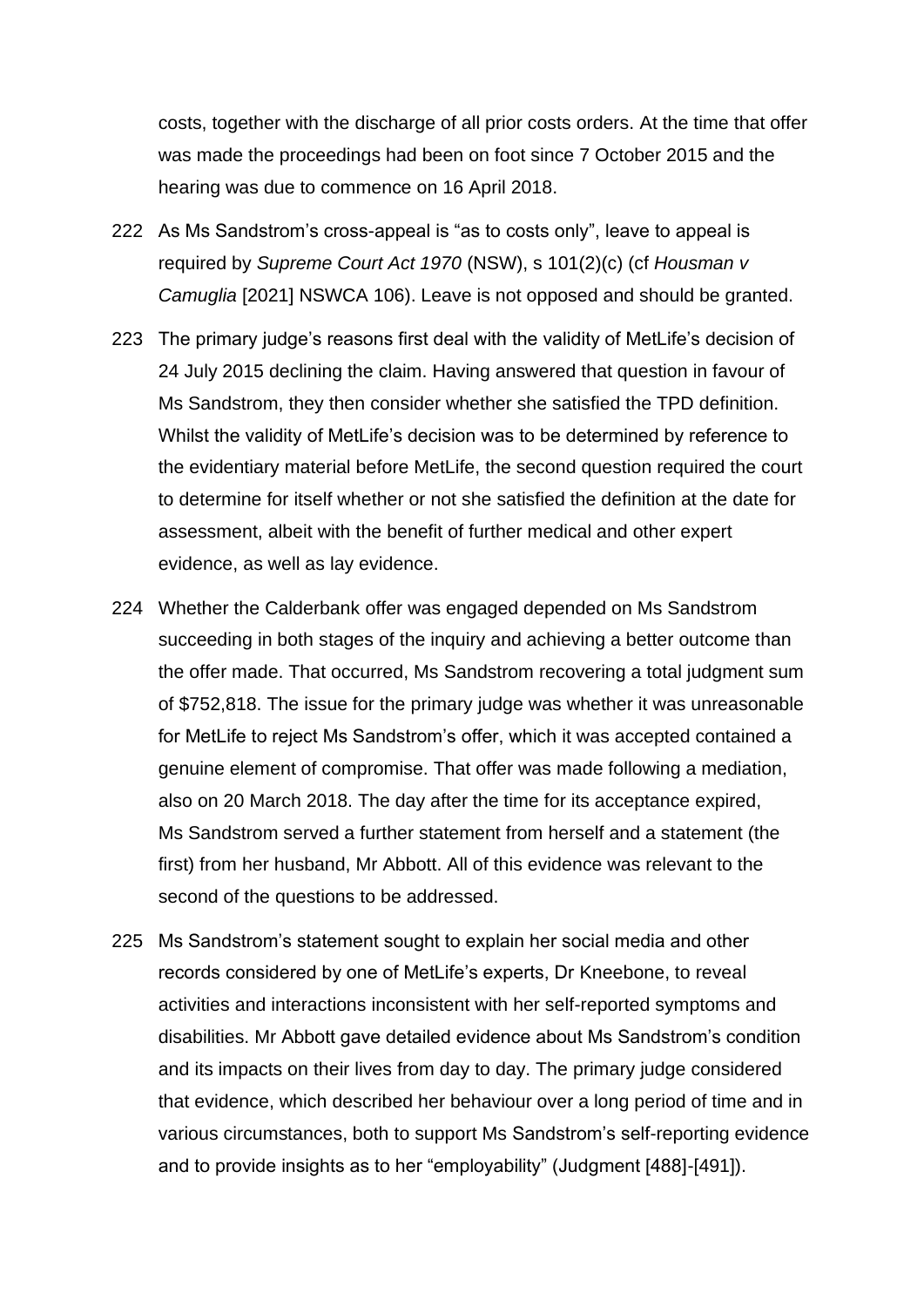- 226 In addition, at the hearing Dr Wilkins gave oral evidence as to the unlikelihood of Ms Sandstrom's condition being improved by particular treatments or of its otherwise improving to the point where she might pursue "a useful ordinary life".
- 227 In determining whether MetLife's rejection of the offer was unreasonable, the primary judge focused on its prospects of success on the second question by reference to the evidence available at that time. In doing so he did not consider the extent of the compromise involved in Ms Sandstrom's offer. That offer was to accept less than half of the principal amount to which she would have been entitled and was inclusive of costs.
- 228 His Honour reasoned as follows (*Sandstrom v FSS Trustee Corporation & Anor (No 2)* [2020] NSWSC 581 at [19]-[22]):

MetLife points out that two components of Ms Sandstrom's evidence, which played an important part in the Court's reasoning in the first judgment, were not available in March 2018 when the Calderbank offer was made. First, Mr Abbott's statement had not been served. As the Court's first judgment shows, the assessment of Mr Abbott's evidence was an important ingredient in the Court's acceptance of the plaintiff's evidence.

The other component of the plaintiff's evidence was the oral evidence of Dr Wilkins. His written evidence did not address the question of whether Ms Sandstrom's condition was unlikely to respond to treatment as thoroughly as did his oral evidence in response to detailed questioning on the issues. His oral testimony was an important basis for the Court's reasoning that the plaintiff was TPD, as the first judgment shows.

Ms Sandstrom submits that there was nothing new or remarkable about this evidence. But MetLife's argument on this issue better reflects the place of these two pieces of evidence in the reasoning in the Court's first judgment.

Had either of them been available in March 2018, they are likely to have been at the forefront of consideration by an offeree such as MetLife, in receipt of the Calderbank offer. The absence of this evidence at that time, in my view, prevents Ms Sandstrom from being able to establish that MetLife's rejection of the offer was unreasonable in the circumstances.

229 Three grounds of appeal are relied on. By the first it is said that the primary judge erred in applying a "retrospective analysis" to the question whether or not MetLife's rejection of the offer was unreasonable. Reference to his Honour's reasoning shows that he did consider the position from MetLife's perspective at the time the offer was made, and on the basis that it did not have the evidence subsequently given. In his Honour's assessment that material was substantially relevant both to the acceptance of Ms Sandstrom's evidence and to whether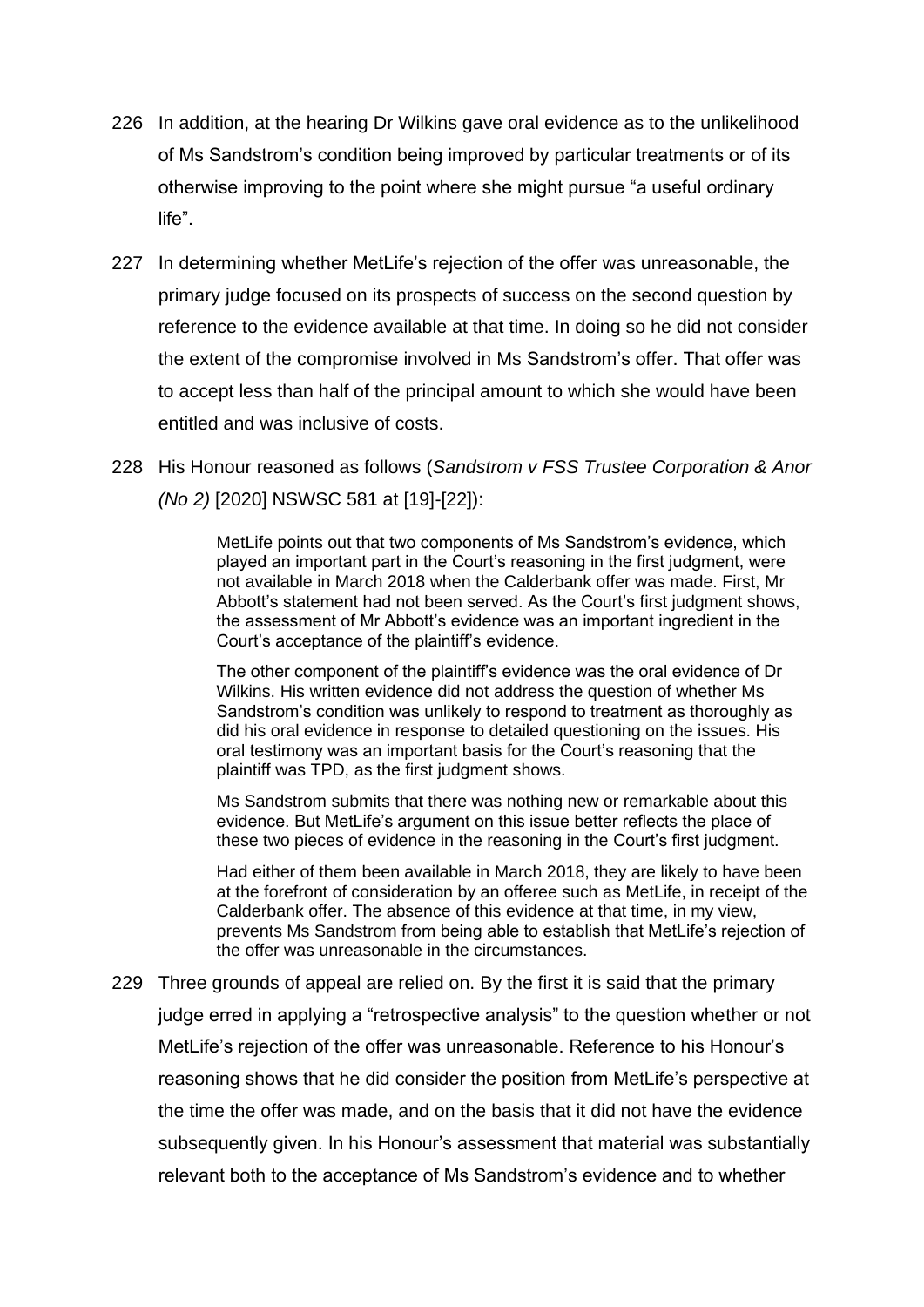she was unlikely ever to be able to engage in work for which she was reasonably qualified, in a case in which that assessment was to be made looking forward over a period of 35 years. His Honour reasoned that as the evidence was material to his assessment, it would equally have been "at the forefront of consideration" by MetLife had it been available at the time the offer was made. In the absence of that material his Honour considered, albeit implicitly, that the material before MetLife was not such as to suggest that its prospects of success were poor or other than reasonable.

- 230 By the second ground, it is said that his Honour limited his inquiry as to the unreasonableness of MetLife's rejection of the offer to two categories of evidence, as opposed to all of the evidence that was available. This ground does not accurately or fully describe his Honour's analysis, which included that the material available at the time of the offer did not establish (because its prospects of success were insufficiently strong) that MetLife's rejection was unreasonable.
- 231 The third ground is that in determining whether MetLife acted reasonably, the primary judge took into account an irrelevant consideration, namely the evidence of Dr Wilkins. In essence it is said that Dr Wilkins' ultimate opinion as to Ms Sandstrom being totally incapacitated did not change and had been expressed in his "numerous reports and notes" served by the time of the mediation. It is then contended that the evidence he gave at trial did no more than support that ultimate opinion. This argument does not engage with the primary judge's assessment that Dr Wilkins' further evidence was persuasive in support of the conclusion that Ms Sandstrom satisfied the TPD definition. Accordingly, in his Honour's view it was material to an assessment of MetLife's prospects of success, as was the absence of evidence to that effect at the time of the offer.
- 232 The primary judge did not err in the exercise of his costs discretion. Accordingly, the cross-appeal should be dismissed with costs.

\*\*\*\*\*\*\*\*\*\*